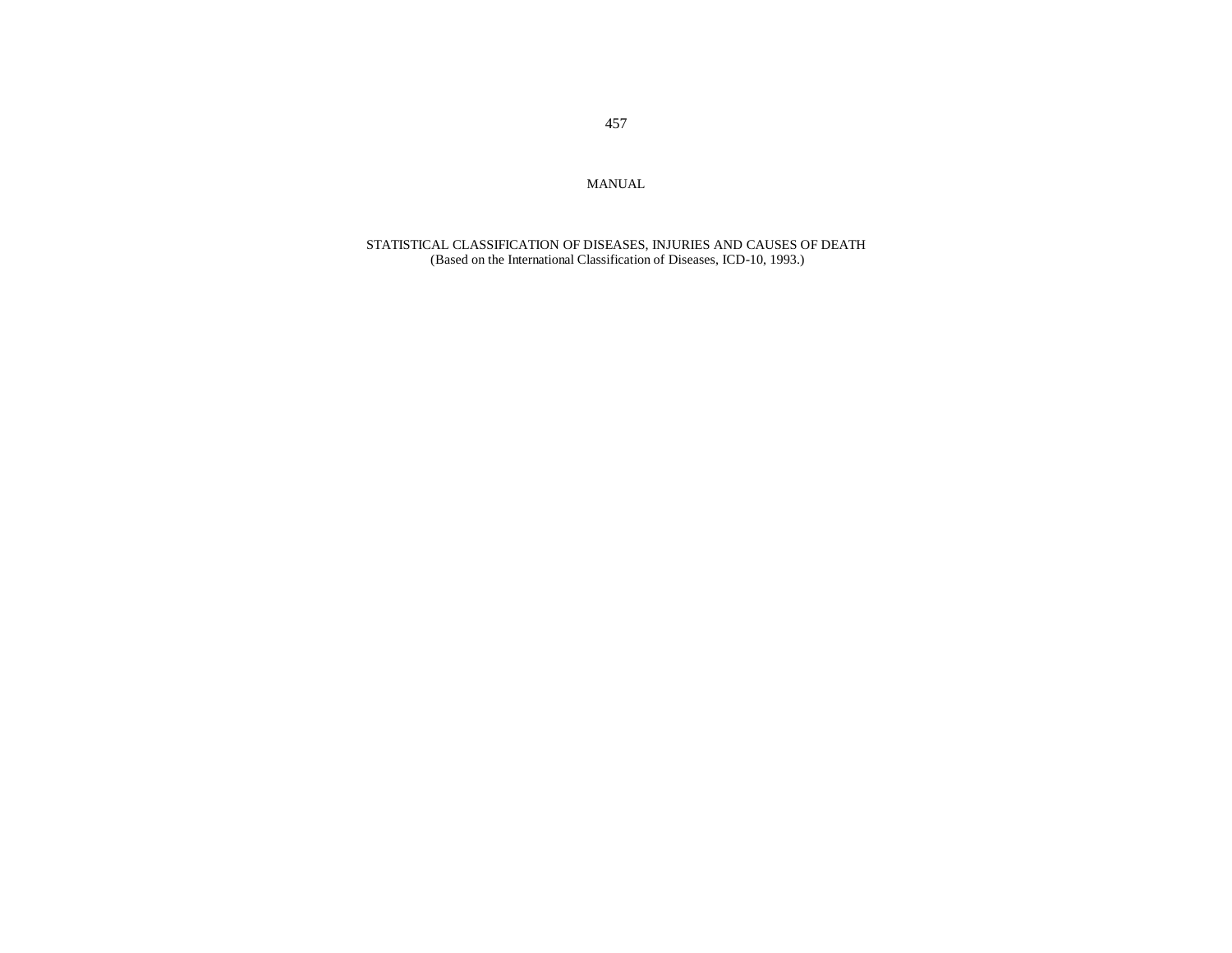# MANUAL STATISTICAL CLASSIFICATION OF DISEASES, INJURIES AND CAUSES OF DEATH

| Contents                     | Page |
|------------------------------|------|
| Detailed classification      | 459  |
| <b>Basic tabulation list</b> | 504  |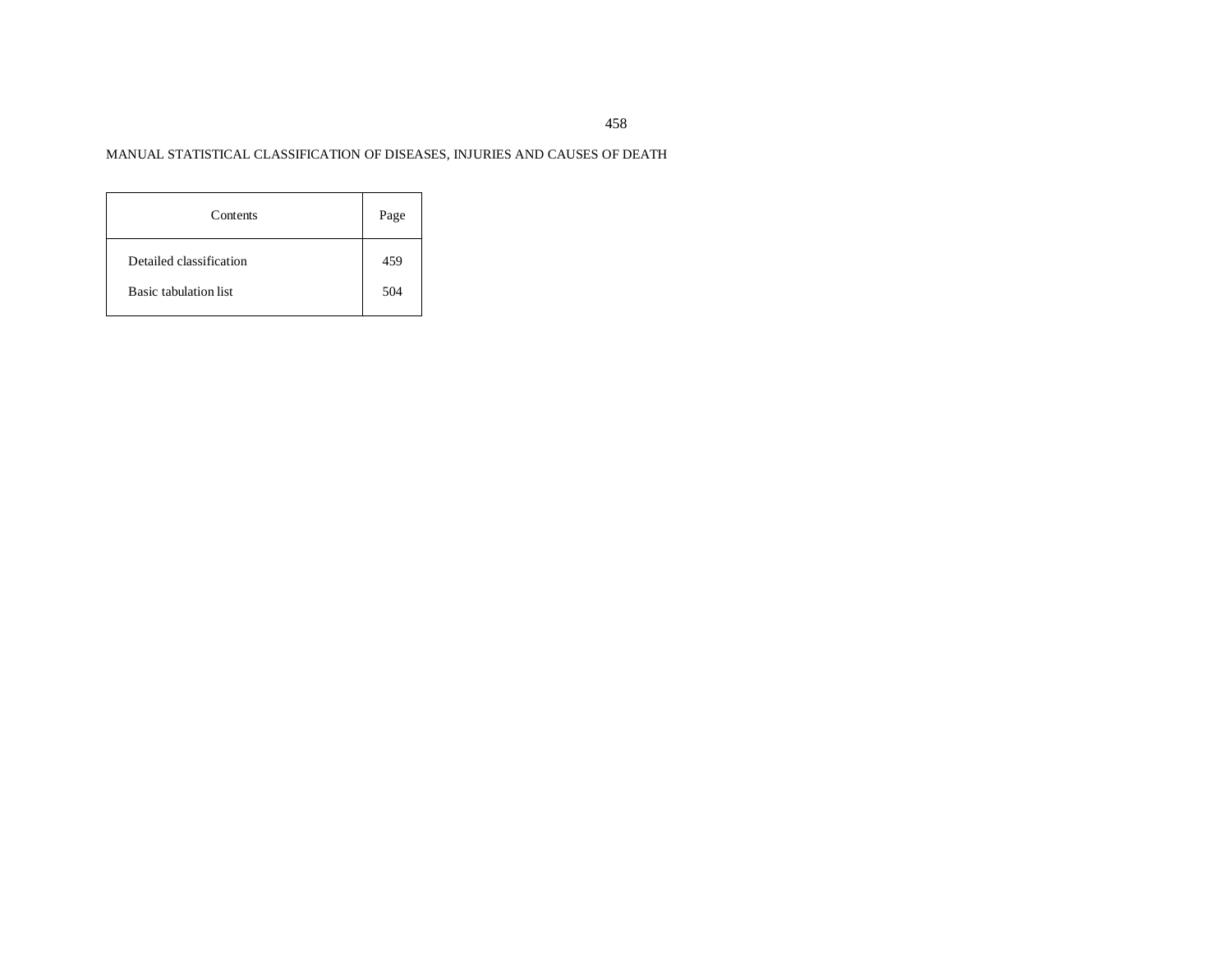# 459

## DETAILED CLASSIFICATION

#### I.CERTAIN INFECTIOUS AND PARASITIC DISEASES

#### Intestinal infectious diseases (A00-A09)

- A00Cholera
- A01Typhoid and paratyphoid fevers
- A02Other salmonella infections
- A03Shigellosis
- A04Other bacterial intestinal infections
- A05Other bacterial foodborne intoxications
- A06Amoebiasis
- A07Other protozoal intestinal diseases
- A08Viral and other specified intestinal infections
- A09Diarrhoea and gastroenteritis of presumed infectious origin

## Tuberculosis (A15-A19)

- A15Respiratory tuberculosis, bacteriologically and histologically confirmed
- A16Respiratory tuberculosis, not confirmed bacteriologically or histologically
- A17Tuberculosis of nervous system
- A18Tuberculosis of other organs
- A19Miliary tuberculosis

## Certain zoonotic bacterial diseases (A20-A28)

- A20Plague
- A21Tularaemia
- A22Anthrax
- A23Brucellosis
- A24Glanders and melioidosis
- A25Rat-bite fevers
- A26Erysipeloid
- A27Leptospirosis
- A28Other zoonotic bacterial diseases, not elsewhere classified

## Other bacterial diseases (A30-A49)

- A30Leprosy (Hansen's disease)
- A31Infection due to other mycobacteria
- A32Listeriosis
- A33Tetanus neonatorum
- A34Obstetrical tetanus
- A35Other tetanus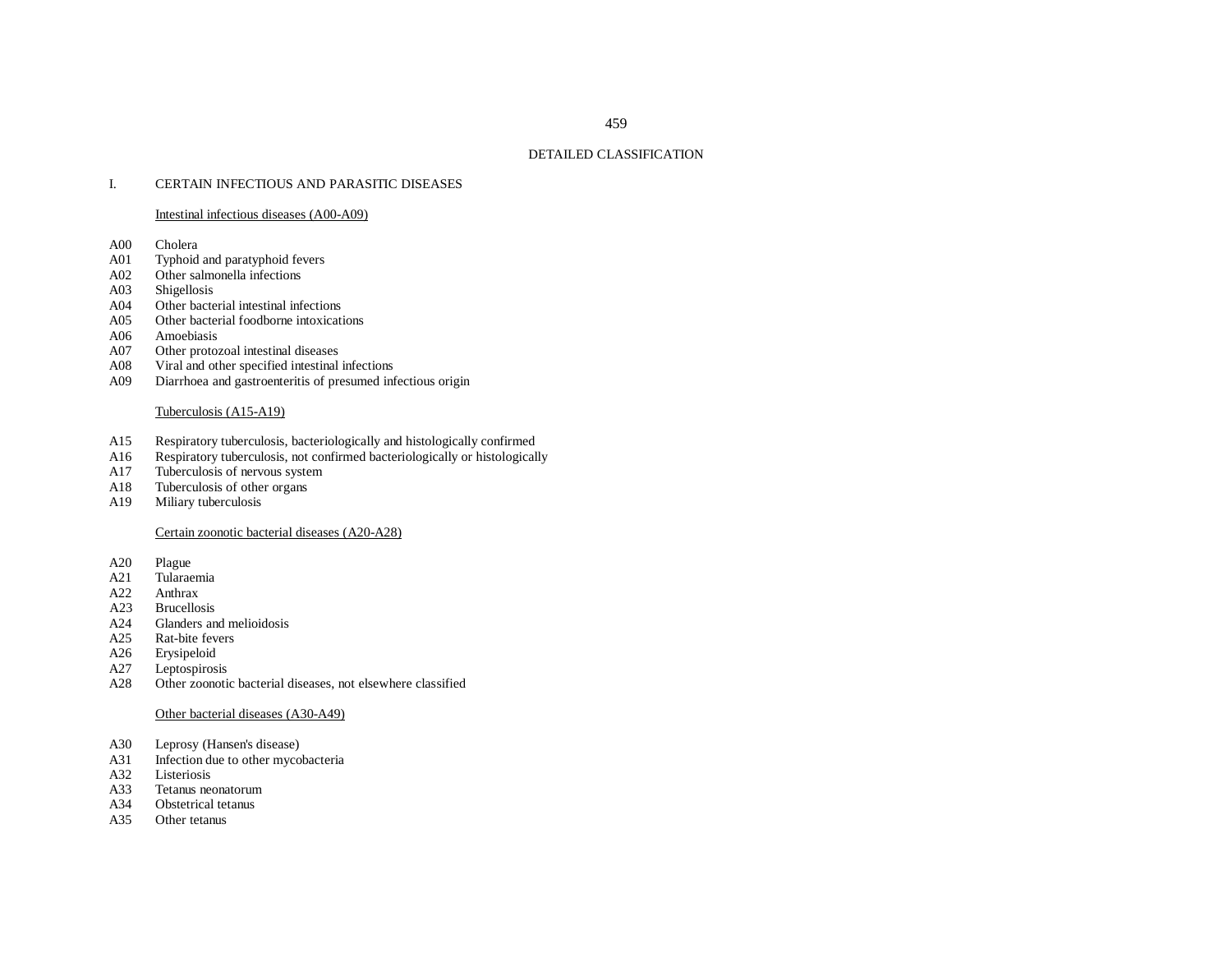- A36Diphtheria
- A37Whooping cough
- A38Scarlet fever
- A39Meningococcal infection
- A40Streptococcal septicaemia
- A41Other septicaemia
- A42Actinomycosis
- A43Nocardiosis
- A44Bartonellosis
- A46Erysipelas
- A48Other bacterial diseases, not elsewhere classified
- A49Bacterial infection of unspecified site

## Infections with <sup>a</sup> predominantly sexual mode of transmission (A50-A64)

- A50Congenital syphilis
- A52Late syphilis
- A53Other and unspecified syphilis
- A54Gonococcal infection
- A55Chlamydial lymphogranuloma (venereum)
- A56Other sexually transmitted chlamydial diseases
- A57Chancroid
- A58Granuloma inguinale
- A60Anogenital herpesviral (herpes simplex) infection
- A63Other predominantly sexually transmitted diseases, not elsewhere classified
- A64Unspecified sexually transmitted disease

## Other spirochaetal diseases (A65-A69)

- A65Nonvenereal syphilis
- A68Relapsing fevers
- A69Other spirochaetal infections

# Other diseases caused by chlamydiae (A70-A74)

- A70Chlamydia psittaci infection
- A74Other diseases caused by chlamydiae

## Rickettsioses (A75-A79)

- A75Typhus fever
- A77Spotted fever (tick-borne rickettsioses)
- A78Q fever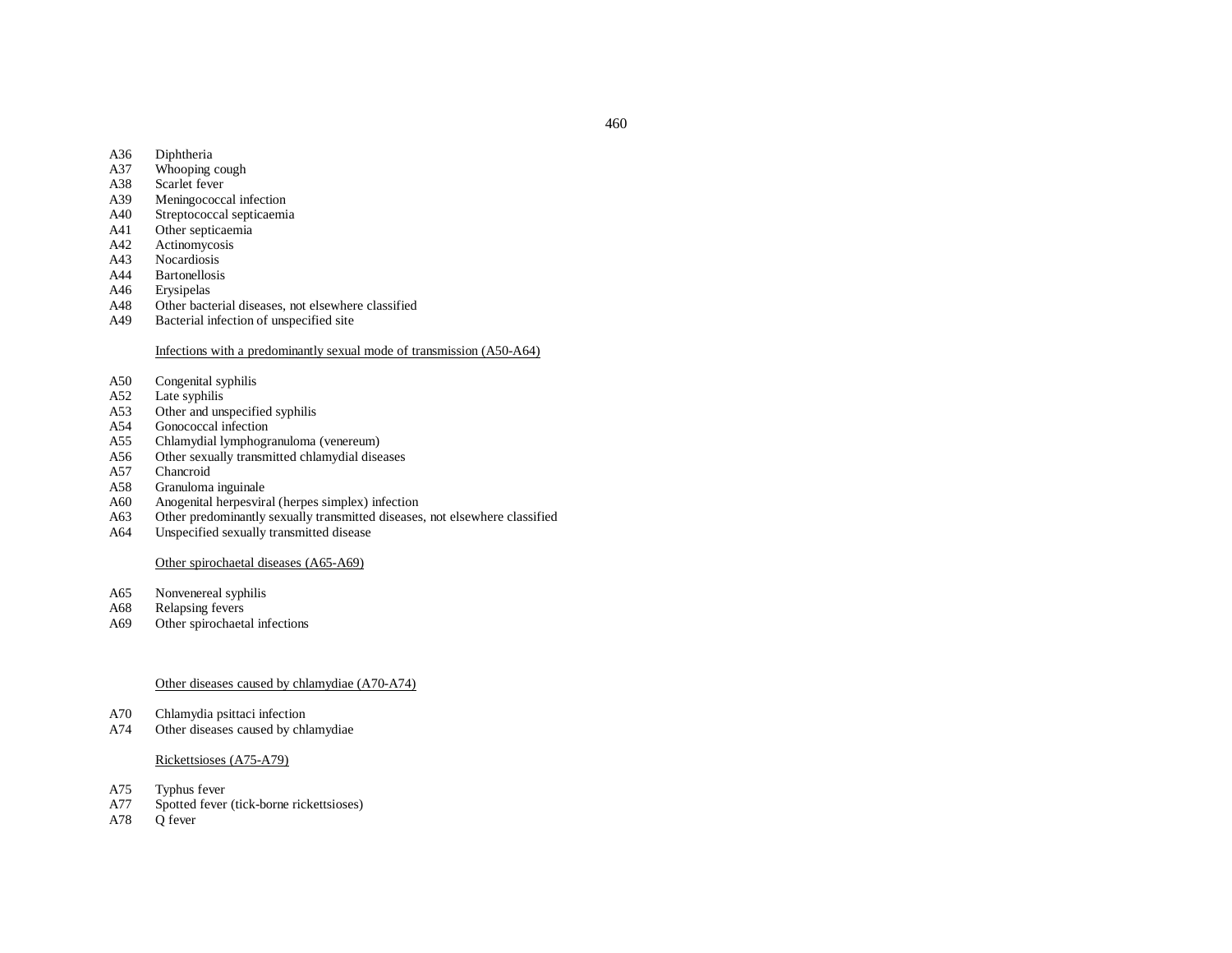#### A79Other rickettsioses

#### Viral infections of the central nervous system (A80-A89)

- A80Acute poliomyelitis
- A81Slow virus infections of central nervous system
- A82Rabies
- A83Mosquito-borne viral encephalitis
- A84Tick-borne viral encephalitis
- A85Other viral encephalitis, not elsewhere classified
- A86Unspecified viral encephalitis
- A87Viral meningitis
- A88Other viral infections of central nervous system, not elsewhere classified
- A89Unspecified viral infection of central nervous system

## Arthropod-borne viral fevers and viral haemorrhagic fevers (A90-A99)

- A90Dengue fever (classical dengue)
- A91Dengue haemorrhagic fever
- A92Other mosquito-borne viral fevers
- A93Other arthropod-borne viral fevers, not elsewhere classified
- A94Unspecified arthropod-borne viral fever
- A95Yellow fever
- A96Arenaviral haemorrhagic fever
- A98Other viral haemorrhagic fevers, not elsewhere classified
- A99Unspecified viral haemorrhagic fever

#### Viral infections characterised by skin and mucous membrane lesions (B00-B09)

- B00Herpesviral (herpes simplex) infections
- B01Varicella (chickenpox)
- B02Zoster (herpes zoster)
- B03Smallpox
- B04Monkeypox
- B05Measles
- B06Rubella (German measles)
- B07Viral warts
- B09Unspecified viral infection characterized by skin and mucous membrane lesions

#### Viral hepatitis (B15-B19)

- B15Acute hepatitis A
- B16Acute hepatitis B
- B17Other acute viral hepatitis
- B18Chronic viral hepatitis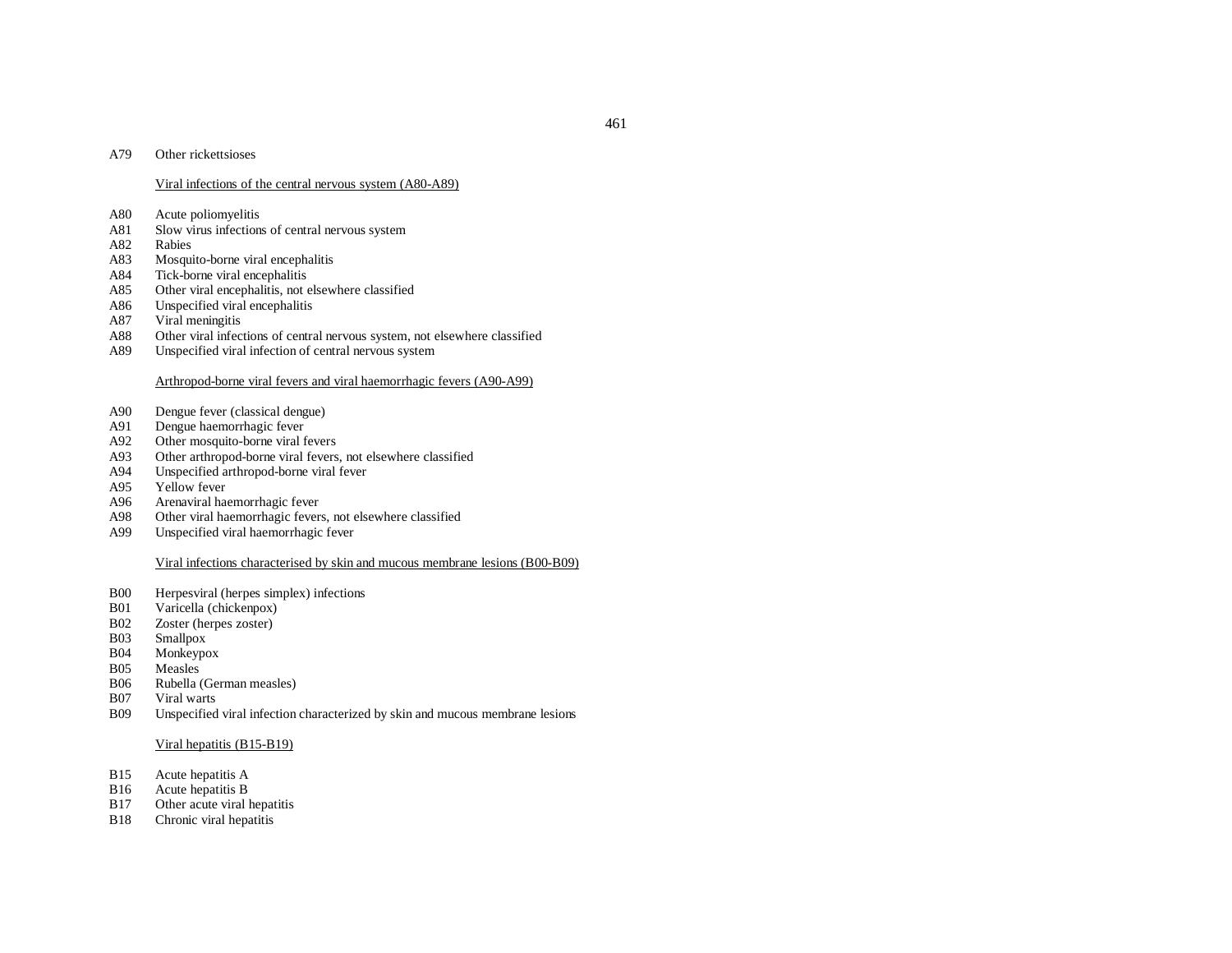#### B19Unspecified viral hepatitis

#### Human immunodeficiency virus [HIV] disease (B20-B24)

- B20Human immunodeficiency virus [HIV] disease resulting in infectious and parasitic diseases
- B21Human immunodeficiency virus [HIV] disease resulting in malignant neoplasms
- B22Human immunodeficiency virus [HIV] disease resulting in other specified diseases
- B23Human immunodeficiency virus [HIV] disease resulting in other conditions
- B24Unspecified human immunodeficiency virus [HIV] disease

#### Other viral diseases (B25-B34)

- B25Cytomegaloviral disease
- B26Mumps
- B27Infectious mononucleosis
- B33Other viral diseases, not elsewhere classified
- B34Viral infection of unspecified site

## Mycoses (B35-B49)

- B38Coccidioidomycosis
- B39Histoplasmosis
- B40Blastomycosis
- B41Paracoccidioidomycosis
- B42Sporotrichosis
- B43Chromomycosis and phaeomycotic abscess
- B44Aspergillosis
- B45Cryptococcosis
- B46Zygomycosis
- B47Mycetoma
- B48Other mycoses, not elsewhere classified
- B49Unspecified mycosis

#### Protozoal diseases (B50-B64)

- B50Plasmodium falciparum malaria
- B51Plasmodium vivax malaria
- B52Plasmodium malariae malaria
- B53Other parasitologically confirmed malaria
- B54Unspecified malaria
- B55Leishmaniasis
- B56African trypanosomiasis
- B57Chagas' disease
- B58Toxoplasmosis
- B59Pneumocystosis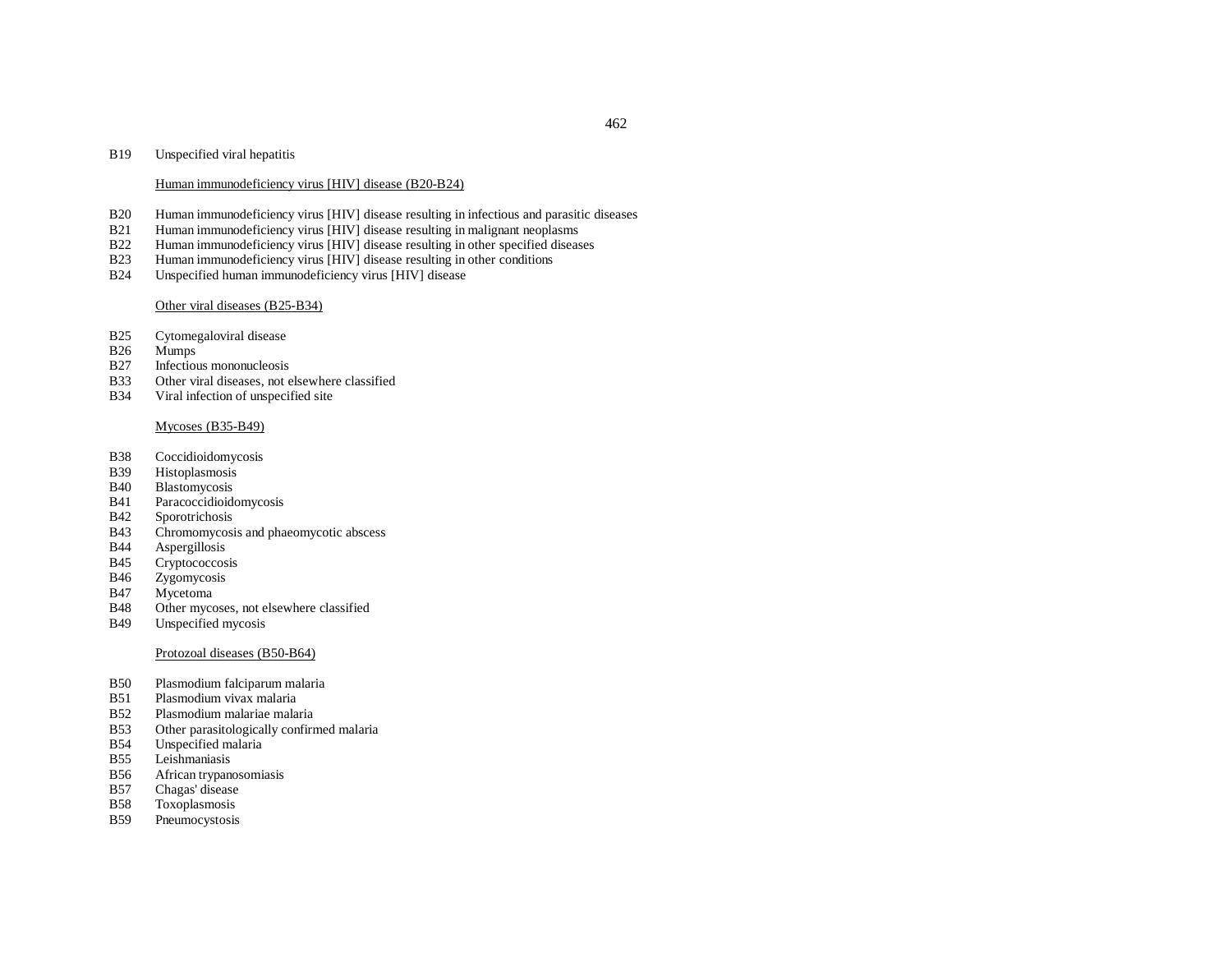#### B60Other protozoal diseases, not elsewhere classified

B64Unspecified protozoal disease

#### Helminthiases (B65-B83)

- B65Schistosomiasis (bilharziasis)
- B66Other fluke infections
- B67Echinococcosis
- B68Taeniasis
- B69Cysticercosis
- B70Diphyllobothriasis and sparganosis
- B71Other cestode infections
- B72Dracunculiasis
- B73Onchocerciasis
- B74Filariasis
- B75Trichinellosis
- B76Hookworm diseases
- B77Ascariasis
- B78Strongyloidiasis
- B79Trichuriasis
- B80Enterobiasis
- B81Other intestinal helminthiases, not elsewhere classified
- B82Unspecified intestinal parasitism
- B83Other helminthiases

# Pediculosis, acariasis and other infestations (B85-B89)

- B86Scabies
- B87Myiasis
- B88Other infestations
- B89Unspecified parasitic disease

# Sequelae of infectious and parasitic diseases (B90-B94)

- B90Sequelae of tuberculosis
- B91Sequelae of poliomyelitis
- B92Sequelae of leprosy
- B94Sequelae of other and unspecified infectious and parasitic diseases
- II.NEOPLASMS (C00-D48)

# Malignant neoplasms of lip, oral cavity and pharynx (C00-C14)

- C00Malignant neoplasm of lip
- C01Malignant neoplasm of base of tongue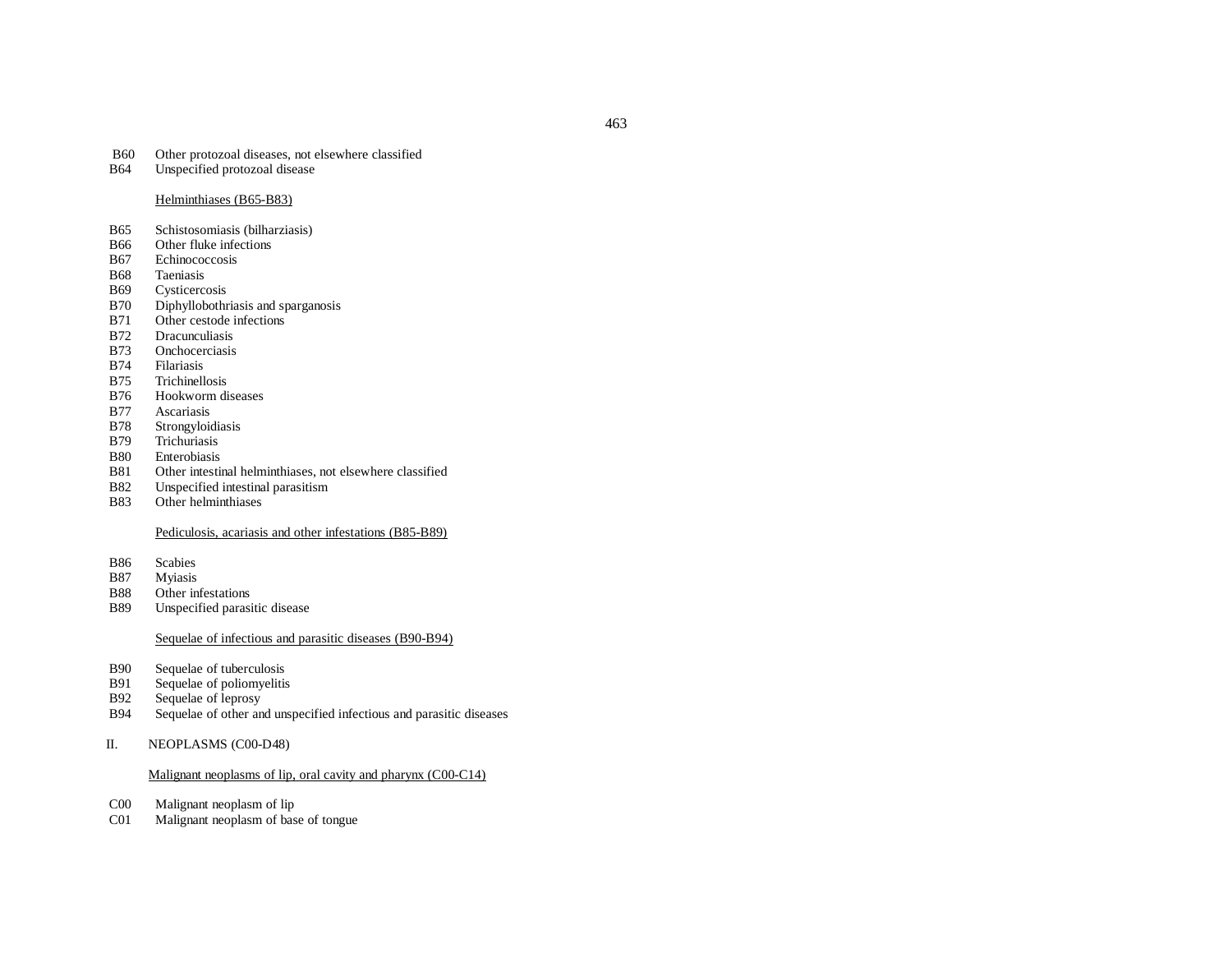464

- C02Malignant neoplasm of other and unspecified parts of tongue
- $CO<sub>3</sub>$ Malignant neoplasm of gum
- C04Malignant neoplasm of floor of mouth
- $C<sub>05</sub>$ Malignant neoplasm of palate
- C06Malignant neoplasm of other and unspecified parts of mouth
- C07Malignant neoplasm of parotid gland
- C08Malignant neoplasm of other and unspecified major salivary glands
- C09Malignant neoplasm of tonsil
- C10Malignant neoplasm of oropharynx
- C11Malignant neoplasm of nasopharynx
- C12Malignant neoplasm of pyriform sinus
- C13Malignant neoplasm of hypopharynx
- C14Malignant neoplasm of other and ill-defined sites in the lip, oral cavity and pharynx

## Malignant neoplasms of digestive organs (C15-C26)

- C15Malignant neoplasm of oesophagus
- C16Malignant neoplasm of stomach
- C17Malignant neoplasm of small intestine
- C18Malignant neoplasm of colon
- C19Malignant neoplasm of rectosigmoid junction
- C20Malignant neoplasm of rectum
- C21Malignant neoplasm of anus and anal canal
- C22Malignant neoplasm of liver and intrahepatic bile ducts
- C23Malignant neoplasm of gallbladder
- C24Malignant neoplasm of other and unspecified parts of biliary tract
- C25Malignant neoplasm of pancreas
- C26Malignant neoplasm of other and ill-defined digestive organs

## Malignant neoplasms of respiratory and intrathoracic organs (C30-C39)

- C30Malignant neoplasm of nasal cavity and middle ear
- C31Malignant neoplasm of accessory sinuses
- C32Malignant neoplasm of larynx
- C33Malignant neoplasm of trachea
- C34Malignant neoplasm of bronchus and lung
- C37Malignant neoplasms of thymus
- C38Malignant neoplasm of heart, mediastinum and pleura
- C39Malignant neoplasm of other and ill-defined sites in the respiratory system and intrathoracic organs

## Malignant neoplasms of bone and articular cartilage (C40-C41)

- C40Malignant neoplasm of bone and articular cartilage of limbs
- C41Malignant neoplasm of bone and articular cartilage of other and unspecified sites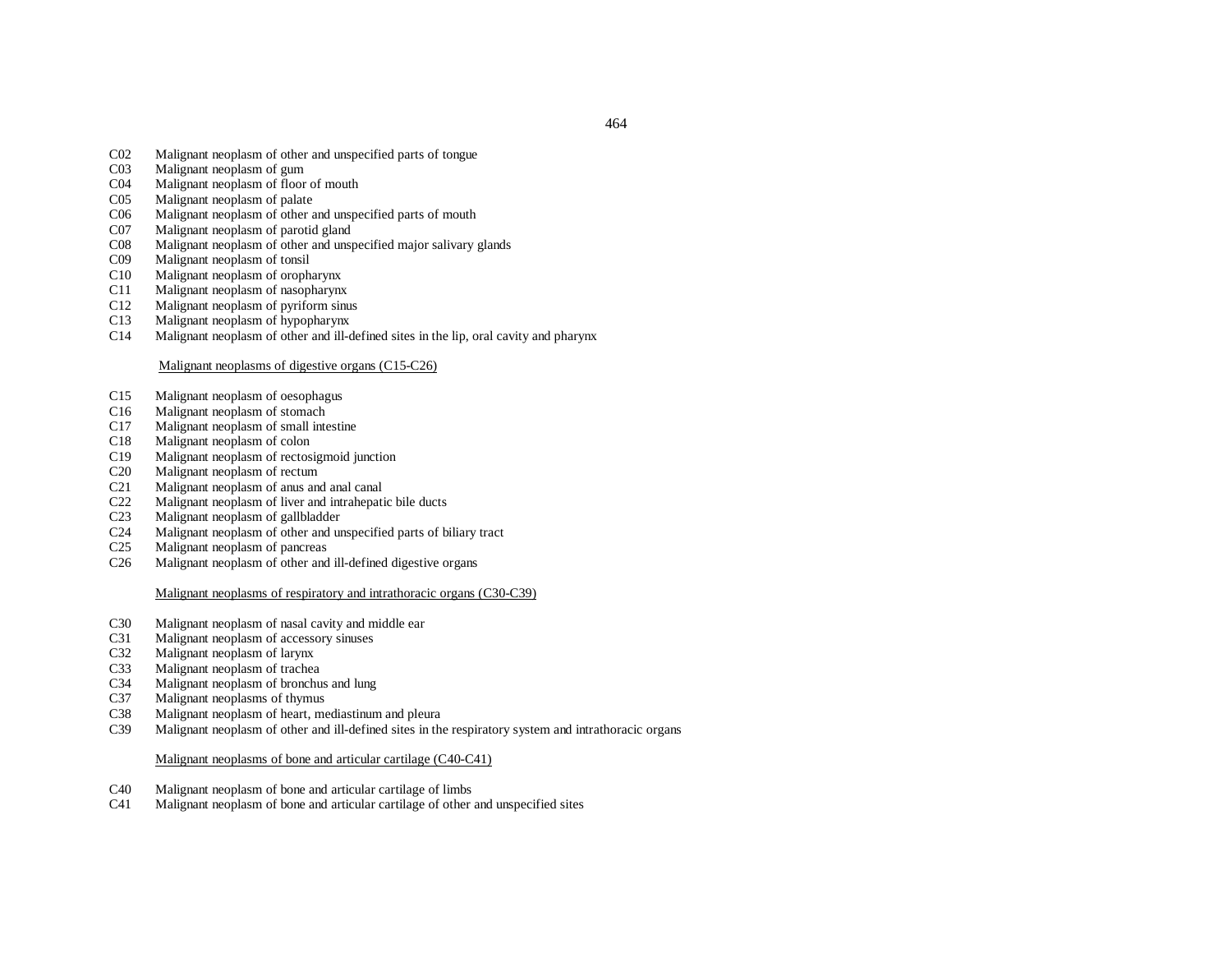#### Melanoma and other malignant neoplasms of skin (C43-C44)

- C43Malignant melanoma of skin
- C44Other malignant neoplasms of skin

# Malignant neoplasms of mesothelial and soft tissue (C45-C49)

- C45Mesothelioma
- C46Kaposi's sarcoma
- C47Malignant neoplasm of peripheral nerves and autonomic nervous system
- C48Malignant neoplasm of retroperitoneum and peritoneum
- C49Malignant neoplasm of other connective and soft tissue

# Malignant neoplasms of breast (C50)

C50Malignant neoplasm of breast

# Malignant neoplasms of female genital organs (C51-C58)

- C51Malignant neoplasm of vulva
- C52Malignant neoplasm of vagina
- C53Malignant neoplasm of cervix uteri
- C54Malignant neoplasm of corpus uteri
- C55Malignant neoplasm of uterus, par<sup>t</sup> unspecified
- C56Malignant neoplasm of ovary
- C57Malignant neoplasm of other and unspecified female genital organs
- C58Malignant neoplasm of placenta

## Malignant neoplasms of the male genital organs (C60-C63)

- C60Malignant neoplasm of penis
- C61Malignant neoplasm of prostate
- C62Malignant neoplasm of testis
- C63Malignant neoplasm of other and unspecified male genital organs

# Malignant neoplasms of urinary tract (C64-C68)

- C64Malignant neoplasm of kidney, excep<sup>t</sup> renal pelvis
- C65Malignant neoplasm of renal pelvis
- C66Malignant neoplasm of ureter
- C67Malignant neoplasm of bladder
- C68Malignant neoplasm of other and unspecified urinary organs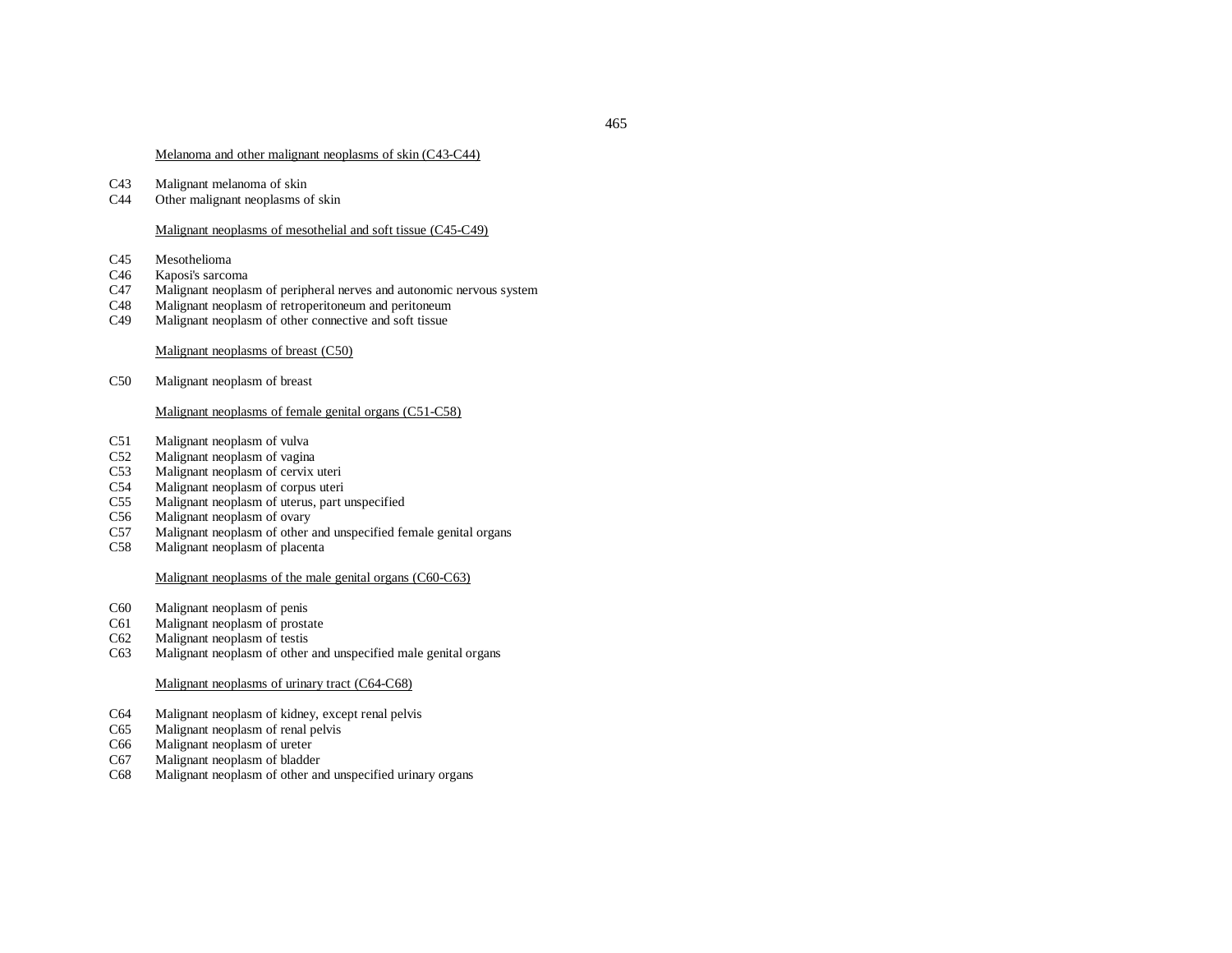# Malignant neoplasms of the eye, brain and other parts of central nervous system (C69-C72)

- C69Malignant neoplasm of eye and adnexa
- C70Malignant neoplasm of meninges
- C71Malignant neoplasm of brain
- C72Malignant neoplasm of spinal cord, cranial nerves and other parts of central nervous system

Malignant neoplasms of the thyroid and other endocrine glands (C73-C75)

- C73Malignant neoplasm of thyroid gland
- C74Malignant neoplasm of adrenal gland
- C75Malignant neoplasm of other endocrine glands and related structures

# Malignant neoplasms of ill-defined, secondary and unspecified sites (C76-C80)

- C76Malignant neoplasm of other ill-defined sites
- C80Malignant neoplasm without specification of site

# Malignant neoplasms of lymphoid, haematopoietic and related tissue (C81-C96)

- C81Hodgkin's disease
- C82Follicular (nodular) non-Hodgkin's lymphoma
- C83Diffuse non-Hodgkin's lymphoma
- C84Peripheral and cutaneous T-cell lymphomas
- C85Other and unspecified types of non-Hodgkin's lymphoma
- C88Malignant immunoproliferative diseases
- C90Multiple myeloma and malignant plasma cell neoplasms
- C91Lymphoid leukaemia
- C92Myeloid leukaemia
- C93Monocytic leukaemia
- C94Other leukaemias of specified cell type
- C95Leukaemia of unspecified cell type
- C96Other and unspecified malignant neoplasms of lymphoid, haematopoietic and related tissue

Malignant neoplasms of independent (primary) multiple sites (C97)

C97Malignant neoplasms of independent (primary) multiple sites

# In situ neoplasms (D00-D09)

- D00Carcinoma in situ of oral cavity, oesophagus and stomach
- D01Carcinoma in situ of other and unspecified digestive organs
- D02Carcinoma in situ of middle ear and respiratory system
- D<sub>03</sub> Melanoma in situ
- D04Carcinoma in situ of skin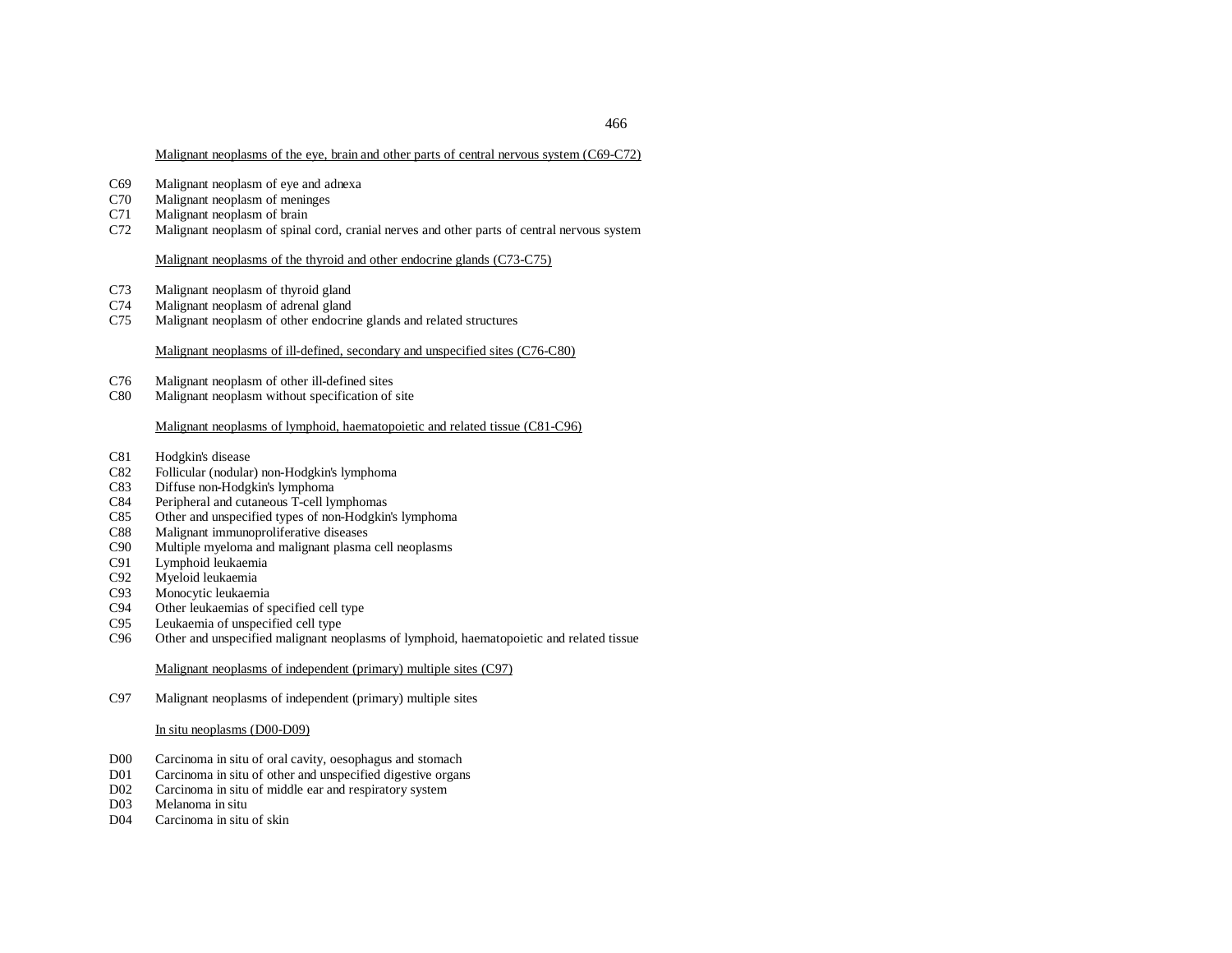- D05Carcinoma in situ of breast
- D06Carcinoma in situ of cervix uteri
- D07Carcinoma in situ of other and unspecified genital organs
- D09Carcinoma in situ of other and unspecified sites

#### Benign neoplasms (D10-D36)

- D10Benign neoplasm of mouth and pharynx
- D11Benign neoplasm of major salivary glands
- D<sub>12</sub> Benign neoplasm of colon, rectum, anus and anal canal
- D13Benign neoplasm of other and ill-defined parts of digestive system
- D<sub>14</sub> Benign neoplasm of middle ear and respiratory system
- D15Benign neoplasm of other and unspecified intrathoracic organs
- D<sub>16</sub> Benign neoplasm of bone and articular cartilage
- D<sub>17</sub> Benign lipomatous neoplasm
- D18Haemangioma and lymphangioma, any site
- D<sub>19</sub> Benign neoplasm of mesothelial tissue
- D20Benign neoplasm of soft tissue of tetroperitoneum and peritoneum
- D<sub>21</sub> Other benign neoplasms of connective and other soft tissue
- D22Melanocytic naevi
- D23Other benign neoplasms of skin
- D<sub>24</sub> Benign neoplasm of breast
- D<sub>25</sub> Leiomyoma of uterus
- D<sub>26</sub> Other benign neoplasms of uterus
- D<sub>27</sub> Benign neoplasm of ovary
- D28Benign neoplasm of other and unspecified female genital organs
- D<sub>29</sub> Benign neoplasm of male genital organs
- D30Benign neoplasm of urinary organs
- D31Benign neoplasm of eye and adnexa
- D32Benign neoplasm of meninges
- D33Benign neoplasm of brain and other parts of central nervous system
- D34Benign neoplasm of thyroid gland
- D35Benign neoplasm of other and unspecified endocrine glands
- D36Benign neoplasm of other and unspecified sites

## Neoplasms of uncertain and unknown behaviour (D37-D48)

- D37Neoplasm of uncertain or unknown behaviour of oral cavity and digestive organs
- D38Neoplasm of uncertain or unknown behaviour of middle ear and respiratory and intrathoracic organs
- D39Neoplasm of uncertain or unknown behaviour of female genital organs
- D40Neoplasm of uncertain or unknown behaviour of male genital organs
- D41Neoplasm of uncertain or unknown behaviour of urinary organs
- D42Neoplasm of uncertain or unknown behaviour of meninges
- D<sub>43</sub> Neoplasm of uncertain or unknown behaviour of brain and central nervous system
- D44Neoplasm of uncertain or unknown behaviour of endocrine glands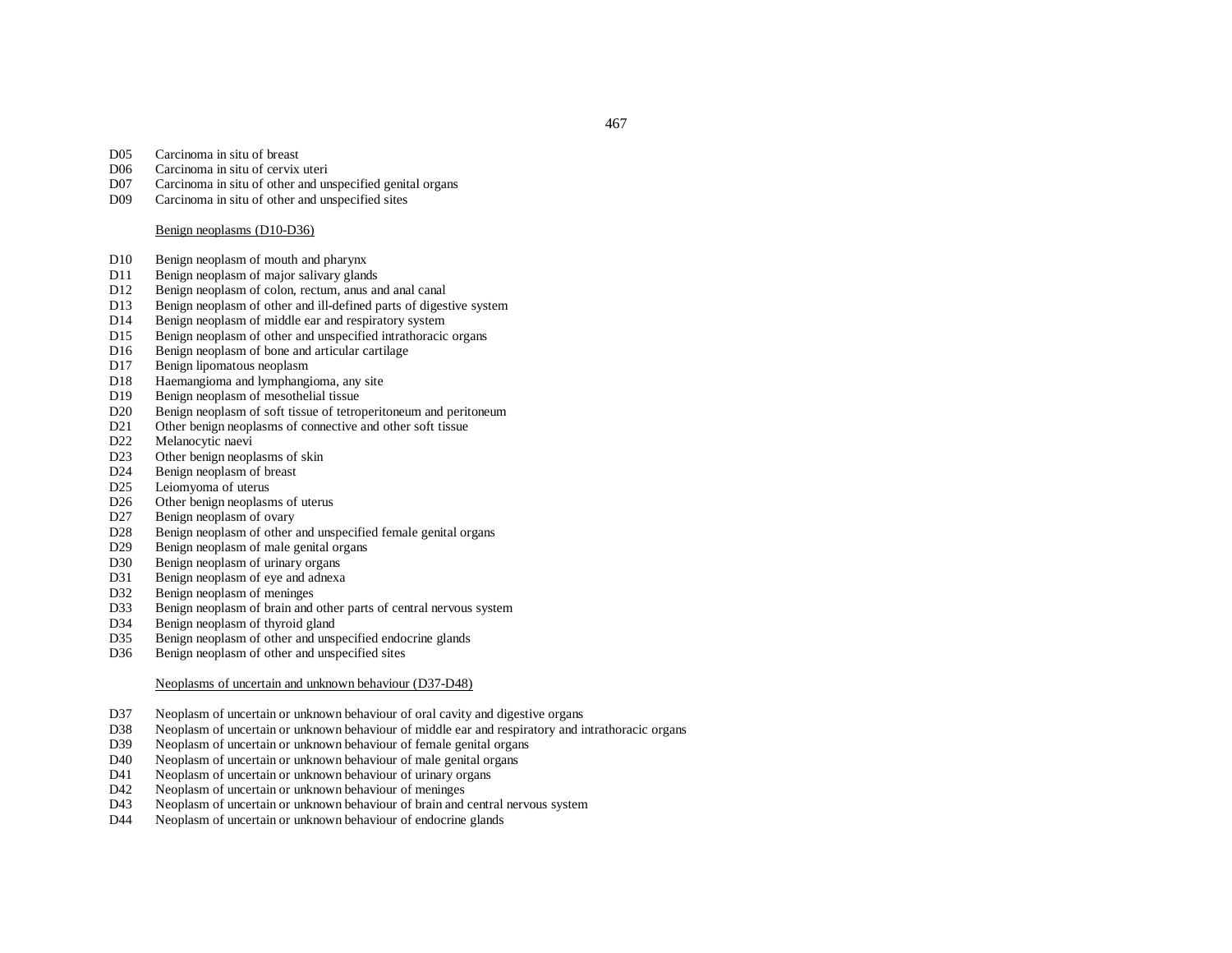- D45Polycythaemia vera
- D46Myelodysplastic syndromes
- D47Other neoplasms of uncertain or unknown behaviour of lymphoid, haematopoietic and related tissue
- D48Neoplasm of uncertain or unknown behaviour of other and unspecified sites
- III. DISEASES OF THE BLOOD AND BLOOD FORMING ORGANS AND CERTAIN DISORDERS INVOLVING THE IMMUNE MECHANISM

Nutritional anaemia (D50-D53)

- D50Iron deficiency anaemia
- D<sub>51</sub> Vitamin B12 deficiency anaemia
- D52Folate deficiency anaemia
- D53Other nutritional anaemias

## Haemolytic anaemias (D55-D59)

- D<sub>55</sub> Anaemia due to enzyme disorders
- D<sub>56</sub> Thalassaemia
- D<sub>57</sub> Sickle-cell disorders
- D58Other hereditary haemolytic anaemias
- D<sub>59</sub> Acquired haemolytic anaemia

#### Aplastic and other anaemias (D60-D64)

- D60Acquired pure red cell aplasia (erythoblastopenia)
- D61Other aplastic anaemias
- D62Acute posthaemorrhagic anaemia
- D64Other anaemias

## Coagulation defects, pupura and other haemorrhagic conditions (D65-D69)

- D65Disseminated intravascular coagulation (defibrination syndrome)
- D66Hereditary factor VIII deficiency
- D67Hereditary factor IX deficiency
- D68Other coagulation defects
- D69Purpura and other haemorrhagic conditions

#### Other diseases of blood and blood-forming organs (D70-D77)

- D70Agranulocytosis
- D71 Functional disorders of polymorphonuclear neutrophils
- D72Other disorders of white blood cells
- D73Diseases of spleen
- D74Methaemoglobinaemia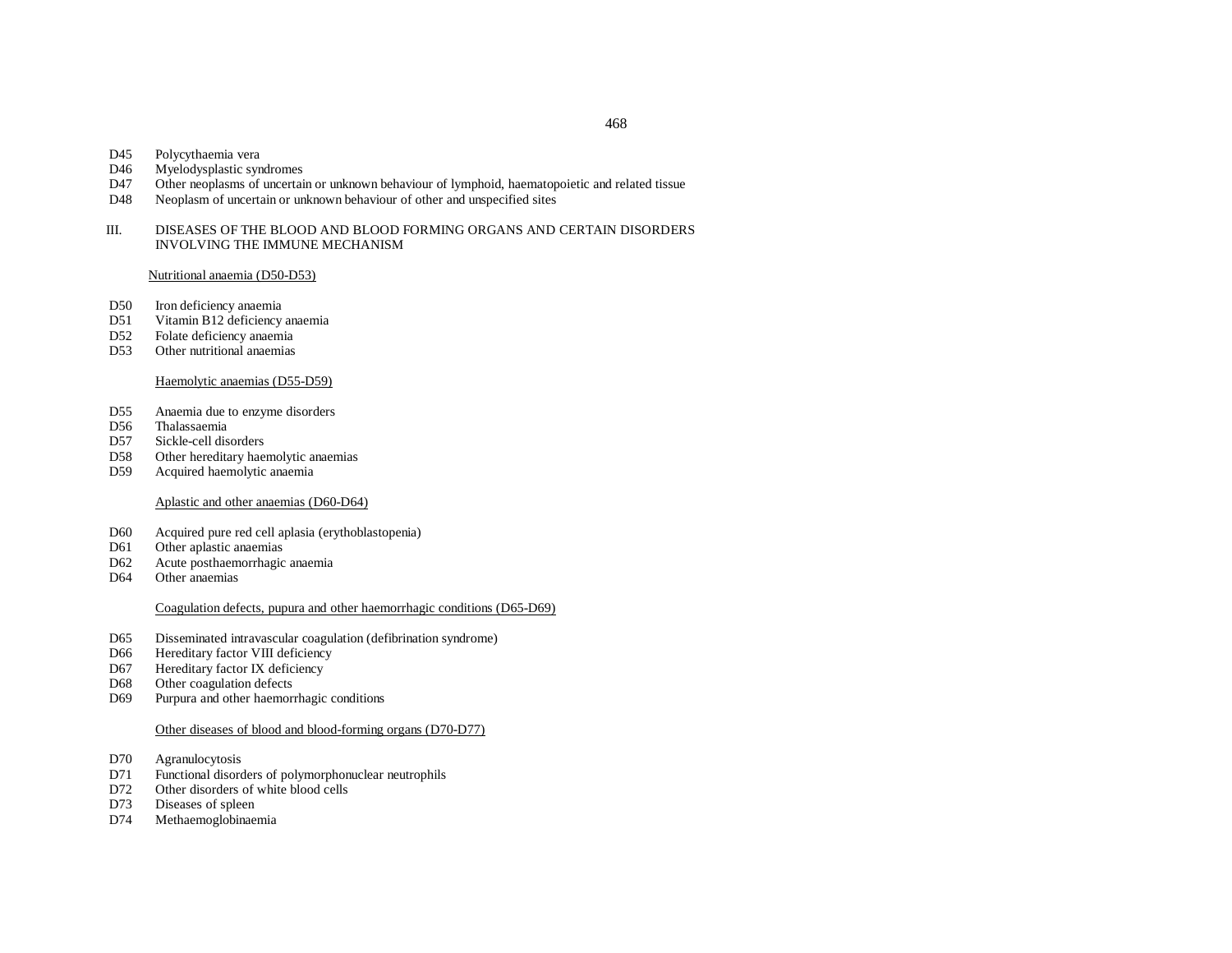- D75 Other diseases of blood and blood-forming organs
- D76Certain diseases involving lymphoreticular tissue and reticulohistiocytic system

## Certain disorders involving the immune mechanism (D80-D89)

- D80Immunodeficiency with predominantly antibody defects
- D81Combined immunodeficiencies
- D82Immunodeficiency associated with other major defects
- D83Common variable immunodeficiency
- D84Other immunodeficiencies
- D86Sarcoidosis
- D89Other disorders involving the immune mechanism, not elsewhere classified
- IV.ENDOCRINE, NUTRITIONAL AND METABOLIC DISEASES (E00-E90)

## Disorders of the thyroid gland (E00-E07)

- E00Congenital iodine-deficiency syndrome
- E01Iodine-deficiency-related thyroid disorders and allied conditions
- E02Subclinical iodine-deficiency hypothyroidism
- E03Other hypothyroidism
- E04Other nontoxic goitre
- E05Thyrotoxicosis (hyperthyroidism)
- E06**Thyroiditis**
- E07Other disorders of thyroid

#### Diabetes mellitus (E10-E14)

- E10Insulin-dependent diabetes mellitus
- E11Non-insulin-dependent diabetes mellitus
- E12Malnutrition-related diabetes mellitus
- E13Other specified diabetes mellitus
- E14Unspecified diabetes mellitus

## Other disorders of glucose regulation and pancreatic internal secretion (E15-E16)

- E15Nondiabetic hypoglycaemic coma
- E16Other disorders of pancreatic internal secretion

## Disorders of other endocrine glands (E20-E35)

- E20Hypoparathyroidism
- E21Hyperparathyroidism and other disorders of parathyroid gland
- E22Hyperfunction of pituitary gland
- E23Hypofunction and other disorders of pituitary gland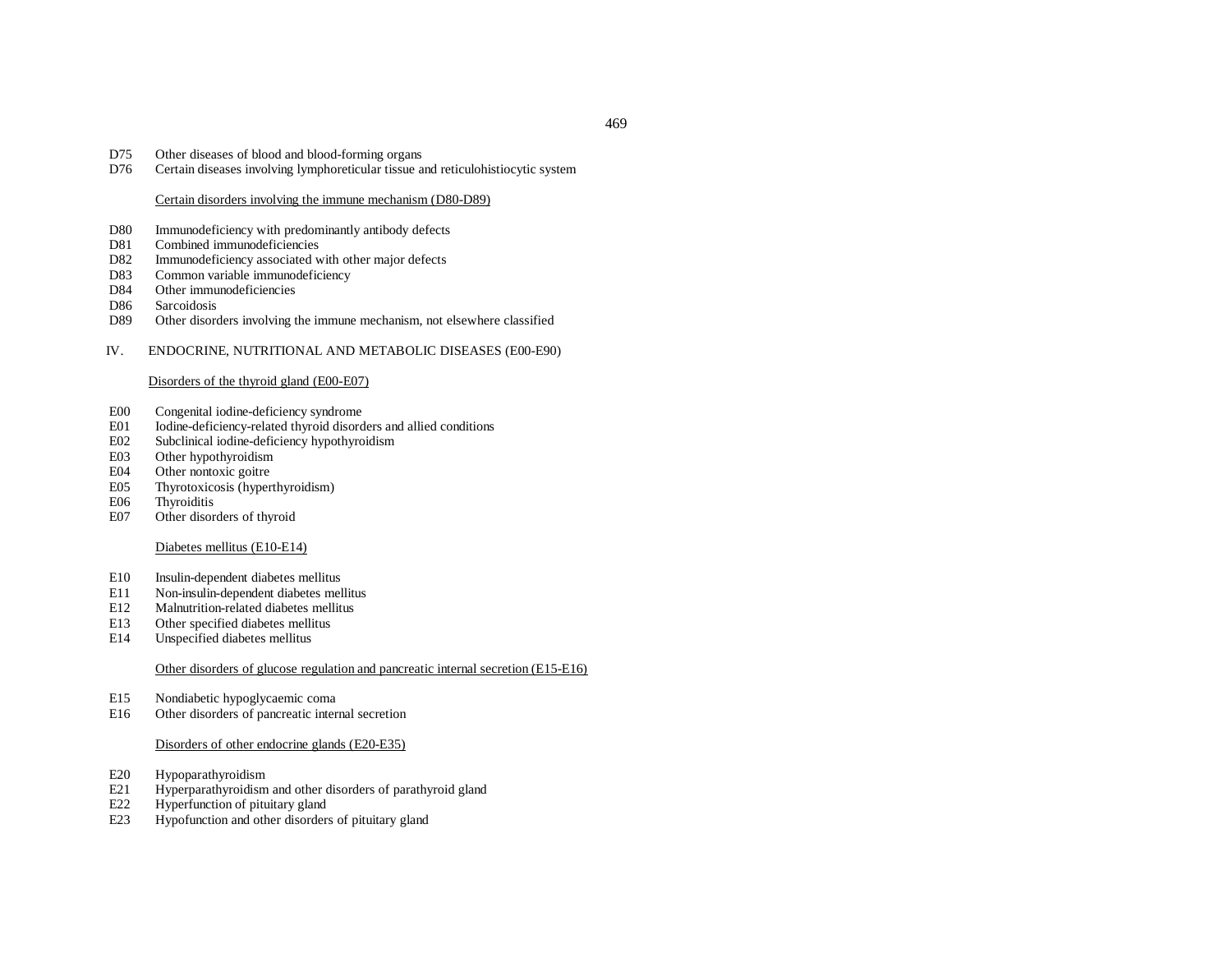- E24Cushing's syndrome
- E25Adrenogenital disorders
- E26Hyperaldosteronism
- E27Other disorders of adrenal gland
- E28Ovarian dysfunction
- E29Testicular dysfunction
- E30Disorders of puberty, not elsewhere classified
- E31Polyglandular dysfunction
- E32Diseases of thymus
- E34Other endocrine disorders

## Malnutrition (E40-E46)

- E40Kwashiorkor
- E41Nutritional marasmus
- E42Marasmic kwashiorkor
- E43Unspecified severe protein-energy malnutrition
- E44Protein-energy malnutrition of moderate and mild degree
- E45Retarded development following protein-energy malnutrition
- E46Unspecified protein-energy malnutrition

#### Other nutritional deficiencies (E50-E64)

- E50Vitamin A deficiency
- E51Thiamine deficiency
- E52Niacin deficiency (pellagra)
- E53Deficiency of other B group vitamins
- E54Ascorbic acid deficiency
- E55Vitamin D deficiency
- E56Other vitamin deficiencies
- E58Dietary calcium deficiency
- E59Dietary selenium deficiency
- E60Dietary zinc deficiency
- E61Deficiency of other nutrient elements
- E63Other nutritional deficiencies
- E64Sequelae of malnutrition and other nutritional deficiencies

## Obesity and other hyperalimentation (E65-E68)

- E65Localized adiposity
- E66Obesity
- E67Other hyperalimentation
- E68Sequelae of hyperalimentation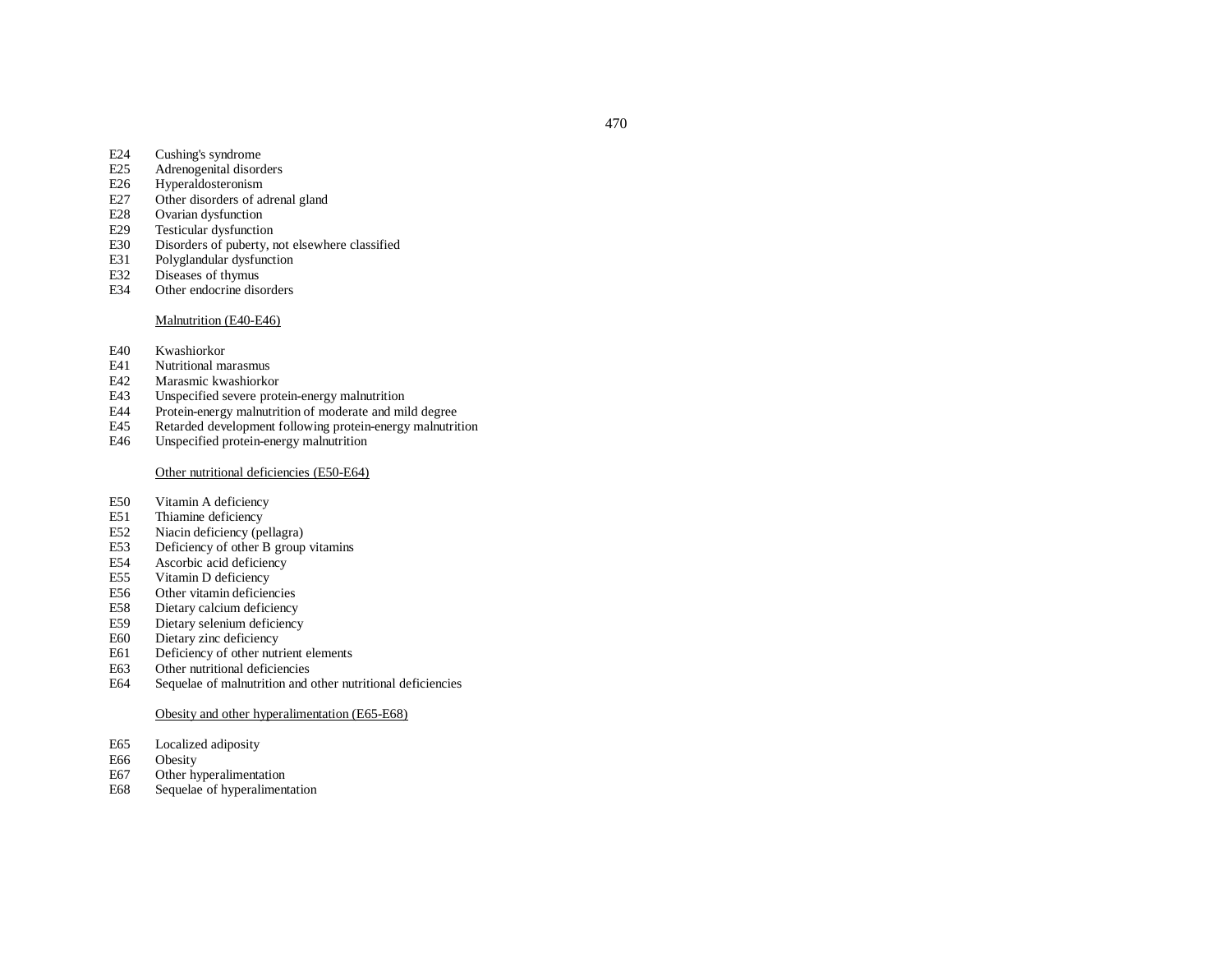#### Metabolic disorders (E70-E90)

- E70Disorders of aromatic amino-acid metabolism
- E71Disorders of branched-chain amino-acid metabolism and fatty-acid metabolism
- E72Other disorders of amino-acid metabolism
- E73Lactose intolerance
- E74Other disorders of carbohydrate metabolism
- E75Disorders of sphingolipid metabolism and other lipid storage disorders
- E76Disorders of glycosaminoglycan metabolism
- E77Disorders of glycoprotein metabolism
- E78Disorders of lipoprotein metabolism and other lipidaemias
- E79Disorders of purine and pyrimidine metabolism
- E80Disorders of porphyrin and bilirubin metabolism
- E83Disorders of mineral metabolism
- E84Cystic fibrosis
- E85Amyloidosis
- E86Volume depletion
- E87Other disorders of fluid, electrolyte and acid-base balance
- E88Other metabolic disorders

#### V.MENTAL AND BEHAVIOURAL DISORDERS (F00-F99)

## Mental and behavioural disorders due to psychoactive substance use (F10-F19)

- F10Mental and behavioural disorders due to use of alcohol
- F11Mental and behavioural disorders due to use of opioids
- F12Mental and behavioural disorders due to use of cannabinoids
- F13Mental and behavioural disorders due to use of sedatives or hypnotics
- F14Mental and behavioural disorders due to use of cocaine
- F15Mental and behavioural disorders due to use of other stimulants, including caffeine
- F16Mental and behavioural disorders due to use of hallucinogens
- F17Mental and behavioural disorders due to use of tobacco
- F18Mental and behavioural disorders due to use of volatile solvents
- F19Mental and behavioural disorders due to multiple drug use and use of other psychoactive substances

#### Behavioural syndromes associated with physiological disturbances and physical factors (F50-F59)

- F50Eating disorders
- F55Abuse of non-dependence-producing substances
- VI.DISEASES OF THE NERVOUS SYSTEM (G00-G99)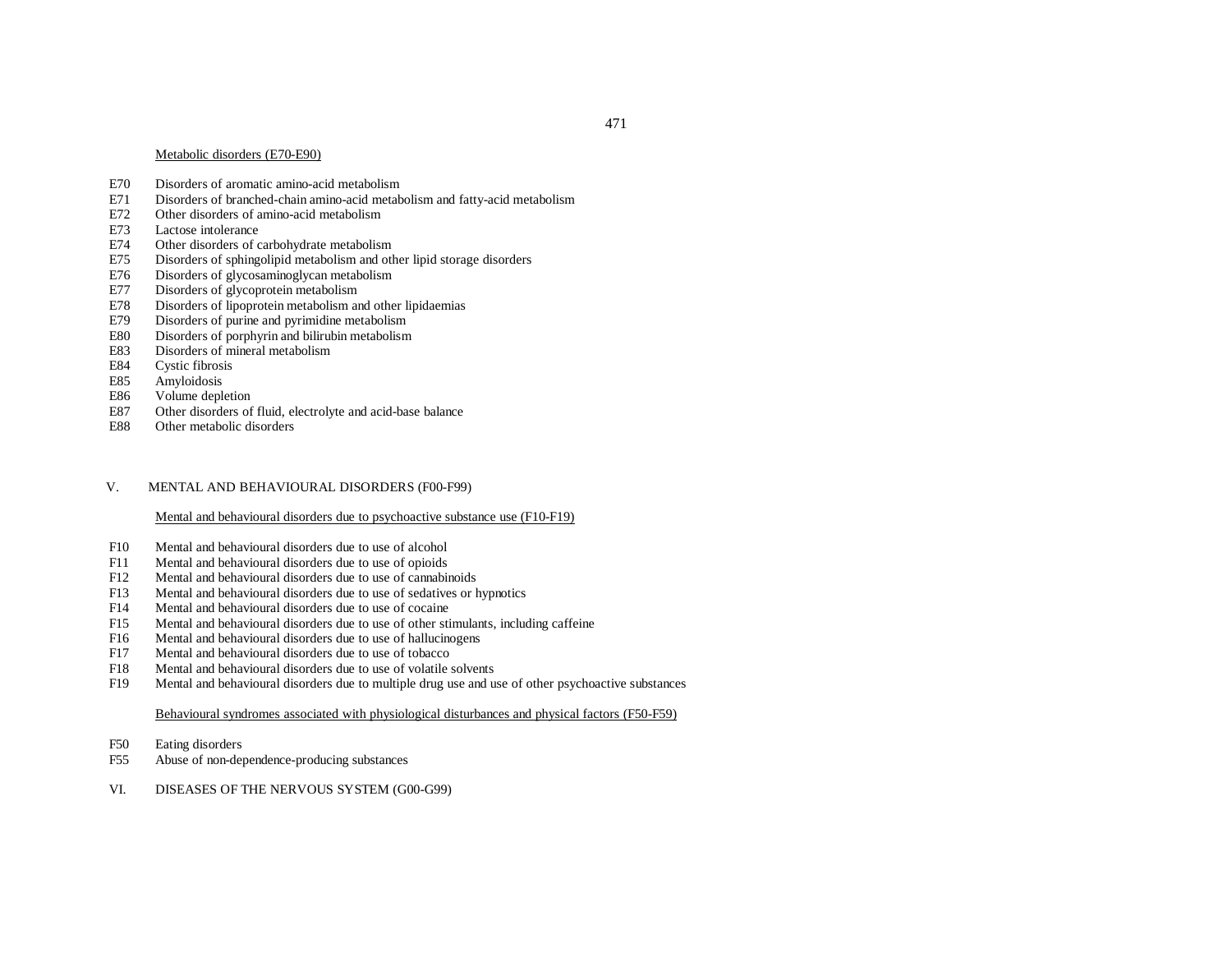# Inflammatory diseases of the central nervous system (G00-G09)

- G00Bacterial meningitis, not elsewhere classified
- G03Meningitis due to other and unspecified causes
- G04Encephalitis, myelitis and encephalomyelitis
- G06Intracranial and intraspinal abscess and granuloma
- G08Intracranial and intraspinal phlebitis and thrombophlebitis
- G09Sequelae of inflammatory diseases of central nervous system

# Systemic atrophies affecting the central nervous system (G10-G13)

- G10Huntington's disease
- G11Hereditary ataxia
- G12Spinal muscular atrophy and related syndromes

# Extrapyramidal and movement disorders (G20-G26)

- G20Parkinson's disease
- $G21$ Secondary parkinsonism
- G23Other degenerative diseases of basal ganglia
- G24Dystonia
- $G<sub>25</sub>$ Other extrapyramidal and movement disorders
- G30Alzheimer's disease

## Other degenerative diseases of the nervous system (G30-G32)

- G30Altzheimers
- G31Other degenerative diseases of nervous system, not elsewhere classified

# Demyelinating diseases of the central nervous system (G35-G37)

- G35Multiple sclerosis
- G36Other acute disseminated demyelination
- G37Other demyelinating diseases of central nervous system

# Episodic and paroxysmal disorders (G40-G47)

- G40Epilepsy
- G41Status epilepticus

## Nerve, nerve root and plexus disorders (G50-G59)

- G52Disorders of other cranial nerves
- G54Nerve root and plexus disorders
- G56Mononeuropathies of upper limb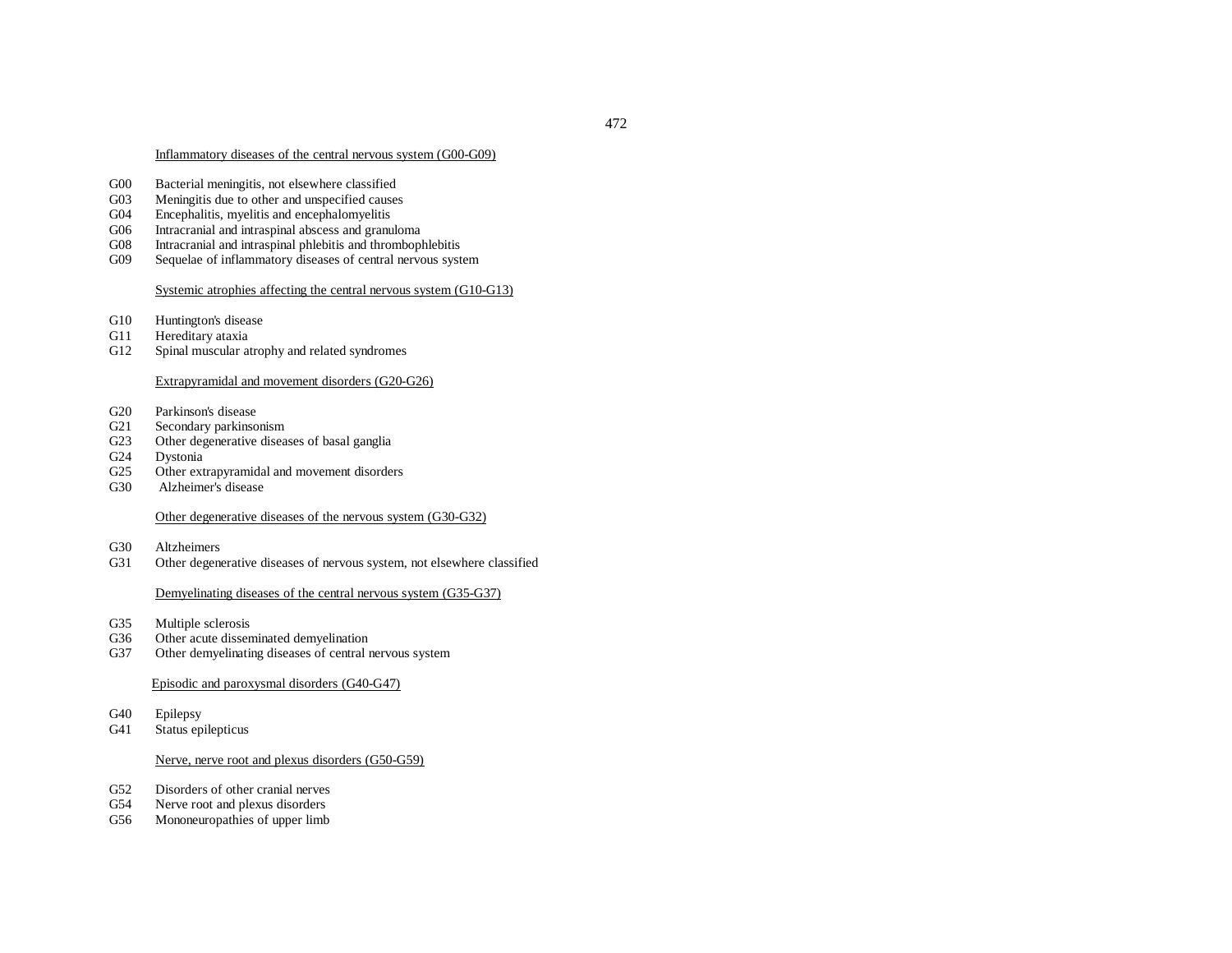#### G57Mononeuropathies of lower limb

G58Other mononeuropathies

# Polyneuropathies and other disorders of the peripheral nervous system (G60-G64)

- G60Hereditary and idiopathic neuropathy
- G61Inflammatory polyneuropathy
- G62Other polyneuropathies
- G64Other disorders of peripheral nervous system

#### Diseases of myoneural junction and muscle (G70-G73)

- G70Myasthenia gravis and other myoneural disorders
- G71Primary disorders of muscles
- G72Other myopathies

## Cerebral palsy and other paralytic syndromes (G80-G83)

- G80Infantile cerebral palsy
- G81Hemiplegia
- G82Paraplegia and tetraplegia
- G83Other paralytic syndromes

## Other disorders of the nervous system (G90-G99)

- G90Disorders of autonomic nervous system
- G91Hydrocephalus
- G92Toxic encephalopathy
- G93Other disorders of brain
- G95Other diseases of spinal cord
- G96Other disorders of central nervous system
- G98Other disorders of nervous system, not elsewhere classified.
- VIII.DISEASES OF THE EAR AND MASTOID PROCESS (H60-H95)

#### Diseases of the middle ear and mastoid (H65-H75)

- H66Suppurative and unspecified otitis media
- H68Eustachian salpingitis and obstruction
- H69Other disorders of Eustachian tube
- H70Mastoiditis and related conditions

#### IX.DISEASES OF THE CIRCULATORY SYSTEM (I00-I99)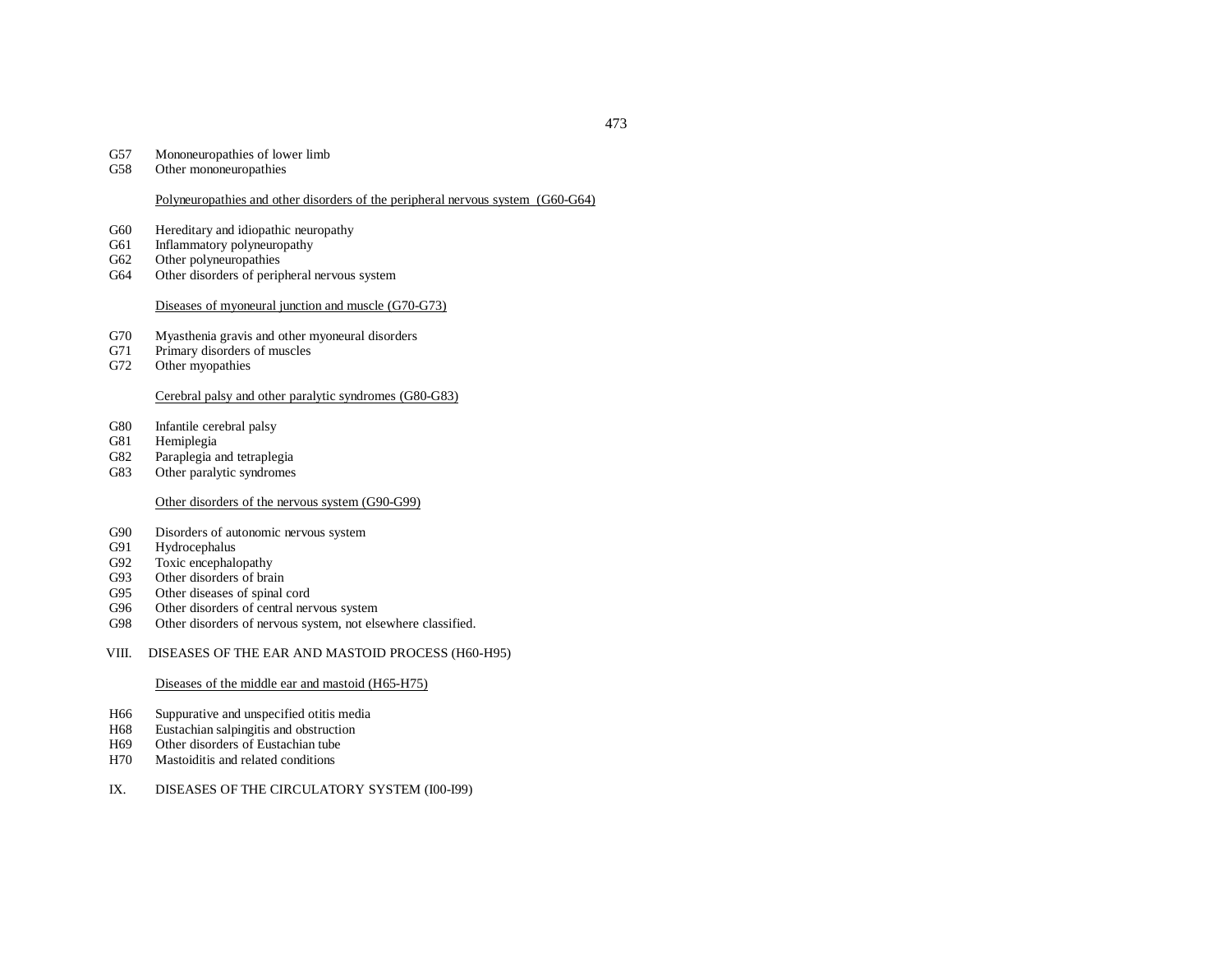#### Acute Rheumatic fever (I00-I02)

- I00Rheumatic fever without mention of heart involvement
- I01Rheumatic fever with heart involvement
- I02Rheumatic chorea

#### Chronic Rheumatic heart diseases (I05-I09)

- I05Rheumatic mitral valve diseases
- I06Rheumatic aortic valve diseases
- I07Rheumatic tricuspid valve diseases
- I08Multiple valve diseases
- I09Other rheumatic heart diseases

## Hypertensive diseases (I10-I15)

- I10Essential (primary) hypertension
- I11Hypertensive heart disease
- I12Hypertensive renal disease
- I13Hypertensive heart and renal disease

#### Ischaemic heart diseases (I20-I25)

- I20Angina pectoris
- I21Acute myocardial infarction
- I22Subsequent myocardial infarction
- I23Certain current complications following acute myorcardial infarction
- I24Other acute ischaemic heart diseases
- I25Chronic ischeamic heart disease

# Pulmonary heart disease and diseases of pulmonary circulation (I26-I28)

- I26Pulmonary embolism
- I27Other pulmonary heart diseases
- I28Other diseases of pulmonary vessels

#### Other forms of heart disease (I30-I52)

- I30Acute pericarditis
- I31Other diseases of pericardium
- I33Acute and subacute endocarditis
- I34Nonrheumatic mitral valve disorders
- I35Nonrheumatic aortic valve disorders
- I36Nonrheumatic tricuspid valve disorders
- I37Pulmonary valve disorders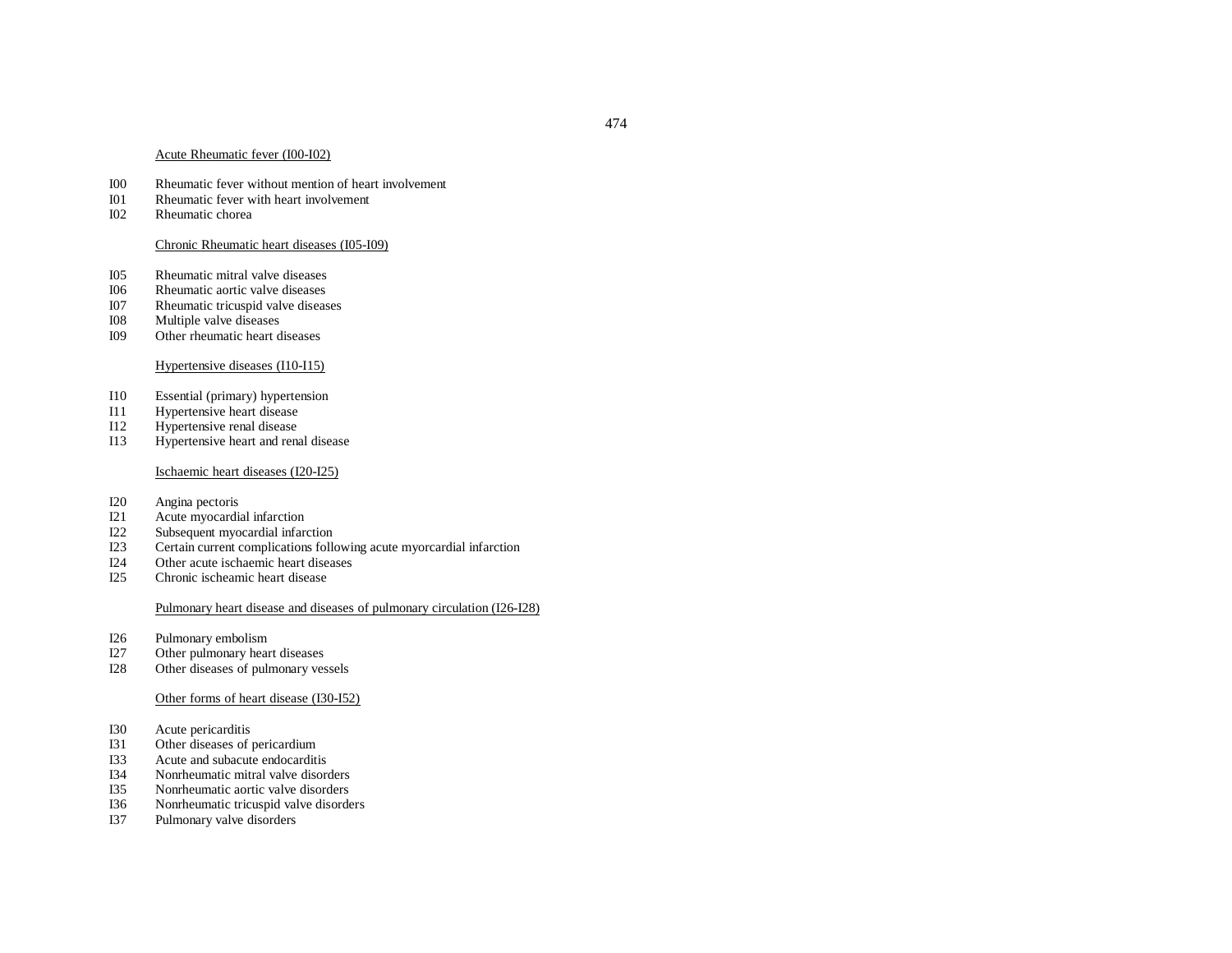475

- I38Endocarditis, valve unspecified
- I40Acute myocarditis
- I42Cardiomyopathy
- I44Atrioventricular and left bundle-branch block
- I45Other conduction disorders
- I46Cardiac arrest
- I47Paroxysmal tachycardia
- I48Atrial fibrillation and flutter
- I49Other cardiac arrhythmias
- I50Heart failure
- I51Complications and ill-defined descriptions of heart disease

#### Cerebrovacular diseases (I60-I69)

- I60Subarachnoid haemorrhage
- I61Intracerebral haemorrhage
- I62Other nontraumatic intracranial haemorrhage
- I63Cerebral infarction
- I64Stroke, not specified as haemorrhage or infarction
- I65Occlusion and stenosis of precerebral arteries, not resulting in cerebral infarction
- I67Other cerebrovascular diseases
- I69Sequelae of cerebrovascular disease

## Diseases of the arteries, arterioles and capillaries (I70-I79)

- I70Atherosclerosis
- I71Aortic aneurysm and dissection
- I72Other aneurysm
- I73Other peripheral vascular diseases
- I74Arterial embolism and thrombosis
- I77Other disorders of arteries and arterioles

#### Diseases of the veins, lymphatic vessels and lymphatic nodes, not elsewhere classified (I80-I89)

- I80Phlebitis and thrombophlebitis
- I81Portal vein thrombosis
- I822 Other venous embolism and thrombosis
- I83Varicose veins of lower extremities
- I84Haemorrhoids
- I85Oesophageal varices
- I86Varicose veins of other sites
- I87Other disorders of veins
- I88Nonspecific lymphadenitis
- I89Other noninfective disorders of lymphatic vessels and lymph nodes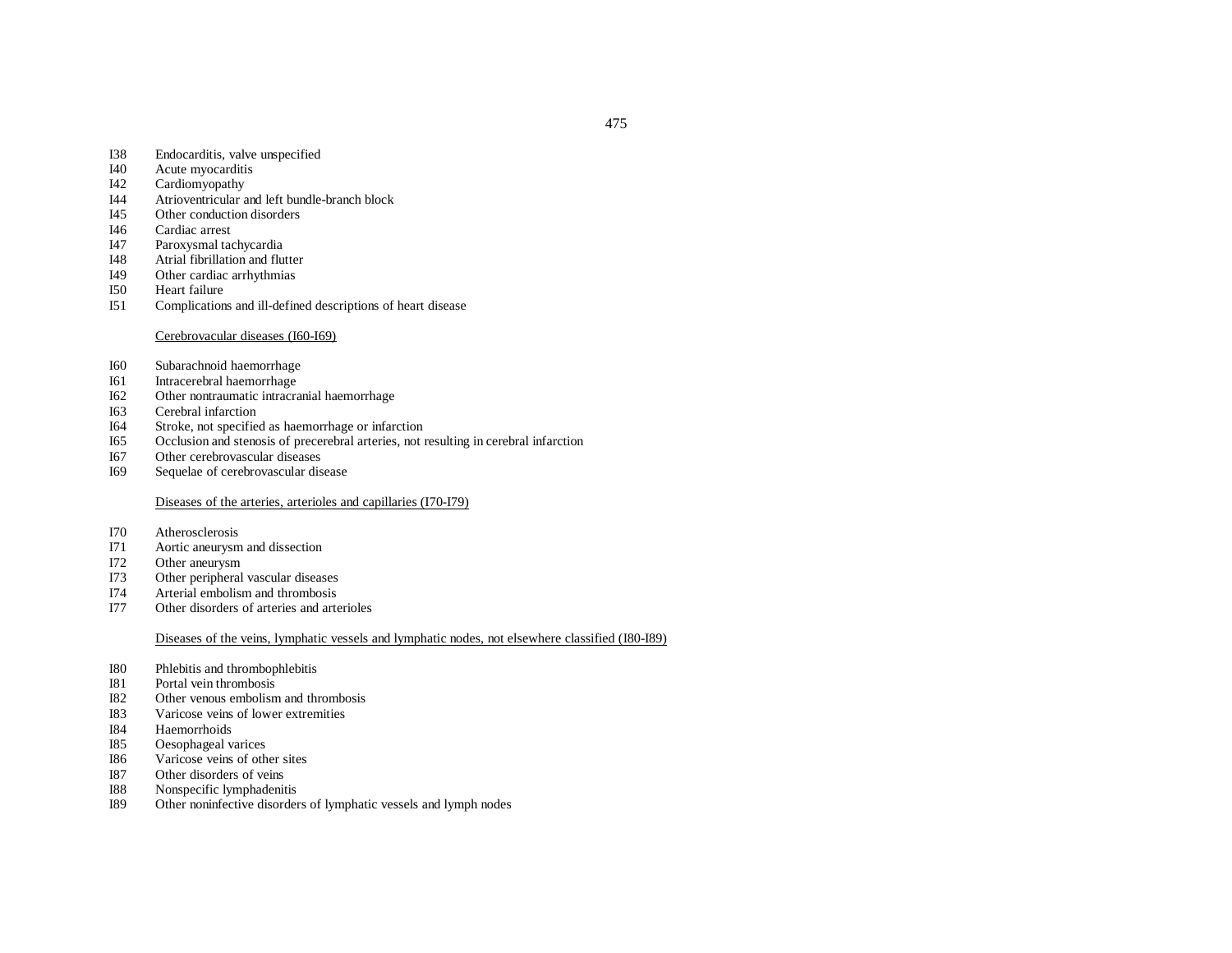## Other unspecified disorders of the circulatory system (I95-I99)

- I95Hypotention
- I99Other and unspecified disorders of circulatory system
- X.DISEASES OF THE RESPIRATORY SYSTEM (J00-J99)

## Acute upper respiratory infections (J00-J06)

- J03Acute tonsillitis
- J04Acute laryngitis and tracheitis
- J05Acute obstructive laryngitis [croup] and epiglottitis
- J06Acute upper respiratory infections of multiple and unspecified sites

# Influenza and Pneumonia (J10-J18)

- J10Influenza due to identified influenza virus
- J11Influenza, virus not identified
- J12Viral pneumonia, not elsewhere classified
- J13Pneumonia due to Streptococcus pneumoniae
- J14Pneumonia due to Haemophilus influenzae
- J15Bacterial pneumonia, not elsewhere classified
- J16Pneumonia due to other infectious organisms, not elsewhere classified
- J18Pneumonia, organism unspecified

# Other acute lower respiratory infections (J20-J22)

- J20Acute bronchitis
- J21Acute bronchiolitis
- J22Unspecified acute lower respiratory infection

## Other diseases of upper respiratory tract (J30-J39)

- J30Vasomotor and allergic rhinitis
- J31Chronic rhinitis, nasopharyngitis and pharyngitis
- J32Chronic sinusitis
- J35Chronic diseases of tonsils and adenoids
- J36Peritonsillar abscess
- J37Chronic laryngitis and laryngotracheitis
- J38Diseases of vocal cords and larynx, not elsewhere classified
- J39Other diseases of upper respiratory tract

## Chronic lower respiratory diseases (J40-J47)

J40Bronchitis, not specified as acute or chronic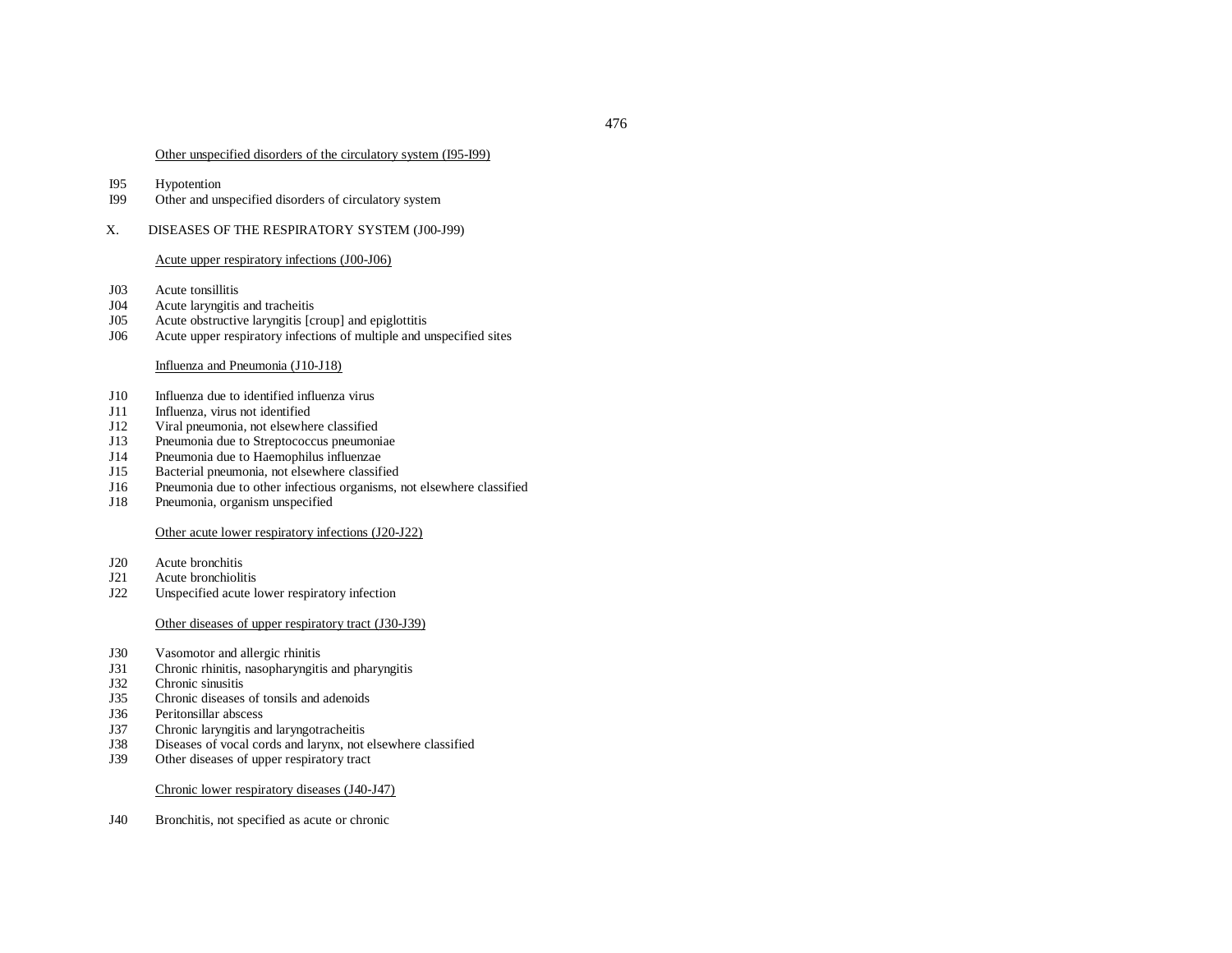- J41Simple and mucopurulent chronic bronchitis
- J42Unspecified chronic bronchitis
- J43Emphysema
- J44Other chronic obstructive pulmonary disease
- J45Asthma
- J46Status asthmaticus
- J47Bronchiectasis

# Lung diseases due to external agents (J60-J70)

- J60Coalworker's pneumoconiosis
- J61Pneumoconiosis due to asbestos and other mineral fibres
- J62Pneumoconiosis due to dust containing silica
- J63Pneumoconiosis due to other inorganic dusts
- J64Unspecified pneumoconiosis
- J65Pneumoconiosis associated with tuberculosis
- J66Airway disease due to specific organic dust
- J67Hypersensitivity pneumonitis due to organic dust
- J68Respiratory conditions due to inhalation of chemicals, gases, fumes and vapours
- J69Pneumonitis due to solids and liquids
- J70Respiratory conditions due to other external agents

# Other respiratory diseases principally affecting the interstitium (J80-J84)

- J80Adult respiratory distress syndrome
- J81Pulmonary oedema
- J82Pulmonary eosinophilia, not elsewhere classified
- J84Other interstitial pulmonary diseases

## Suppurative and necrotic conditions of lower respiratory tract (J85-J86)

- J85Abscess of lung and mediastinum
- J86Pyothorax

## Other diseases of the pleura (J90-J94)

- J90Pleural effusion, not elsewhere classified
- J92Pleural plaque
- J93Pneumothorax
- J94Other pleural conditions

#### Other diseases of the respiratory system (J95-J99)

- J96Respiratory failure, not elsewhere classified
- J98Other respiratory disorders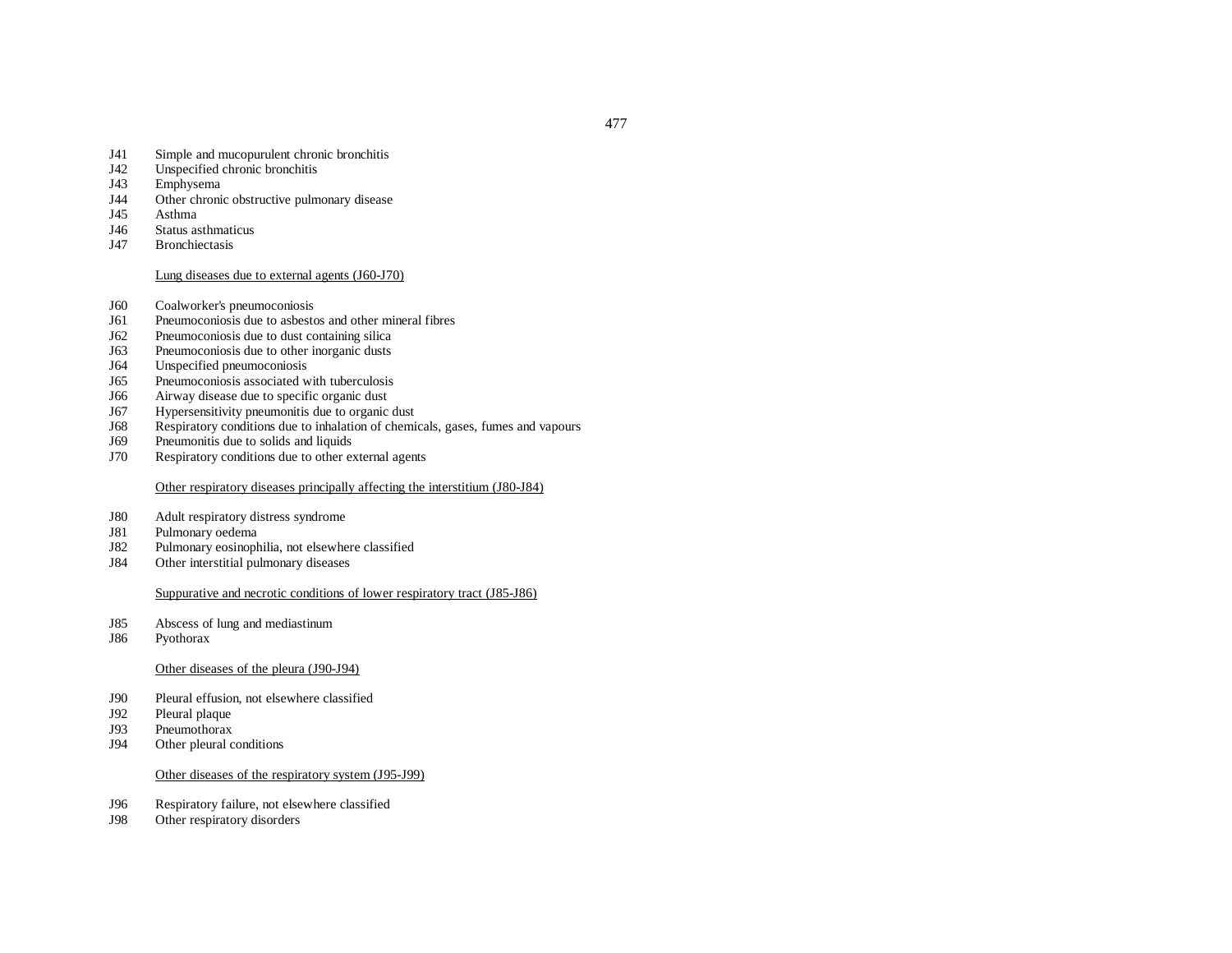#### XI.DISEASES OF THE DIGESTIVE SYSTEM (K00-K93)

#### Diseases of the cavity, salivary glands and jaws (K00-K14)

- K06Other disorders of gingiva and edentulous alveolar ridge
- K09Cysts of oral region, not elsewhere classified
- K10Other diseases of jaws
- K11Diseases of salivary glands
- K12Stomatitis and related lesions
- K13Other diseases of lip and oral mucosa
- K14Diseases of tongue

#### Diseases of the oesophagus, stomach and duodenum (K20-K31)

- K20Oesophagitis
- K21Gastro-oesophageal reflux disease
- K22Other diseases of oesophagus
- K25Gastric ulcer
- K26Duodenal ulcer
- K27Peptic ulcer, site unspecified
- K28Gastrojejunal ulcer
- K29Gastritis and duodenitis
- K31Other diseases of stomach and duodenum

#### Diseases of the appendix (K35-K38)

- K35Acute appendicitis
- K36Other appendicitis
- K37Unspecified appendicitis
- K38Other diseases of appendix

#### Hernia (K40-K46)

- K40Inguinal hernia
- K41Femoral hernia
- K42Umbilical hernia
- K43Ventral hernia
- K44Diaphragmatic hernia
- K45Other abdominal hernia
- K46Unspecified abdominal hernia

#### Noninfective enteritis and colitis (K50-K52)

K50Crohn's disease [regional enteritis]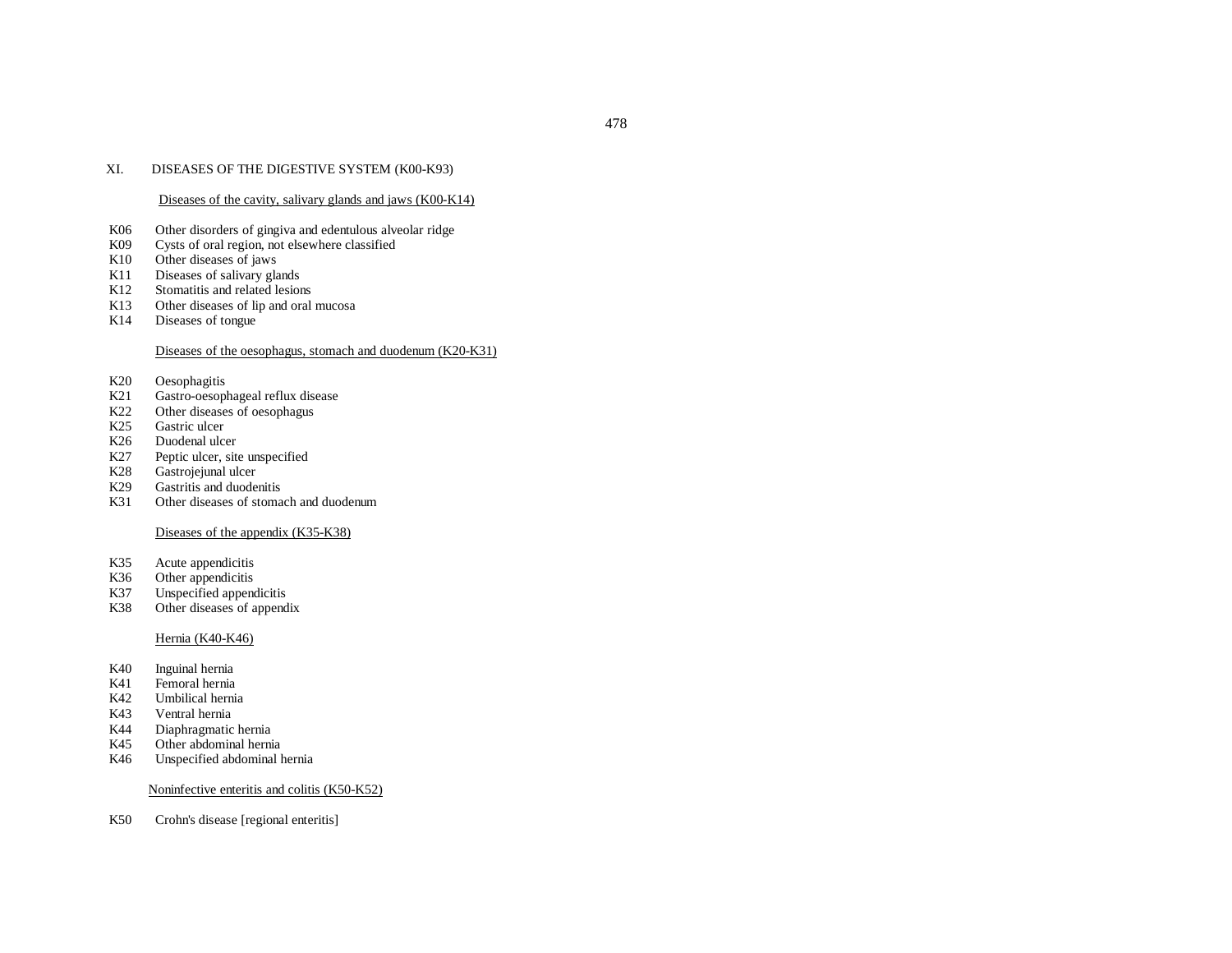#### K51Ulcerative colitis

K52Other noninfective gastroenteritis and colitis

#### Other diseases of the intestines (K55-K63)

- K55Vascular disorders of intestine
- K56Paralytic ileus and intestinal obstruction without hernia
- K57Diverticular disease of intestine
- K60Fissure and fistula of anal and rectal regions
- K61Abscess of anal and rectal regions
- K62Other diseases of anus and rectum
- K63Other diseases of intestine

#### Diseases of the peritoneum (K65-K67)

K65Peritonitis

K66Other disorders of peritoneum

#### Diseases of the liver (K70-K77)

- K70Alcoholic liver disease
- K71Toxic liver disease
- K72Hepatic failure, not elsewhere classified
- K73Chronic hepatitis, not elsewhere classified
- K74Fibrosis and cirrhosis of liver
- K75Other inflammatory liver diseases
- K76Other diseases of liver

#### Disorders of the gallbladder, biliary tract and pancreas (K80-K87

- K80Cholelithiasis
- K81Cholecystitis
- K82Other diseases of gallbladder
- K83Other diseases of biliary tract
- K85Acute pancreatitis
- K86Other diseases of pancreas

#### Other diseases of the digestive system (K90-K93)

- K90Intestinal malabsorption
- K92Other diseases of digestive system
- XII.DISEASES OF THE SKIN AND SUBCATENOUS TISSUE (L00-L99)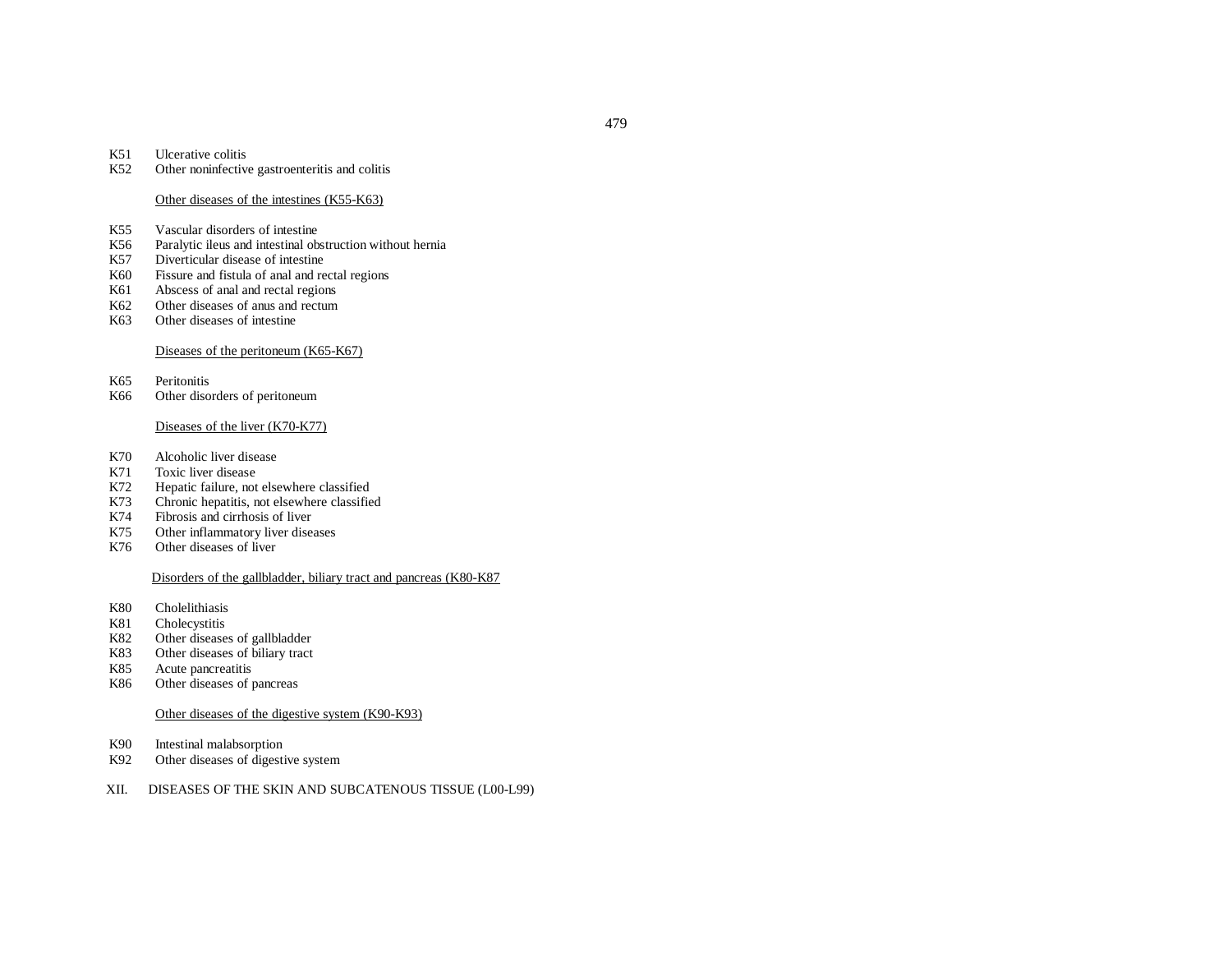#### Infections of the skin and subcutaneous tissue (L00-L08)

- L00Staphylococcal scalded skin syndrome
- L01Impetigo
- L02Cutaneous abscess, furuncle and carbuncle
- L03Cellulitis
- L04Acute lymphadenitis
- L05Pilonidal cys<sup>t</sup>
- L08Other local infections of skin and subcutaneous tissue

#### Bullous disorders (L10-L14)

- L10Pemphigus
- L11Other acantholytic disorders
- $L12$ Pemphigoid
- $L13$ Other bullous disorders

## Dermatitis and eczema (L20-L30)

- L20Atopic dermatitis
- L22Diaper [napkin] dermatitis
- L23Allergic contact dermatitis
- L24Irritant contact dermatitis
- $L25$ Unspecified contact dermatitis
- L26Exfoliative dermatitis
- L27Dermatitis due to substances taken internally
- L30Other dermatitis

# Papulosquamous disorders (L40-L45)

- L40Psoriasis
- L41Parapsoriasis
- L42Pityriasis rosea
- L43Lichen planus
- L44Other papulosquamous disorders

#### Urticaria and Erythema (L50-L54)

- L50Urticaria
- $L51$ Erythema multiforme
- L52Erythema nodosum
- L53Other erythematous conditions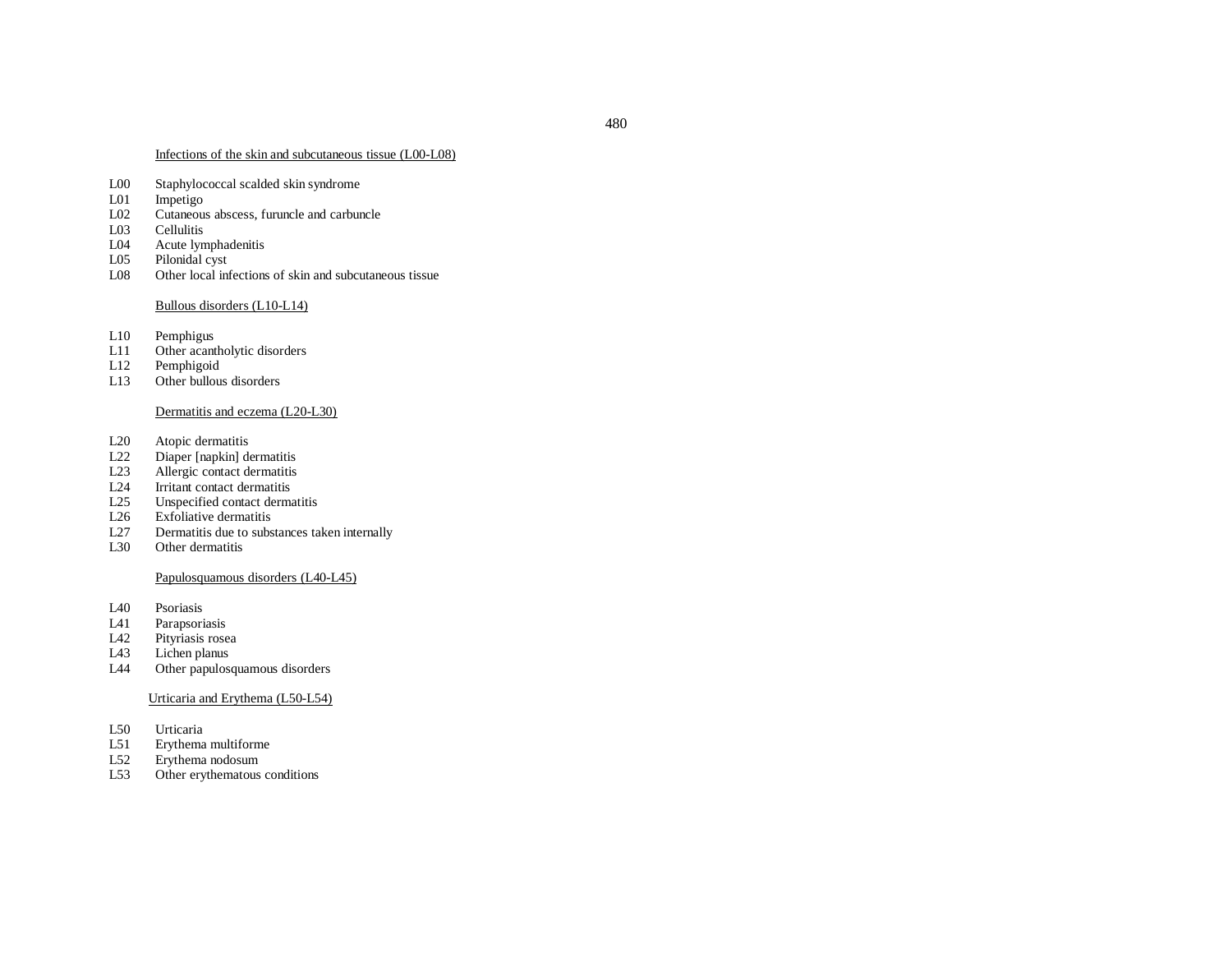#### Radiation-related disorders of the skin and subcutaneous tissue (L55-L59)

- L55Sunburn
- L56Other acute skin changes due to ultraviolet radiation
- L57Skin changes due to chronic exposure to nonionizing radiation
- L58Radiodermatitis
- L59Other disorders of skin and subcutaneous tissue related to radiation

#### Disorders of the skin appendages (L60-L75)

- L71Rosacea
- L72Follicular cysts of skin and subcutaneous tissue
- L73Other follicular disorders

### Other disorders of the skin and subcutaneous tissue (L80-L99)

- L80Vitiligo
- L81Other disorders of pigmentation
- L88Pyoderma gangrenosum
- L89Decubitus ulcer
- L92Granulomatous disorders of skin and subcutaneous tissue
- L93Lupus erythematosus
- L95Vasculitis limited to skin, not elsewhere classified
- L97Ulcer of lower limb, not elsewhere classified
- L98Other disorders of skin and subcutaneous tissue, not elsewhere classified
- XIII. DISEASES OF THE MUSCULOSKELETAL SYSTEM AND CONNECTIVE TISSUE (M00-M99)

## Arthropathies (M00-M25)

## Infectious Arthropathies (M00-M03)

- M00Pyogenic arthritis
- M02Reactive arthropathies

# Inflammatory polyarthropathies (M05-M14)

- M05Seropositive rheumatoid arthritis
- M06Other rheumatoid arthritis
- M08 Juvenile arthritis
- M10 Gout
- M11Other crystal arthropathies
- M12Other specific arthropathies
- M13Other arthritis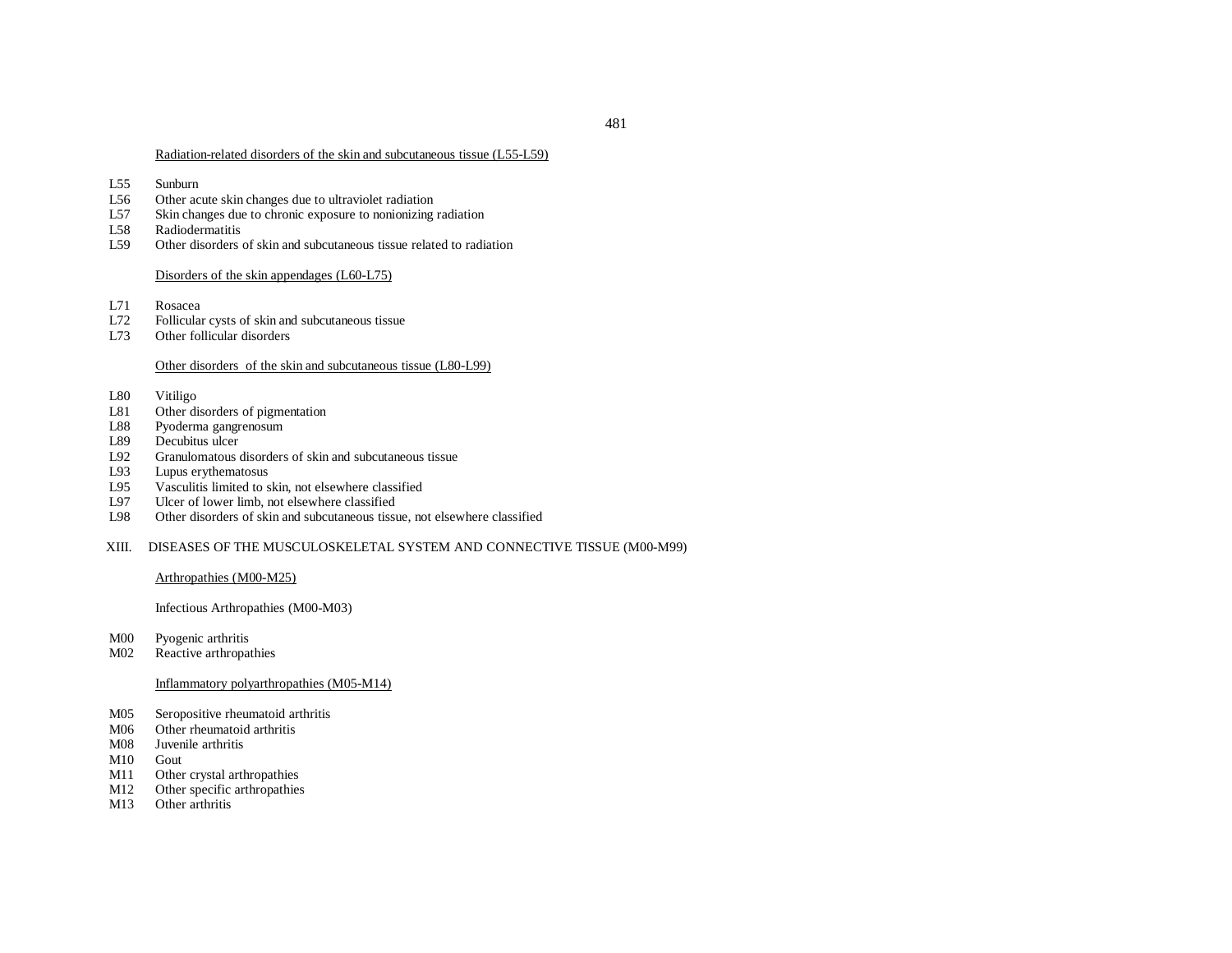#### Arthrosis (M15-M19)

- M15Polyarthrosis
- M16Coxarthrosis [arthrosis of hip]
- M17Gonarthrosis [arthrosis of knee]
- M18Arthrosis of first carpometacarpal joint
- M19Other arthrosis

#### Other joint disorders (M20-M25)

- M24Other specific joint derangements
- M25Other joint disorders, not elsewhere classified

# Systemic connective tissue disorders (M30-M36)

- M30Polyarteritis nodosa and related conditions
- M31Other necrotizing vasculopathies
- M32Systemic lupus erythematosus
- M33Dermatopolymyositis
- M34Systemic sclerosis
- M35Other systemic involvement of connective tissue

#### DORSOPATHIES (M40-M54)

## Deforming dorsophathies (M40-M43)

- M42Spinal osteochondrosis
- M43Other deforming dorsopathies

## Spondylopathies (M45-M49)

- M45Ankylosing spondylitis
- M46Other inflammatory spondylopathies
- M47Spondylosis
- M48Other spondylopathies

#### Other dorsopathies (M50-M54)

- M50Cervical disc disorders
- M51Other intervertebral disc disorders
- M53Other dorsopathies, not elsewhere classified
- M54Dorsalgia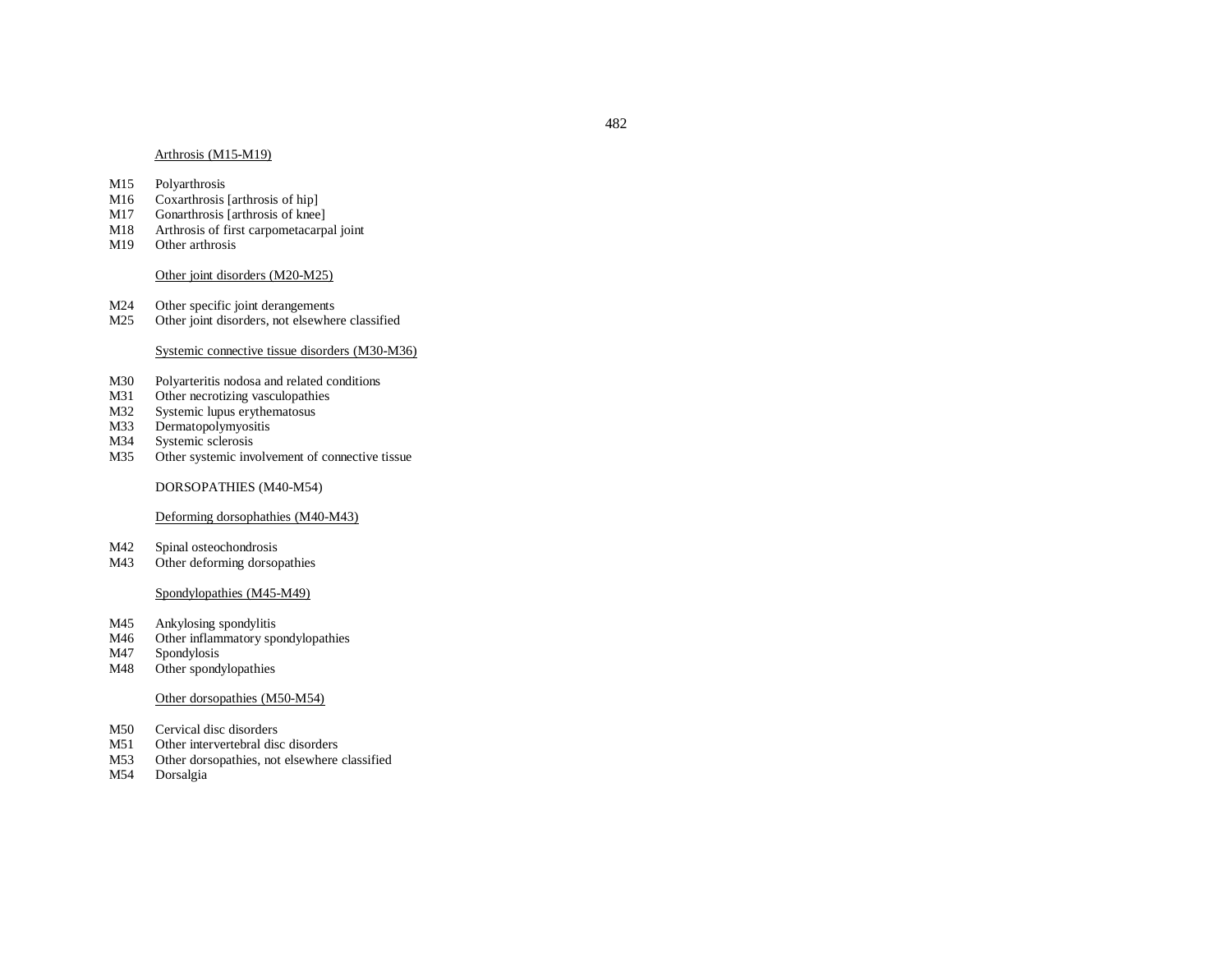#### OSTEOPATHIES AND CHONDROPATHIES (M80-M94)

#### Disorders of bone density and structure (M80-M85)

- M80Osteoporosis with pathological fracture
- M81Osteoporosis without pathological fracture
- M83Adult osteomalacia
- M84Disorders of continuity of bone
- M85Other disorders of bone density and structure

#### Other osteopathies (M86-M90)

- M86Osteomyelitis
- M87Osteonecrosis
- M88Paget's disease of bone [osteitis deformans]
- M89Other disorders of bone

# Chondropathies (M91-M94)

- M91Juvenile osteochondrosis of hip and pelvis
- M92Other juvenile osteochondrosis
- M93Other osteochondropathies
- M94Other disorders of cartilage

#### XIV. DISEASES OF THE GENITOURINARY SYSTEM (N00-N99)

#### Glomerular diseases (N00-N08)

- N00Acute nephritic syndrome
- N01Rapidly progressive nephritic syndrome
- N02Recurrent and persistent haematuria
- N03Chronic nephritic syndrome
- N04Nephrotic syndrome
- N05Unspecified nephritic syndrome
- N07Hereditary nephropathy, not elsewhere classified

#### Renal tubulo-interstitial diseases (N10-N16)

- N10Acute tubulo-interstitial nephritis
- N11Chronic tubulo-interstitial nephritis
- N12Tubulo-interstitial nephritis, not specified as acute or chronic
- N13Obstructive and reflux uropathy
- N14Drug- and heavy-metal-induced tubulo-interstitial and tubular conditions
- N15Other renal tubulo-interstitial diseases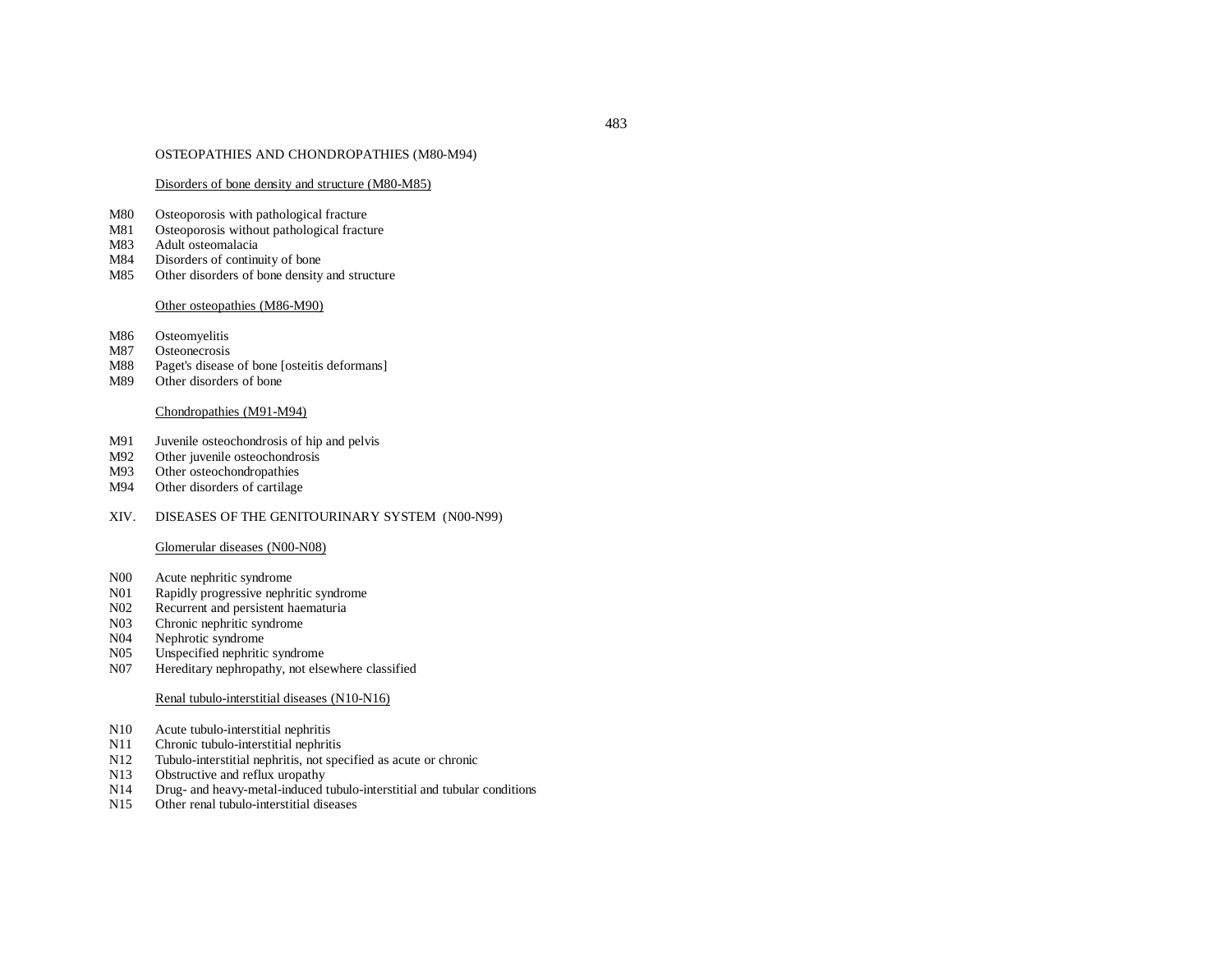#### Renal failure (N17-N19)

- N17Acute renal failure
- N18Chronic renal failure
- N19Unspecified renal failure

#### Urolithiasis (N20-N23)

- N20Calculus of kidney and ureter
- N21Calculus of lower urinary tract

#### Other disorders of kidney and ureter (N25-N29)

- N25Disorders resulting from impaired renal tubular function
- N26Unspecified contracted kidney
- N27Small kidney of unknown cause
- N28Other disorders of kidney and ureter, not elsewhere classified

#### Other diseases of the urinary system (N30-N39)

- N30Cystitis
- N31Neuromuscular dysfunction of bladder, not elsewhere classified
- N32Other disorders of bladder
- N36Other disorders of urethra
- N39Other disorders of urinary system

#### Diseases of male genital organs (N40-N50)

- N40Hyperplasia of prostate
- N41Inflammatory diseases of prostate
- N42Other disorders of prostate
- N44Torsion of testis
- N45Orchitis and epididymitis
- N48Other disorders of penis
- N49Inflammatory disorders of male genital organs, not elsewhere classified
- N50Other disorders of male genital organs

#### Disorders of breast (N60-N64)

- N61Inflammatory disorders of breast
- N62Hypertrophy of breast
- N63Unspecified lump in breast
- N64Other disorders of breast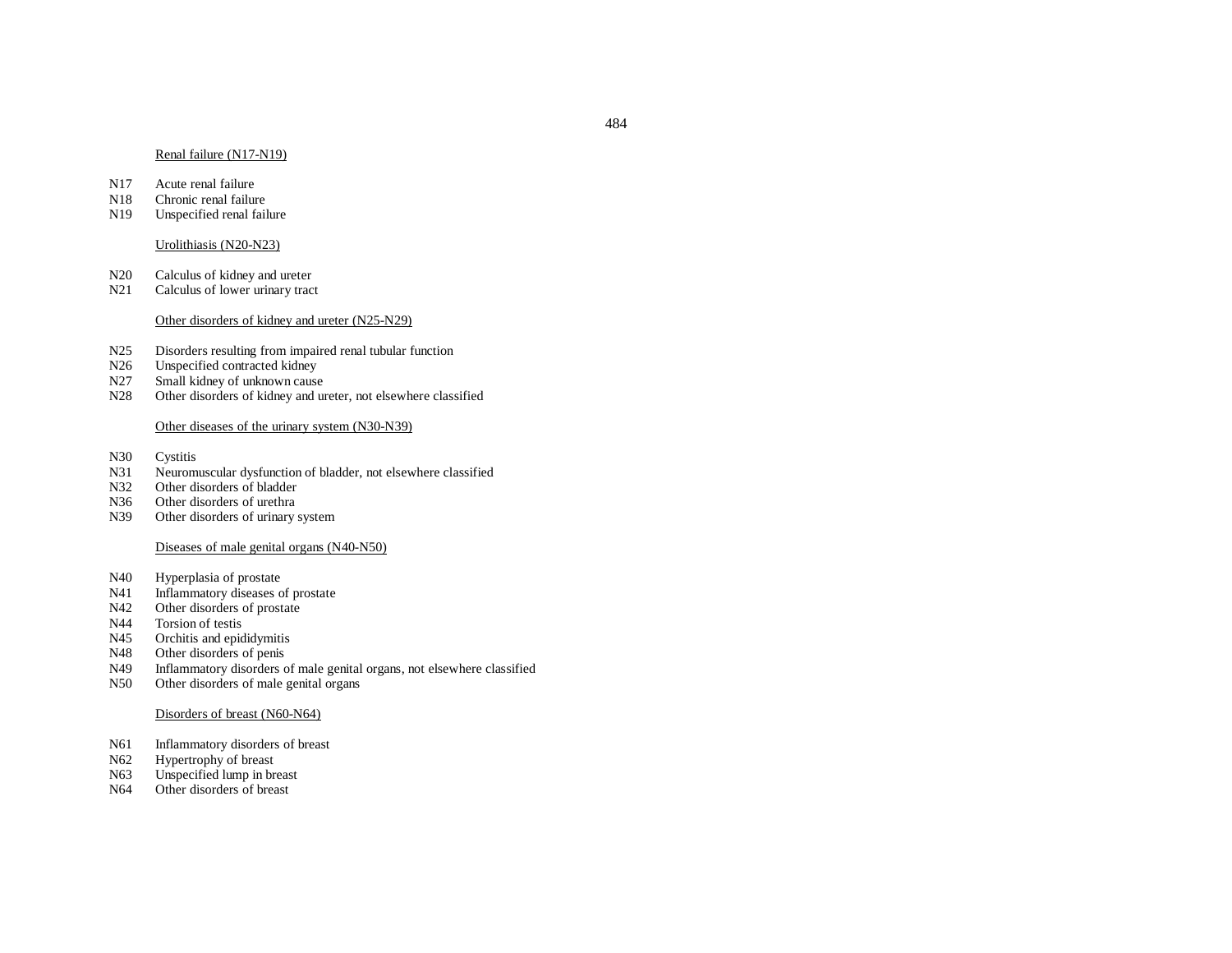# Inflammatory diseases of female pelvic organs (N70-N77)

- N70Salpingitis and oophoritis
- N71Inflammatory disease of uterus, excep<sup>t</sup> cervix
- N72 Inflammatory disease of cervix uteri
- N73Other female pelvic inflammatory diseases
- N75Diseases of Bartholin's gland
- N76Other inflammation of vagina and vulva

## Noninflammatory disorders of female genital tract (N80-N98)

- N80Endometriosis
- N82Fistulae involving female genital tract
- N83Noninflammatory disorders of ovary, fallopian tube and broad ligament
- N84Polyp of female genital tract
- N85Other noninflammatory disorders of uterus, excep<sup>t</sup> cervix
- N86Erosion and ectropion of cervix uteri
- N87Dysplasia of cervix uteri
- N88Other noninflammatory disorders of cervix uteri
- N89Other noninflammatory disorders of vagina

#### XV.PREGNANCY, CHILDBIRTH AND THE PUERPERIUM (O00-O99)

# Pregnancy with abortive outcome (O00-O08)

- O00Ectopic pregnancy
- O01Hydatidiform mole
- O02Other abnormal products of conception
- O03Spontaneous abortion
- O04Medical abortion
- O05Other abortion
- O06Unspecified abortion
- O07Failed attempted abortion

# Oedema, proteinuria and hypertensive disorders in pregnancy, childbirth and the puerperium (O10-O16)

- O10Pre-existing hypertension complicating pregnancy, childbirth and the puerperium
- O11Pre-existing hypertensive disorder with superimposed proteinuria
- O12Gestational [pregnancy-induced] oedema and proteinuria without hypertension
- O13Gestational [pregnancy-induced] hypertension without significant proteinuria
- O14Gestational [pregnancy-induced] hypertension with significant proteinuria
- O15Eclampsia
- O16Unspecified maternal hypertension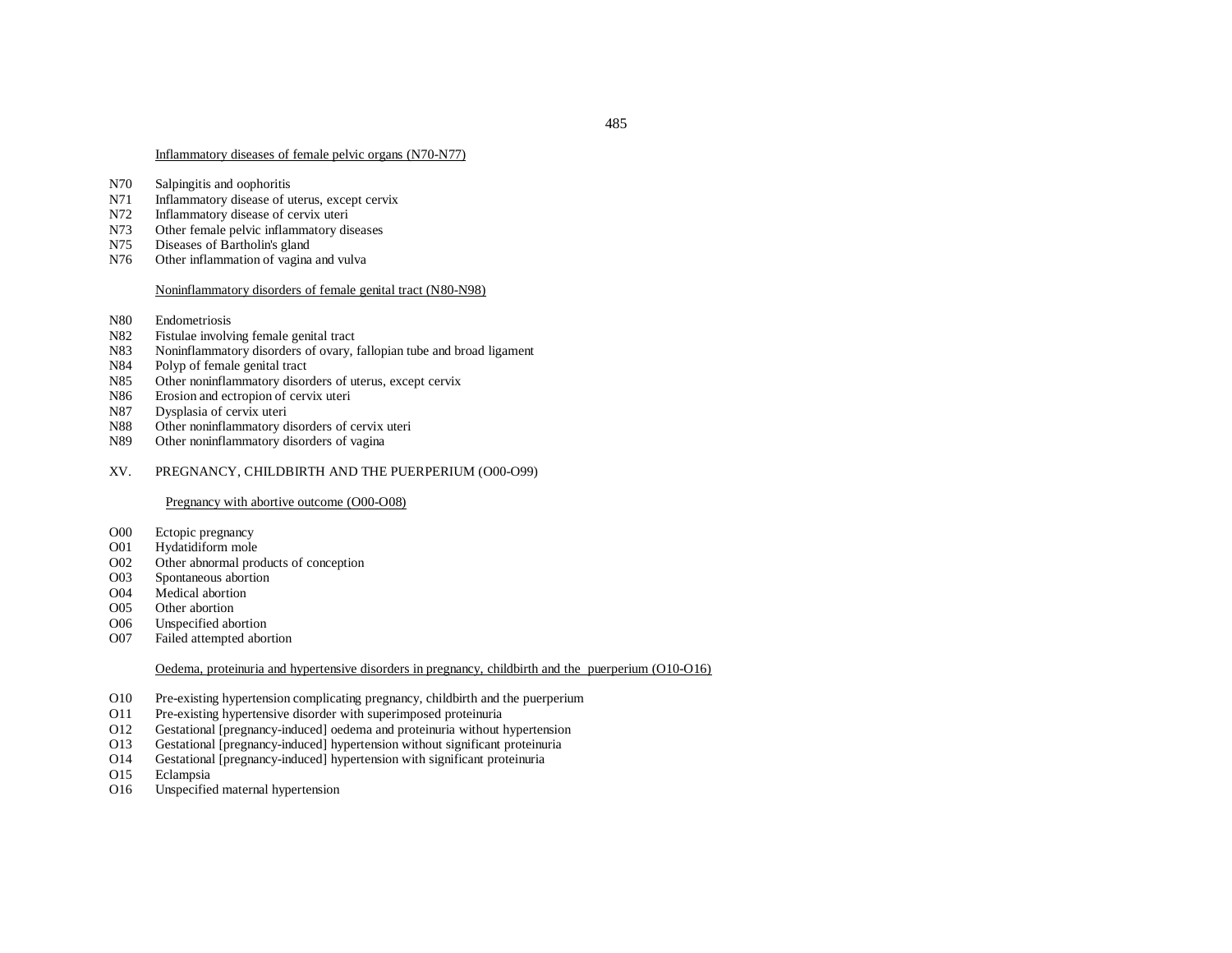#### Other maternal disorders predominantly related to pregnancy (O20-O29)

- O20 Haemorrhage in early pregnancy
- O21 Excessive vomiting in pregnancy
- O22 Venous complications in pregnancy
- O23 Infections of genitourinary tract in pregnancy
- O24Diabetes mellitus in pregnancy
- O25Malnutrition in pregnancy
- O26Maternal care for other conditions predominantly related to pregnancy
- O28Abnormal findings on antenatal screening of mother
- O29Complications of anaesthesia during pregnancy

## Maternal care related to the fetus and amniotic cavity and possible delivery problems (O30-O48)

- O30Multiple gestation
- O31Complications specific to multiple gestation
- O32Maternal care for known or suspected malpresentation of fetus
- O33Maternal care for known or suspected disproportion
- O34Maternal care for known or suspected abnormality of pelvic organs
- O35Maternal care for known or suspected fetal abnormality and damage
- O36Maternal care for other known or suspected fetal problems
- O40Polyhydramnios
- O41Other disorders of amniotic fluid and membranes
- $O<sub>42</sub>$ Premature rupture of membranes
- O43Placental disorders
- O44Placenta praevia
- O45Premature separation of placenta [abruptio placentae]
- O46Antepartum haemorrhage, not elsewhere classified
- O47False labour
- O48Prolonged pregnancy

## Complications of labour and delivery (O60-O75)

- O600 Preterm delivery
- O61Failed induction of labour
- O62 Abnormalities of forces of labour
- O63Long labour
- O64Obstructed labour due to malposition and malpresentation of fetus
- O65Obstructed labour due to maternal pelvic abnormality
- O66Other obstructed labour
- O67Labour and delivery complicated by intrapartum haemorrhage, not elsewhere classified
- O68Labour and delivery complicated by fetal stress [distress]
- O69Labour and delivery complicated by umbilical cord complications
- O70Perineal laceration during delivery
- O71Other obstetric trauma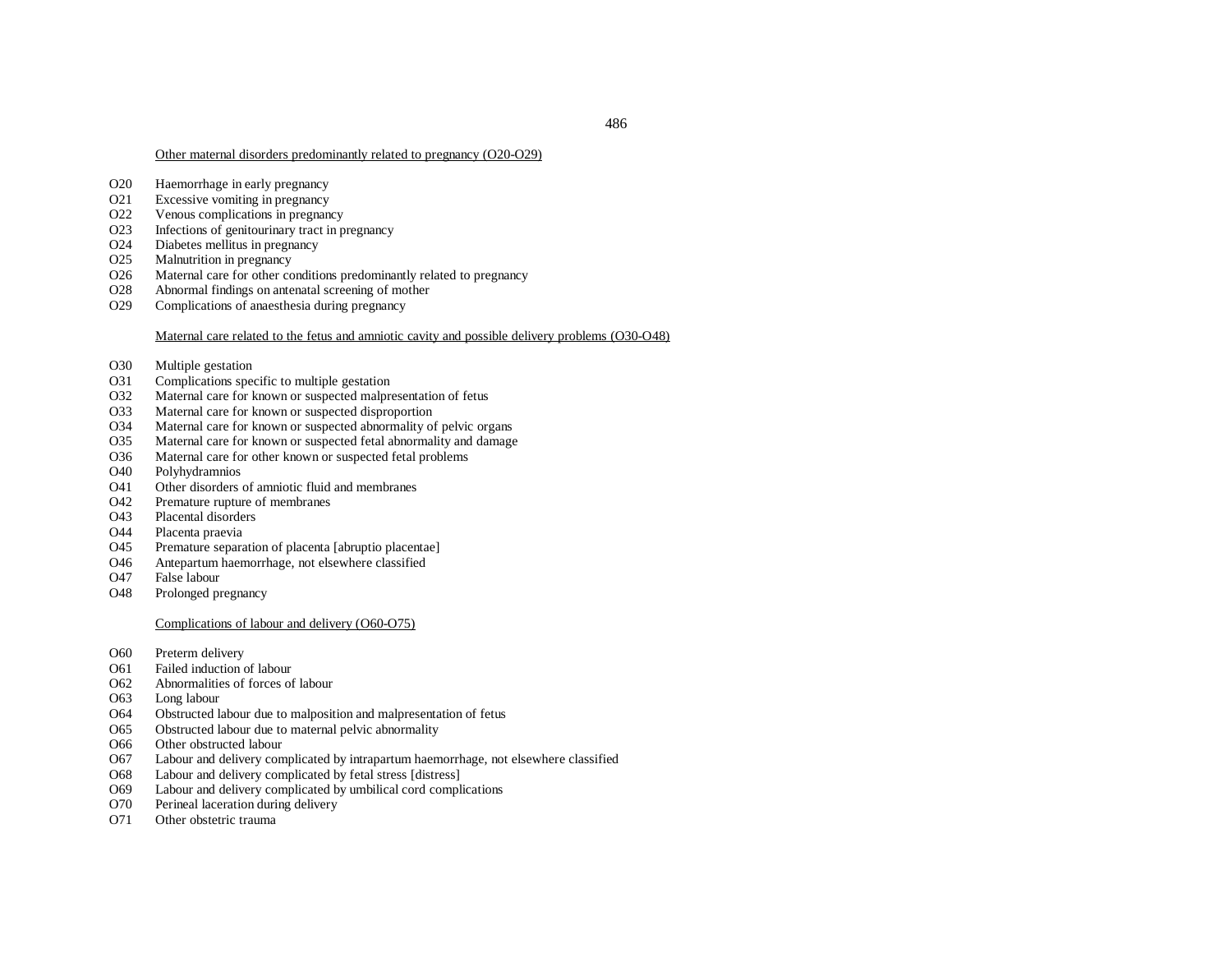- O72Postpartum haemorrhage
- O73Retained placenta and membranes, without haemorrhage
- O74Complications of anaesthesia during labour and delivery
- O75Other complications of labour and delivery, not elsewhere classified

# Complications predominantly related to the puerperium (O85-O92)

- O85Puerperal sepsis
- O86Other puerperal infections
- O87Venous complications in the puerperium
- O88Obstetric embolism
- Complications of anaesthesia during the puerperium O89
- O90Complications of the puerperium, not elsewhere classified
- O91Infections of breast associated with childbirth
- O92Other disorders of breast and lactation associated with childbirth

## Other obstetric conditions, not elsewhere classified (O95-O99)

- O95Obstetric death of unspecified cause
- O96Death from any obstetric cause occurring more than 42 days but less than one year after delivery
- O98Maternal infectious and parasitic diseases classifiable elsewhere but complicating pregnancy, childbirth and the puerperium
- O99Other maternal diseases classifiable elsewhere but complicating pregnancy, childbirth and the puerperium
- XVI. CERTAIN CONDITIONS ORIGINATING IN THE PERINATAL PERIOD (P00-P96)

# Fetus and newborn affected by maternal factors and by complications of pregnancy, labour and delivery (P00-P04)

- P00Fetus and newborn affected by maternal conditions that may be unrelated to present pregnancy
- P01Fetus and newborn affected by maternal complications of pregnancy
- P02Fetus and newborn affected by complications of placenta, cord and membranes
- P03Fetus and newborn affected by other complications of labour and delivery
- P04Fetus and newborn affected by noxious influences transmitted via placenta or breast milk

## Disorders related to length of gestation and fetal growth (P05-P08)

- P05Slow fetal growth and fetal malnutrition
- P07Disorders related to short gestation and low birth weight, not elsewhere classified
- P08Disorders related to long gestation and high birth weight

## Birth trauma (P10-P15)

- P10Intracranial laceration and haemorrhage due to birth injury
- P11Other birth injuries to central nervous system
- P12Birth injury to scalp
- P13Birth injury to skeleton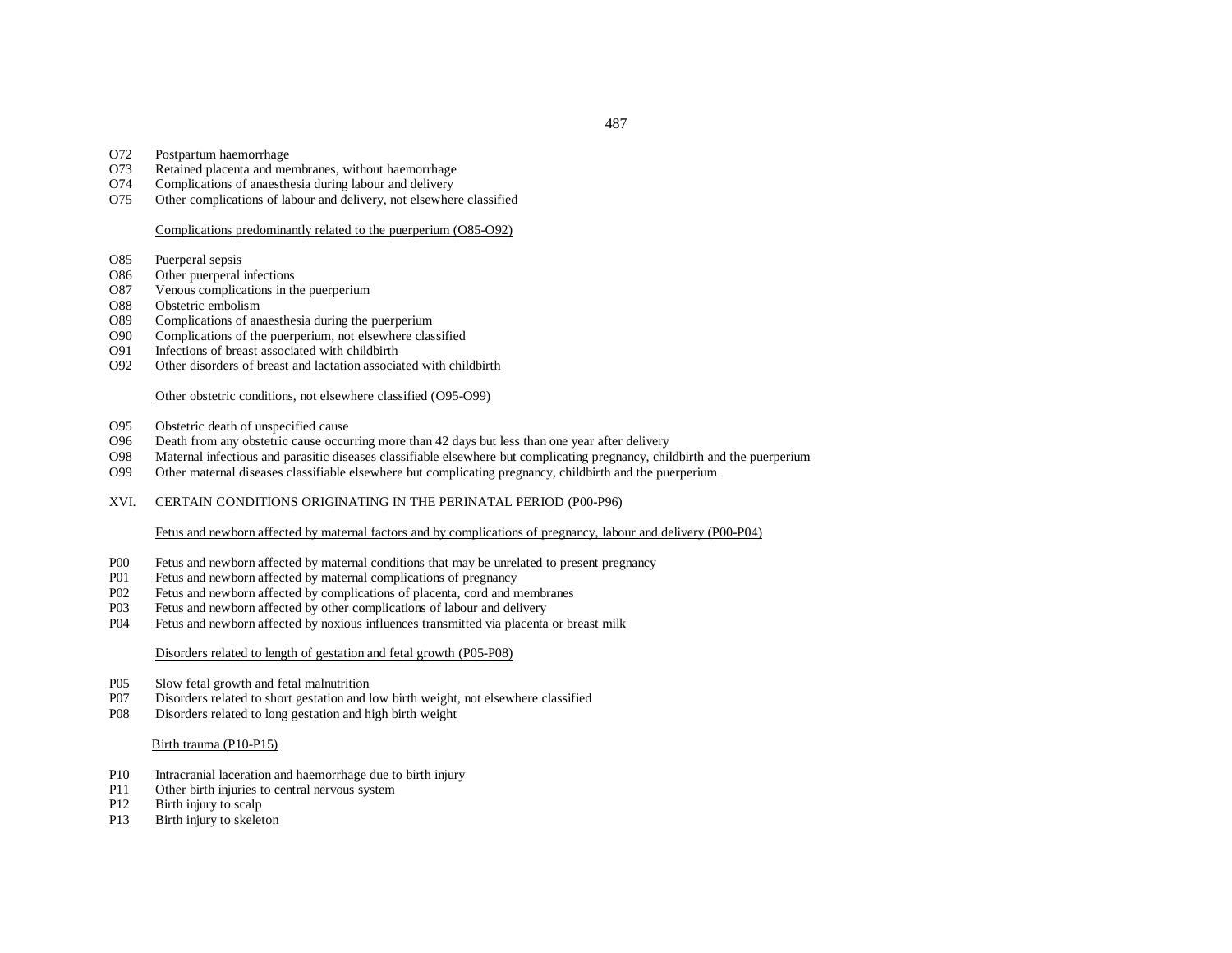#### P14Birth injury to peripheral nervous system

P15Other birth injuries

# Respiratory and cardiovascular disorders specific to the perinatal period (P20-P29)

- P20Intrauterine hypoxia
- P21Birth asphyxia
- P22Respiratory distress of newborn
- P23Congenital pneumonia
- P24Neonatal aspiration syndromes
- P25Interstitial emphysema and related conditions originating in the perinatal period
- P26Pulmonary haemorrhage originating in the perinatal period
- P27Chronic respiratory disease originating in the perinatal period
- P28Other respiratory conditions originating in the perinatal period
- P29Cardiovascular disorders originating in the perinatal period

## Infections specific to the perinatal period (P35-P39)

- P35Congenital viral diseases
- P36Bacterial sepsis of newborn
- P37Other congenital infectious and parasitic diseases
- P38Omphalitis of newborn with or without mild haemorrhage
- P39Other infections specific to the perinatal period

# Haemorrhagic and haematological disorders of fetus and newborn (P50-P61)

- P50Fetal blood loss
- P51Umbilical haemorrhage of newborn
- P52Intracranial nontraumatic haemorrhage of fetus and newborn
- P53Haemorrhagic disease of fetus and newborn
- P54Other neonatal haemorrhages
- P55Haemolytic disease of fetus and newborn
- P56Hydrops fetalis due to haemolytic disease
- P57Kernicterus
- P58Neonatal jaundice due to other excessive haemolysis
- P59Neonatal jaundice from other and unspecified causes
- P60Disseminated intravascular coagulation of fetus and newborn
- P61Other perinatal haematological disorders

## Transitory endocrine and metabolic disorders specific to fetus and newborn (P70-P74)

- P70Transitory disorders of carbohydrate metabolism specific to fetus and newborn
- P71Transitory neonatal disorders of calcium and magnesium metabolism
- P72Other transitory neonatal endocrine disorders
- P74Other transitory neonatal electrolyte and metabolic disturbances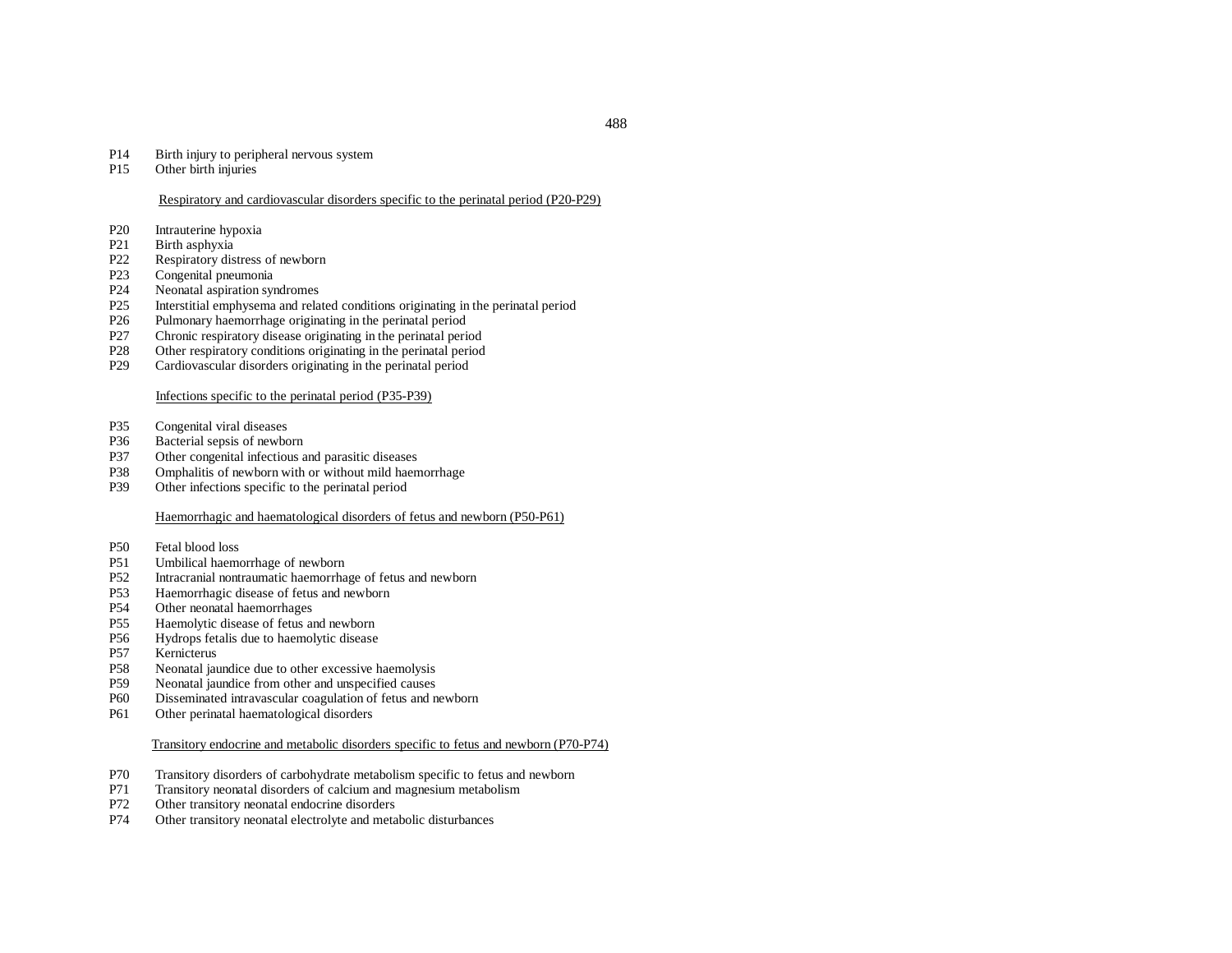#### Digestive system disorders of fetus and newborn (P75-P78)

- P76Other intestinal obstruction of newborn
- P77Necrotizing enterocolitis of fetus and newborn
- P78Other perinatal digestive system disorders

### Conditions involving the integument and temperature regulation of fetus and newborn (P80-P83)

- P80Hypothermia of newborn
- P81Other disturbances of temperature regulation of newborn
- P83Other conditions of integument specific to fetus and newborn

### Other disorders originating in the perinatal period (P90-P96)

- P90Convulsions of newborn
- P91Other disturbances of cerebral status of newborn
- P92Feeding problems of newborn
- P93Reactions and intoxications due to drugs administered to fetus and newborn
- P94Disorders of muscle tone of newborn
- P96Other conditions originating in the perinatal period

#### XVII. CONGENITAL MALFORMATIONS, DEFORMATIONS AND CHROMOSOMAL ABNORMALITIES (Q00-Q99)

#### Congenital malformations of the nervous system (Q00-Q07)

- Q00 Anencephaly and similar malformations
- Q01 Encephalocele
- Q02 Microcephaly
- Q03 Congenital hydrocephalus
- Q04 Other congenital malformations of brain
- Q05 Spina bifida
- Q06 Other congenital malformations of spinal cord
- Q07 Other congenital malformations of nervous system

# Congenital malformations of eye, ear, face and neck (Q10-Q18)

- Q10 Congenital malformations of eyelid, lacrimal apparatus and orbit
- Q11 Anophthalmos, microphthalmos and macrophthalmos
- Q12 Congenital lens malformations
- Q13 Congenital malformations of anterior segment of eye
- Q14 Congenital malformations of posterior segment of eye
- Q15 Other congenital malformations of eye<br>O16 Congenital malformations of ear causing
- Congenital malformations of ear causing impairment of hearing
- Q17 Other congenital malformations of ear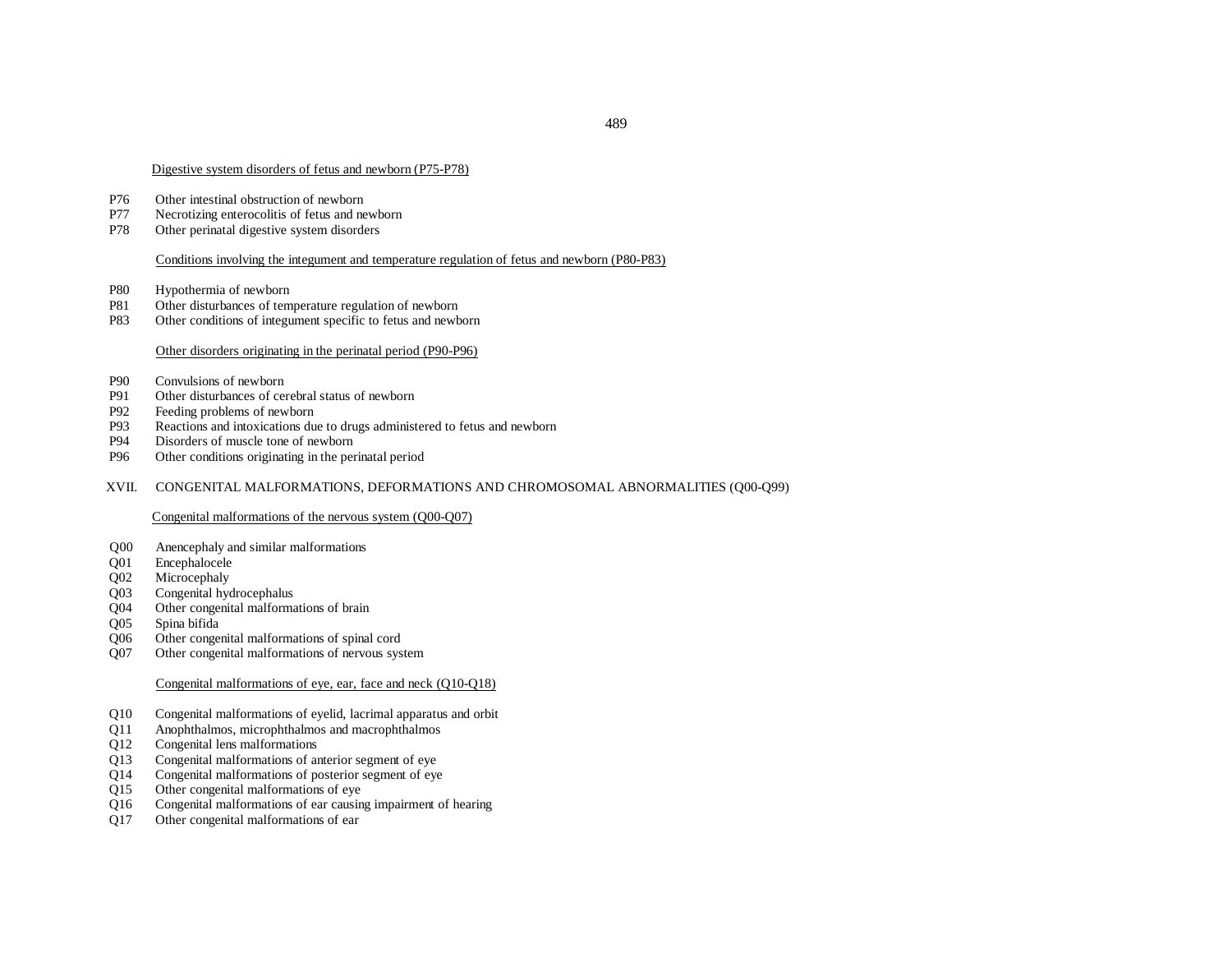## Congenital malformations of the circulatory system (Q20-Q28)

- Q20 Congenital malformations of cardiac chambers and connections<br>Q21 Congenital malformations of cardiac septa
- Congenital malformations of cardiac septa
- Q22 Congenital malformations of pulmonary and tricuspid valves
- Q23 Congenital malformations of aortic and mitral valves
- Q24 Other congenital malformations of heart<br>Q25 Congenital malformations of great arteries
- Congenital malformations of great arteries
- Q26 Congenital malformations of great veins<br>Q27 Other congenital malformations of peripl
- Other congenital malformations of peripheral vascular system
- Q28 Other congenital malformations of circulatory system

## Congenital malformations of the respiratory system (Q30-Q34)

- Q30 Congenital malformations of nose
- Q31 Congenital malformations of larynx
- Q32 Congenital malformations of trachea and bronchus
- Q33 Congenital malformations of lung
- Q34 Other congenital malformations of respiratory system

# Cleft lip and cleft palate (Q35-Q37)

- Q35 Cleft palate<br>Q36 Cleft lip
- Q36 Cleft lip<br>O37 Cleft pala
- Cleft palate with cleft lip

## Other congenital malformations of the digestive system (Q38-Q45)

- Q38 Other congenital malformations of tongue, mouth and pharynx
- Q39 Congenital malformations of oesophagus
- Q40 Other congenital malformations of upper alimentary tract
- Q41 Congenital absence, atresia and stenosis of small intestine
- Q42 Congenital absence, atresia and stenosis of large intestine
- Q43 Other congenital malformations of intestine
- Q44 Congenital malformations of gallbladder, bile ducts and liver
- Q45 Other congenital malformations of digestive system

## Congenital malformations of genital organs (Q50-Q56)

- Q50 Congenital malformations of ovaries, fallopian tubes and broad ligaments
- Q51 Congenital malformations of uterus and cervix<br>O52 Other congenital malformations of female genit
- Other congenital malformations of female genitalia
- Q53 Undescended testicle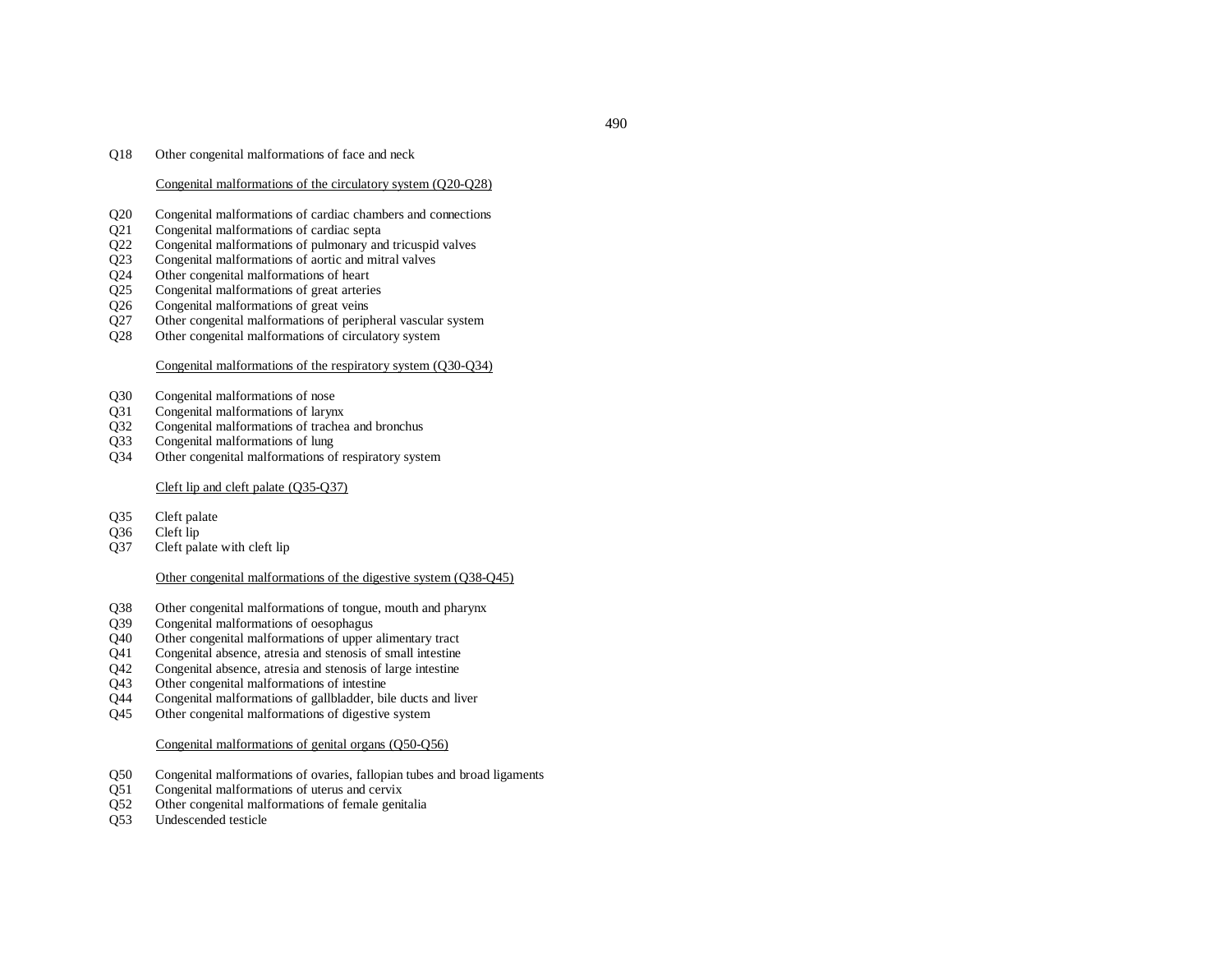## Q54 Hypospadias

- Q55 Other congenital malformations of male genital organs
- Q56 Indeterminate sex and pseudohermaphroditism

## Congenital malformations of the urinary system (Q60-Q64)

- Q60 Renal agenesis and other reduction defects of kidney
- Q61 Cystic kidney disease
- Q62 Congenital obstructive defects of renal pelvis and congenital malformations of ureter
- Q63 Other congenital malformations of kidney
- Q64 Other congenital malformations of urinary system

# Congenital malformations and deformations of the musculoskeletal system (Q65-Q79)

- Q65 Congenital deformities of hip
- Q66 Congenital deformities of feet
- Q67 Congenital musculoskeletal deformities of head, face, spine and chest
- Q68 Other congenital musculoskeletal deformities
- Q75 Other congenital malformations of skull and face bones
- Q76 Congenital malformations of spine and bony thorax
- Q77 Osteochondrodysplasia with defects of growth of tubular bones and spine
- Q78 Other osteochondrodysplasias
- Q79 Congenital malformations of musculoskeletal system, not elsewhere classified

## Other congenital malformations (Q80-Q89)

- Q80 Congenital ichthyosis
- Q81 Epidermolysis bullosa
- Q82 Other congenital malformations of skin
- Q83 Congenital malformations of breast
- Q84 Other congenital malformations of integument
- Q85 Phakomatoses, not elsewhere classified
- Q86 Congenital malformation syndromes due to known exogenous causes, not elsewhere classified
- Q87 Other specified congenital malformation syndromes affecting multiple systems
- Q89 Other congenital malformations, not elsewhere classified

## Chromosomal abnormalities, not elsewhere classified (Q90-Q99)

- Q90 Down's syndrome
- Q91 Edward's syndrome and Patau's syndrome
- Q92 Other trisomies and partial trisomies of the autosomes, not elsewhere classified
- Q93 Monosomies and deletions from the autosomes, not elsewhere classified
- Q95 Balanced rearrangements and structural markers, not elsewhere classified Q96 Turner's syndrome
- Turner's syndrome
- Q97 Other sex chromosome abnormalities, female phenotype, not elsewhere classified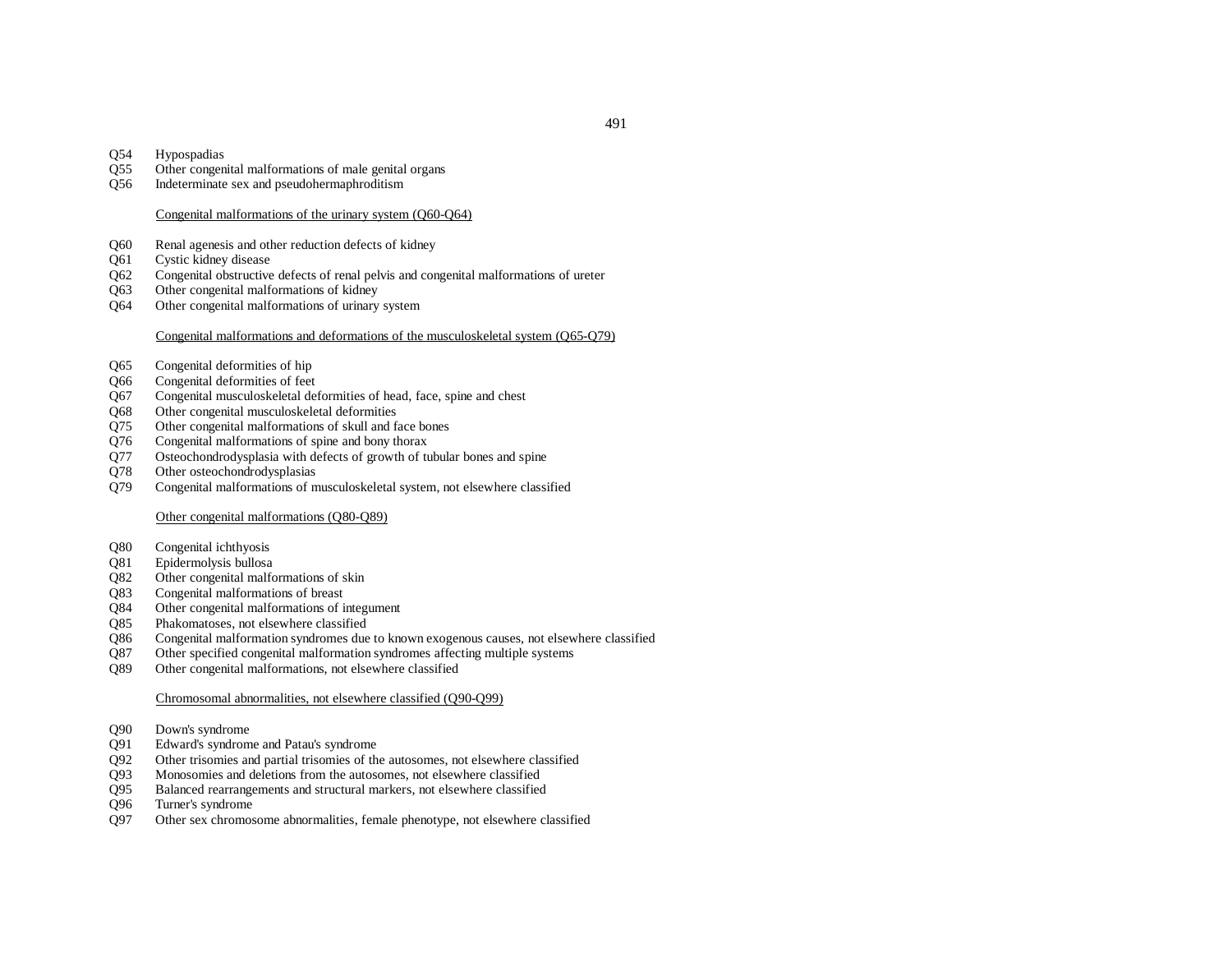- Q98 Other sex chromosome abnormalities, male phenotype, not elsewhere classified
- Q99 Other chromosome abnormalities, not elsewhere classified

#### XVIII. SYMPTOMS, SIGNS AND ABNORMAL CLINICAL AND LABORATORY FINDINGS, NOT ELSEWHERE CLASSIFIED (R00-R99)

General symptoms and signs (R50-R69)

R54Senility

## Ill-defined and unknown causes of mortality (R95-R99)

- R95Sudden infant death syndrome
- R96Other sudden death, cause unknown
- R98Unattended death
- R99Other ill-defined and unspecified causes of mortality
- XX.EXTERNAL CAUSES OF MORBIDITY AND MORTALITY (V01-Y98)

TRANSPORT ACCIDENTS (VO1-V99)

## Pedestrian injured in transport accident (VO1-VO9)

- V01Pedestrian injured in collision with pedal cycle
- V02Pedestrian injured in collision with two- or three-wheeled motor vehicle
- V03Pedestrian injured in collision with car, pick-up truck or van
- V04Pedestrian injured in collision with heavy transport vehicle or bus
- V05Pedestrian injured in collision with railway train or railway vehicle
- V06Pedestrian injured in collision with other nonmotor vehicle
- V09Pedestrian injured in other and unspecified transport accidents

## Pedal cyclist injured in transport accident (V1O-V19)

- V10Pedal cyclist injured in collision with pedestrian or animal
- V11Pedal cyclist injured in collision with other pedal cycle
- V12Pedal cyclist injured in collision with two- or three-wheeled motor vehicle
- V13Pedal cyclist injured in collision with car, pick-up truck or van
- V14Pedal cyclist injured in collision with heavy transport vehicle or bus
- V15Pedal cyclist injured in collision with railway train or railway vehicle
- V16Pedal cyclist injured in collision with other nonmotor vehicle
- V17Pedal cyclist injured in collision with fixed or stationary object
- V18Pedal cyclist injured in noncollision transport accident
- V19Pedal cyclist injured in other and unspecified transport accidents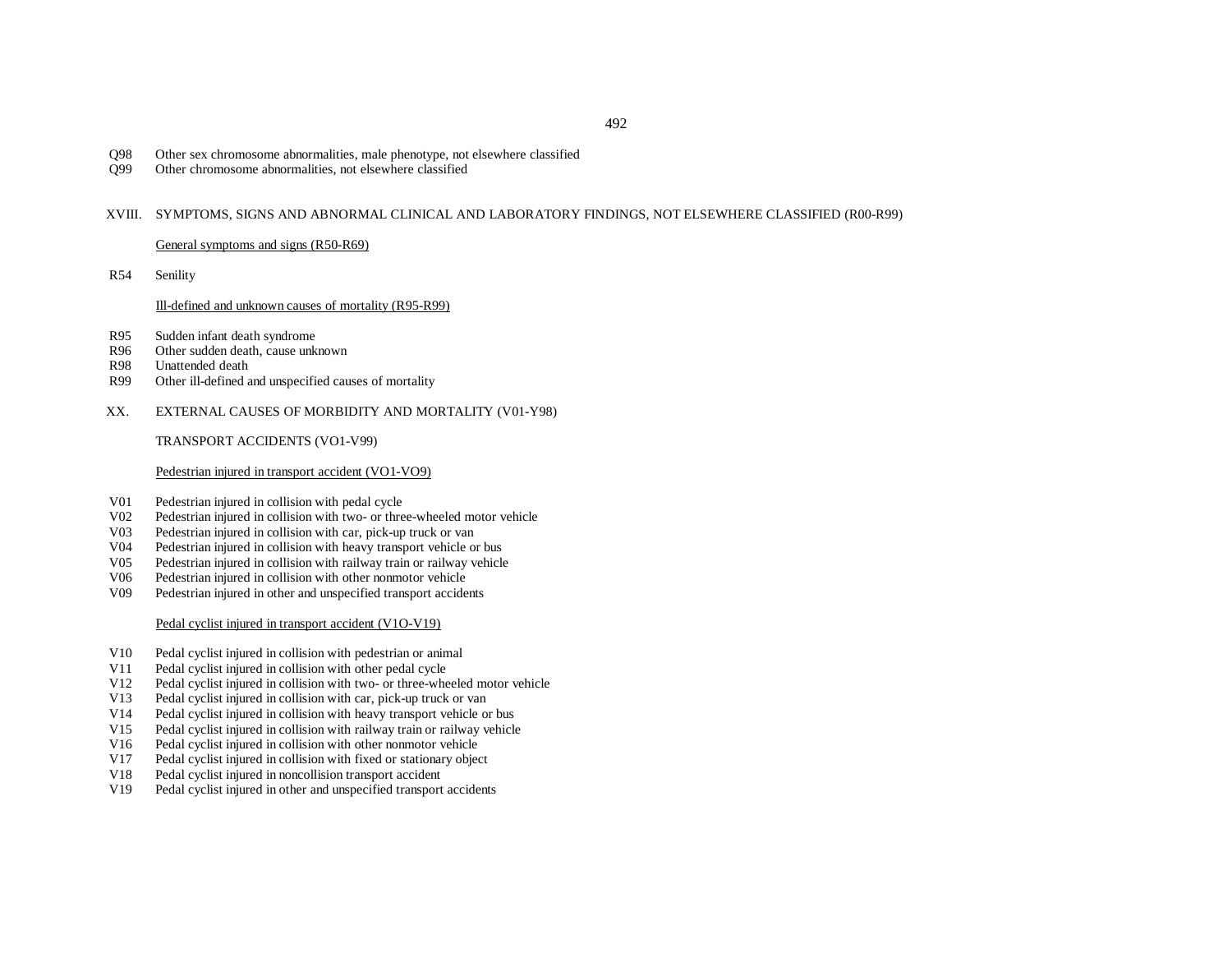# Motorcycle rider injured in transport accident (V20-V29)

- V20Motorcycle rider injured in collision with pedestrian or animal
- V21Motorcycle rider injured in collision with pedal cycle
- V22Motorcycle rider injured in collision with two- or three-wheeled motor vehicle
- V23Motorcycle rider injured in collision with car, pick-up truck or van
- V24Motorcycle rider injured in collision with heavy transport vehicle or bus
- V25Motorcycle rider injured in collision with railway train or railway vehicle
- V26Motorcycle rider injured in collision with other nonmotor vehicle
- V27Motorcycle rider injured in collision with fixed or stationary object
- V28Motorcycle rider injured in noncollision transport accident
- V29Motorcycle rider injured in other and unspecified transport accidents

# Occupant of three-wheeled motor vehicle injured in transport accident (V30-V39)

- V30Occupant of three-wheeled motor vehicle injured in collision with pedestrian or animal
- V31Occupant of three-wheeled motor vehicle injured in collision with pedal cycle
- V32Occupant of three-wheeled motor vehicle injured in collision with two- or three-heeled motor vehicle
- V33Occupant of three-wheeled motor vehicle injured in collision with car, pick-up truck or van
- V34Occupant of three-wheeled motor vehicle injured in collision with heavy transport vehicle or bus
- V35Occupant of three-wheeled motor vehicle injured in collision with railway train or railway vehicle
- V36Occupant of three-wheeled motor vehicle injured in collision with other nonmotor vehicle
- V37Occupant of three-wheeled motor vehicle injured in collision with fixed or stationary object
- V38Occupant of three-wheeled motor vehicle injured in noncollision transport accident
- V39Occupant of three-wheeled motor vehicle injured in other and unspecified transport accidents

# Car occupant injured in transport accident (V40-V49)

- V40Car occupant injured in collision with pedestrian or animal
- V41Car occupant injured in collision with pedal cycle
- V42Car occupant injured in collision with two- or three-wheeled motor vehicle
- V43Car occupant injured in collision with car, pick-up truck or van
- V44Car occupant injured in collision with heavy transport vehicle or bus
- V45Car occupant injured in collision with railway train or railway vehicle
- V46Car occupant injured in collision with other nonmotor vehicle
- V47Car occupant injured in collision with fixed or stationary object
- V48Car occupant injured in noncollision transport accident
- V49Car occupant injured in other and unspecified transport accidents

## Occupant of pick-up truck or van injured in transport accident (V50-V59)

- V50Occupant of pick-up truck or van injured in collision with pedestrian or animal
- V51Occupant of pick-up truck or van injured in collision with pedal cycle
- V52Occupant of pick-up truck or van injured in collision with two- or three-wheeled motor vehicle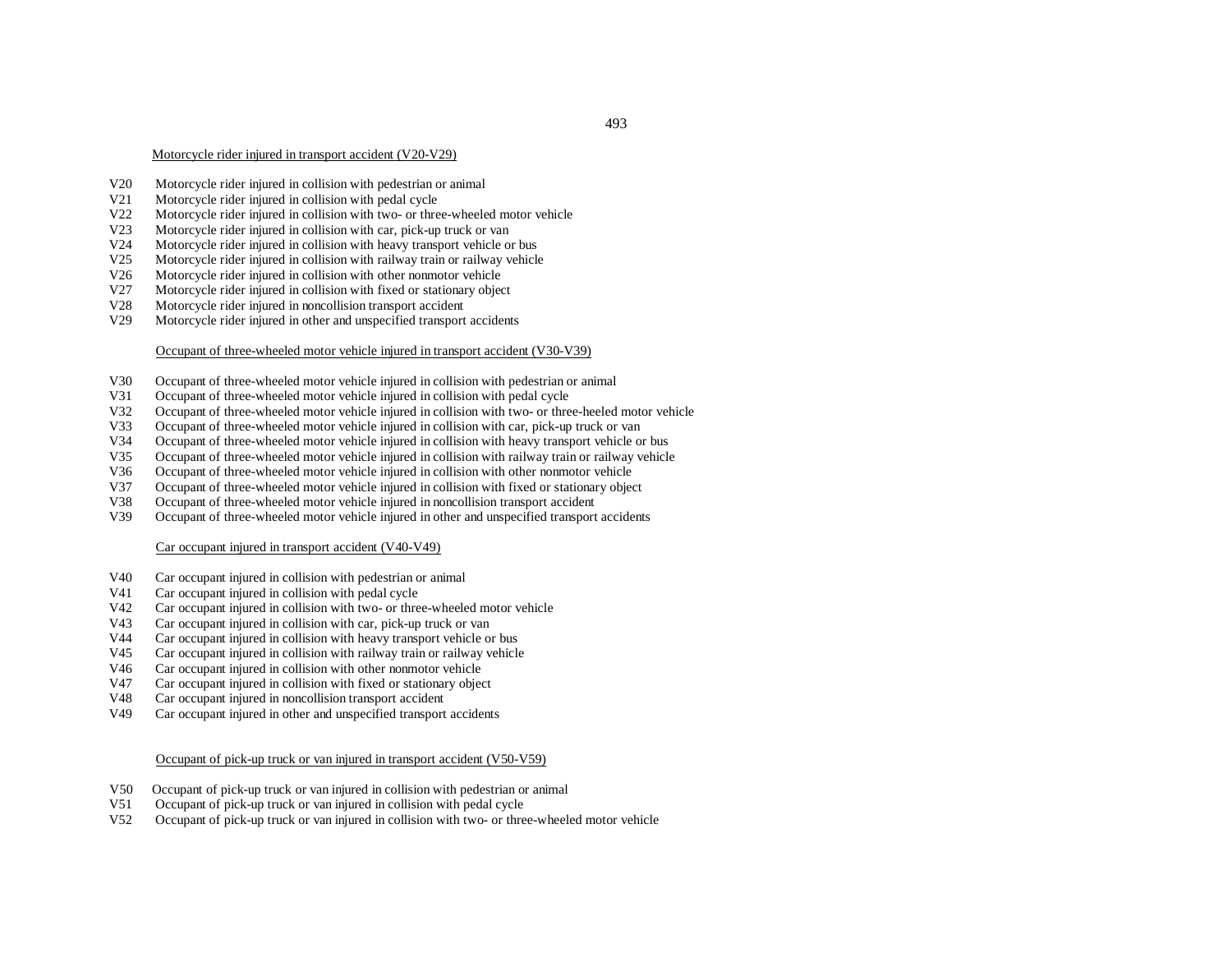- V53Occupant of pick-up truck or van injured in collision with car, pick-up truck or van
- V54Occupant of pick-up truck or van injured in collision with heavy transport vehicle or bus
- V55Occupant of pick-up truck or van injured in collision with railway train or railway vehicle
- V56Occupant of pick-up truck or van injured in collision with other nonmotor vehicle
- V57Occupant of pick-up truck or van injured in collision with fixed or stationary object
- V58Occupant of pick-up truck or van injured in noncollision transport accident
- V59Occupant of pick-up truck or van injured in other and unspecified transport accidents

Occupant of heavy transport vehicle injured in transport accident (V60-V69)

- V60Occupant of heavy transport vehicle injured in collision with pedestrian or animal
- V61Occupant of heavy transport vehicle injured in collision with pedal cycle
- V62Occupant of heavy transport vehicle injured in collision with two- or three-wheeled motor vehicle
- V63Occupant of heavy transport vehicle injured in collision with car, pick-up truck or van
- V64Occupant of heavy transport vehicle injured in collision with heavy transport vehicle or bus
- V65Occupant of heavy transport vehicle injured in collision with railway train or railway vehicle
- V66Occupant of heavy transport vehicle injured in collision with other nonmotor vehicle
- V67Occupant of heavy transport vehicle injured in collision with fixed or stationary object
- V68Occupant of heavy transport vehicle injured in noncollision transport accident
- V69Occupant of heavy transport vehicle injured in other and unspecified transport accidents

Bus occupant injured in transport accident (V70-V79)

- V70Bus occupant injured in collision with pedestrian or animal
- V71Bus occupant injured in collision with pedal cycle
- V72Bus occupant injured in collision with two- or three-wheeled motor vehicle
- V73Bus occupant injured in collision with car, pick-up truck or van
- V74Bus occupant injured in collision with heavy transport vehicle or bus
- V75Bus occupant injured in collision with railway train or railway vehicle
- V76Bus occupant injured in collision with other nonmotor vehicle
- V77Bus occupant injured in collision with fixed or stationary object
- V78Bus occupant injured in noncollision transport accident
- V79Bus occupant injured in other and unspecified transport accidents

#### Other land transport accidents (V80-V89)

- V80Animal-rider or occupant of animal-drawn vehicle injured in transport accident
- V81Occupant of railway train or railway vehicle injured in transport accident
- V82Occupant of streetcar injured in transport accident
- V83Occupant of special vehicle mainly used on industrial premises injured in transport accident
- V84Occupant of special vehicle mainly used in agriculture injured in transport accident
- V85Occupant of special construction vehicle injured in transport accident
- V86Occupant of special all-terrain or other motor vehicle designed primarily for off-road use, injured in transport accident
- V87Traffic accident of specified type but victim's mode of transport unknown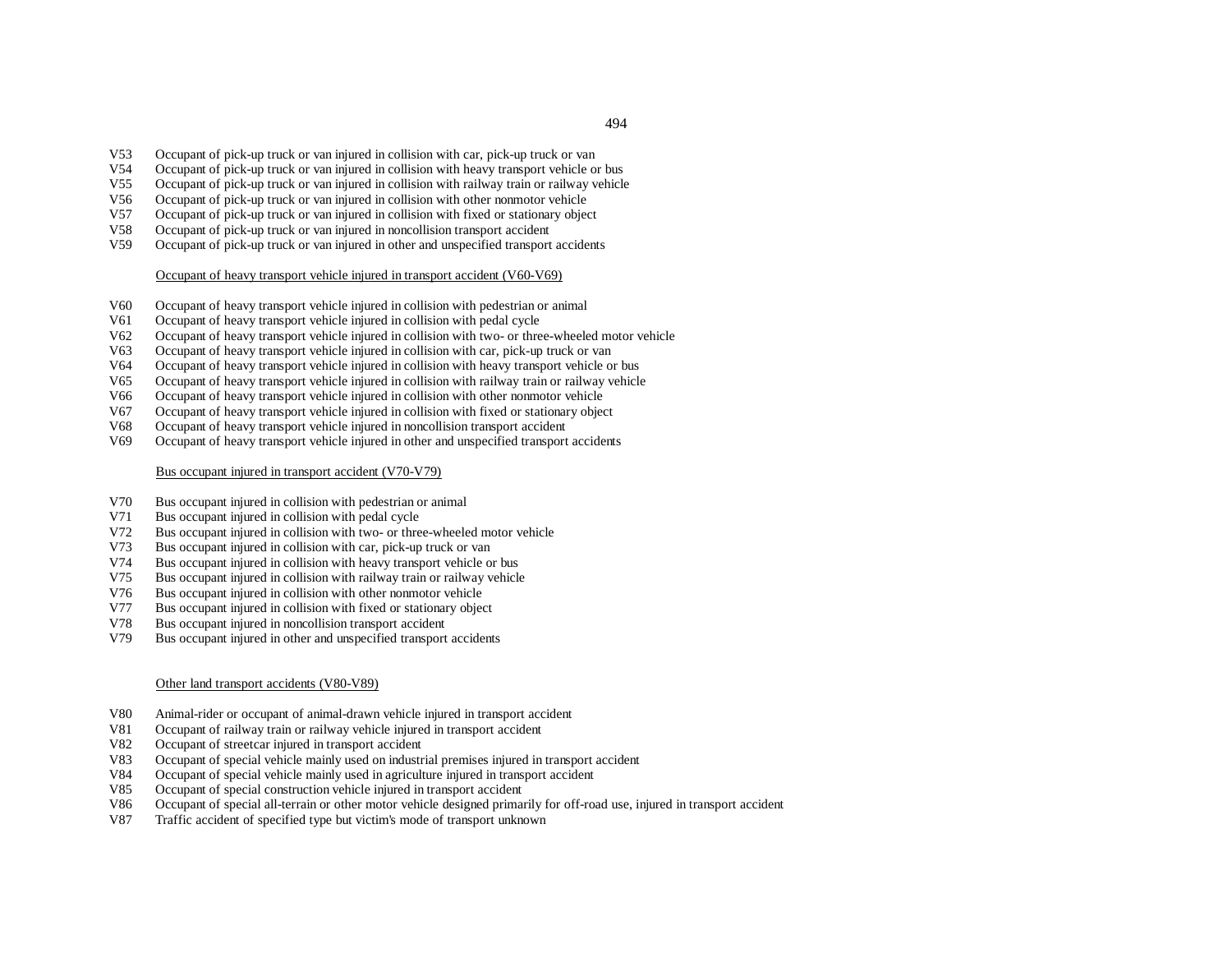- V88Nontraffic accident of specified type but victim's mode of transport unknown
- V89Motor- or nonmotor-vehicle accident, type of vehicle unspecified

#### Water transport accidents (V90-V94)

- V90Accident to watercraft causing drowning and submersion
- V91Accident to watercraft causing other injury
- V92Water-transport-related drowning and submersion without accident to watercraft
- V93Accident on board watercraft without accident to watercraft, not causing drowning and submersion
- V94Other and unspecified water transport accidents

#### Air and space transport accidents (V95-V97)

- V95Accident to powered aircraft causing injury to occupant
- V96Accident to nonpowered aircraft causing injury to occupant
- V97Other specified air transport accidents

## Other and unspecified transport accidents (V98-V99)

- V98Other specified transport accidents
- V99Unspecified transport accident

### OTHER EXTERNAL CAUSES OF ACCIDENTAL INJURY (W00-X59)

#### Falls (W00-W19)

- W00 Fall on same level involving ice and snow
- W01 Fall on same level from slipping, tripping and stumbling
- W02 Fall involving ice-skates, skis, roller-skates or skateboards
- W03 Other fall on same level due to collision with, or pushing by, another person
- W04 Fall while being carried or supported by other persons
- W05Fall involving wheelchair
- W06 Fall involving bed
- W07Fall involving chair
- W08 Fall involving other furniture
- W09 Fall involving playground equipment
- W10 Fall on and from stairs and steps
- W11 Fall on and from ladder
- W12 Fall on and from scaffolding
- W13 Fall from, out of or through building or structure
- W14 Fall from tree
- W15Fall from cliff
- W16Diving or jumping into water causing injury other than drowning or submersion
- W17Other fall from one level to another
- W18 Other fall on same level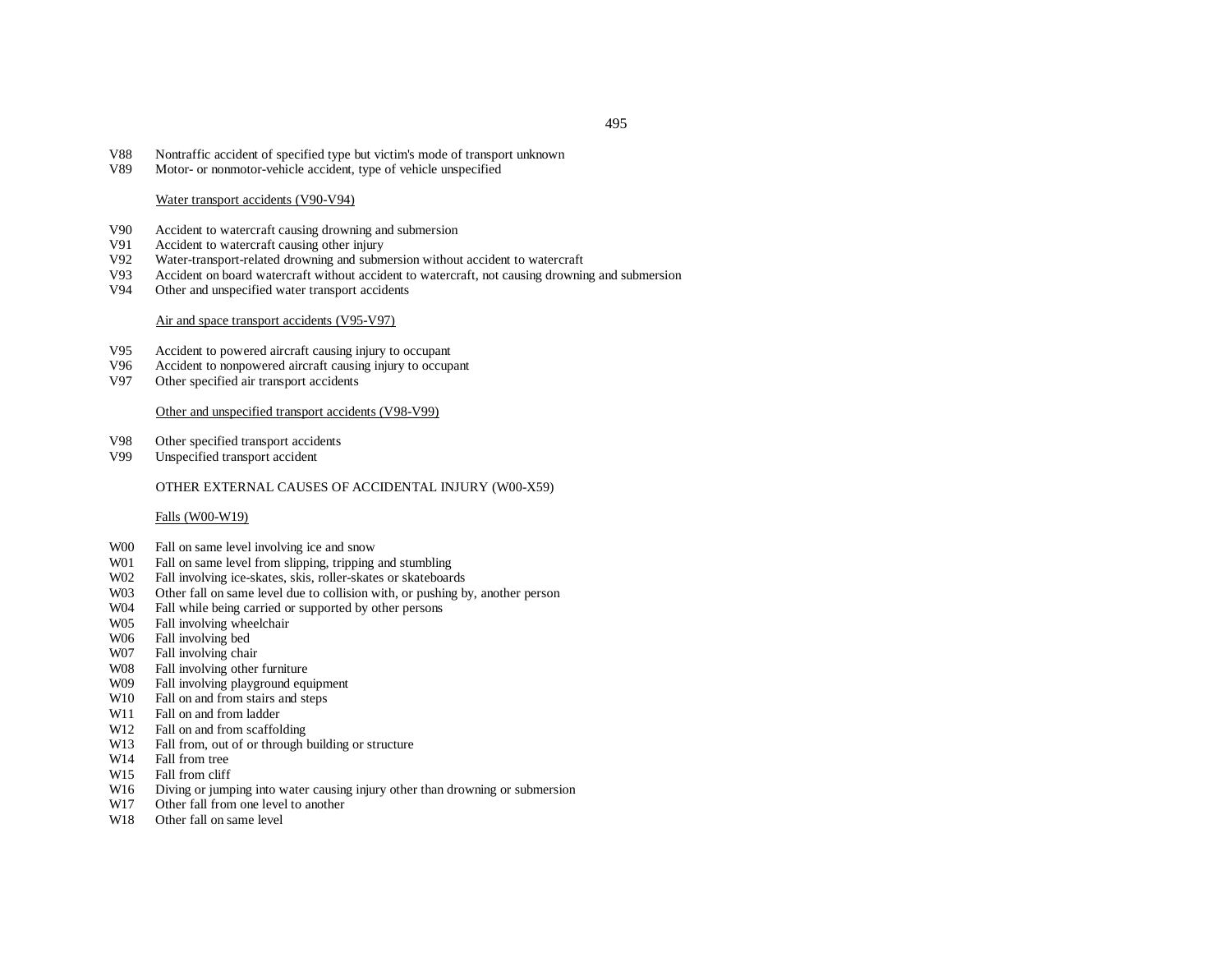#### W19Unspecified fall

## Exposure to inanimate mechanical forces (W20-W49)

- W20Struck by thrown, projected or falling object
- W21Striking against or struck by sports equipment
- W22Striking against or struck by other objects
- W23Caught, crushed, jammed or pinched in or between objects
- W24Contact with lifting and transmission devices, not elsewhere classified
- W25Contact with sharp glass
- W26Contact with knife, sword or dagger
- W27Contact with nonpowered hand tool
- W28Contact with powered lawnmower
- W29Contact with other powered hand tools and household machinery
- W30 Contact with agricultural machinery
- W31Contact with other and unspecified machinery
- W32Handgun discharge
- W33Rifle, shotgun and larger firearm discharge
- W34Discharge from other and unspecified firearms
- W35Explosion and rupture of boiler
- W36Explosion and rupture of gas cylinder
- W37Explosion and rupture of pressurized tyre, pipe or hose
- W38Explosion and rupture of other specified pressurized devices
- W39Discharge of firework
- W40Explosion of other materials
- W41Exposure to high-pressure jet
- W42Exposure to noise
- W43Exposure to vibration
- W44Foreign body entering into or through eye or natural orifice
- W45Foreign body or object entering through skin
- W49Exposure to other and unspecified inanimate mechanical forces

#### Exposure to animate mechanical forces (W50-W64)

- W50Hit, struck, kicked, twisted, bitten or scratched by another person
- W51Striking against or bumped into by another person
- W52 Crushed, pushed or stepped on by crowd or human stampede
- W53 Bitten by rat
- W54Bitten or struck by dog
- W55 Bitten or struck by other mammals
- W56 Contact with marine animal
- W57Bitten or stung by nonvenomous insect and other nonvenomous arthropods
- W58Bitten or struck by crocodile or alligator
- W59 Bitten or crushed by other reptiles
- W60 Contact with plant thorns and spines and sharp leaves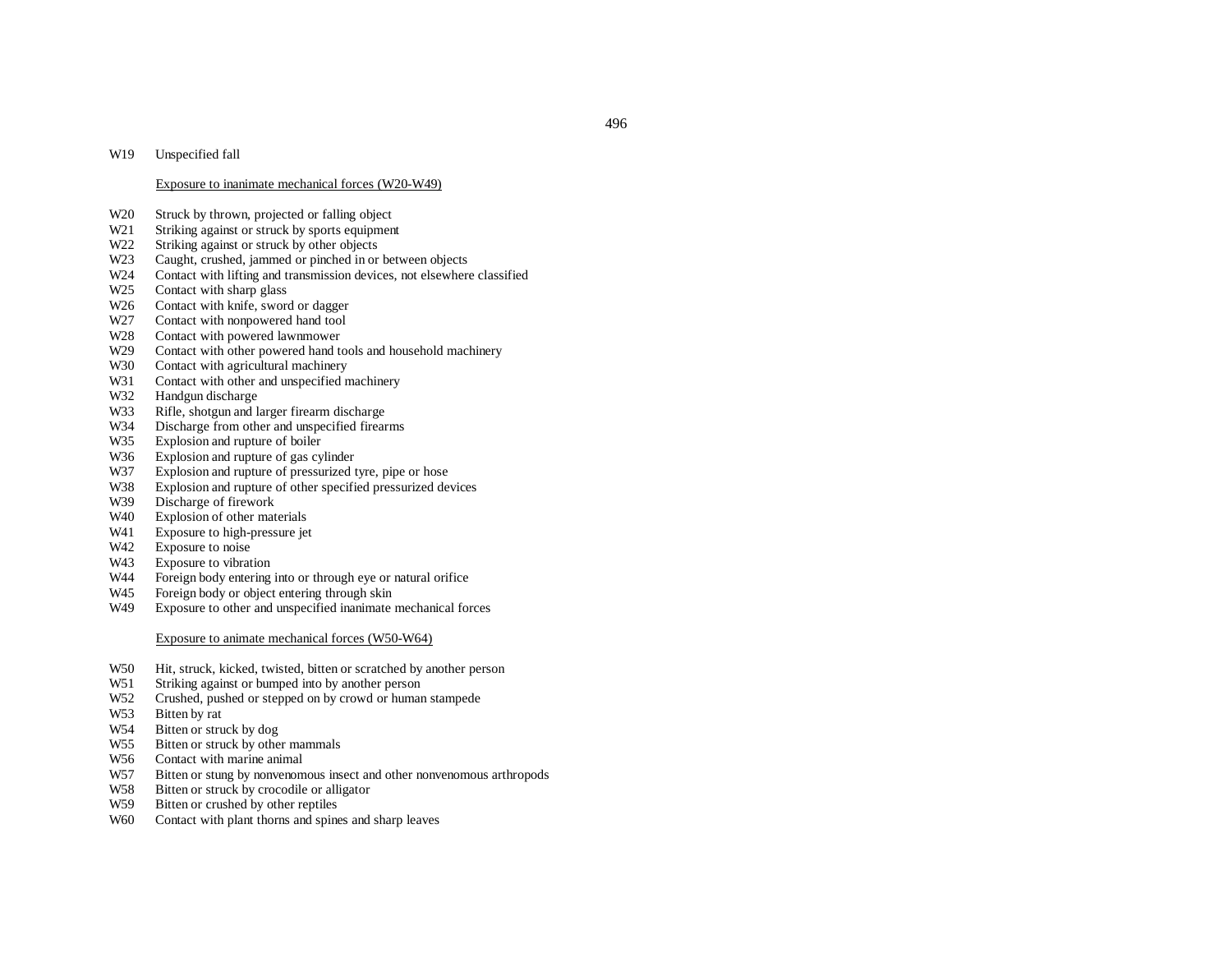#### W64Exposure to other and unspecified animate mechanical forces

## Accidental drowning and submersion (W65-W74)

- W65Drowning and submersion while in bath-tub
- W66Drowning and submersion following fall into bath-tub
- W67Drowning and submersion while in swimming-pool
- W68Drowning and submersion following fall into swimming-pool
- W69Drowning and submersion while in natural water
- W70Drowning and submersion following fall into natural water
- W73Other specified drowning and submersion
- W74Unspecified drowning and submersion

## Other accidental threats to breathing (W75-W84)

- W75Accidental suffocation and strangulation in bed
- W76Other accidental hanging and strangulation
- W77Threat to breathing due to cave-in, falling earth and other substances
- W78Inhalation of gastric contents
- W79Inhalation and ingestion of food causing obstruction of respiratory tract
- W80Inhalation and ingestion of other objects causing obstruction of respiratory tract
- W81Confined to or trapped in <sup>a</sup> low-oxygen environment
- W83Other specified threats to breathing
- W84Unspecified threat to breathing

#### Exposure to electric current, radiation and extreme ambient air temperature and pressure (W85-W99)

- W85Exposure to electric transmission lines
- W86Exposure to other specified electric current
- W87Exposure to unspecified electric current
- W88Exposure to ionizing radiation
- W89Exposure to man-made visible and ultraviolet light
- W90Exposure to other nonionizing radiation
- W91Exposure to unspecified type of radiation
- W92Exposure to excessive heat of man-made origin
- W93Exposure to excessive cold of man-made origin
- W94Exposure to high and low air pressure and changes in air pressure
- W99Exposure to other and unspecified man-made environmental factors

#### Exposure to smoke, fire and flames (X00-X09)

- X00Exposure to uncontrolled fire in building or structure
- X01Exposure to uncontrolled fire, not in building or structure
- X02Exposure to controlled fire in building or structure
- X03Exposure to controlled fire, not in building or structure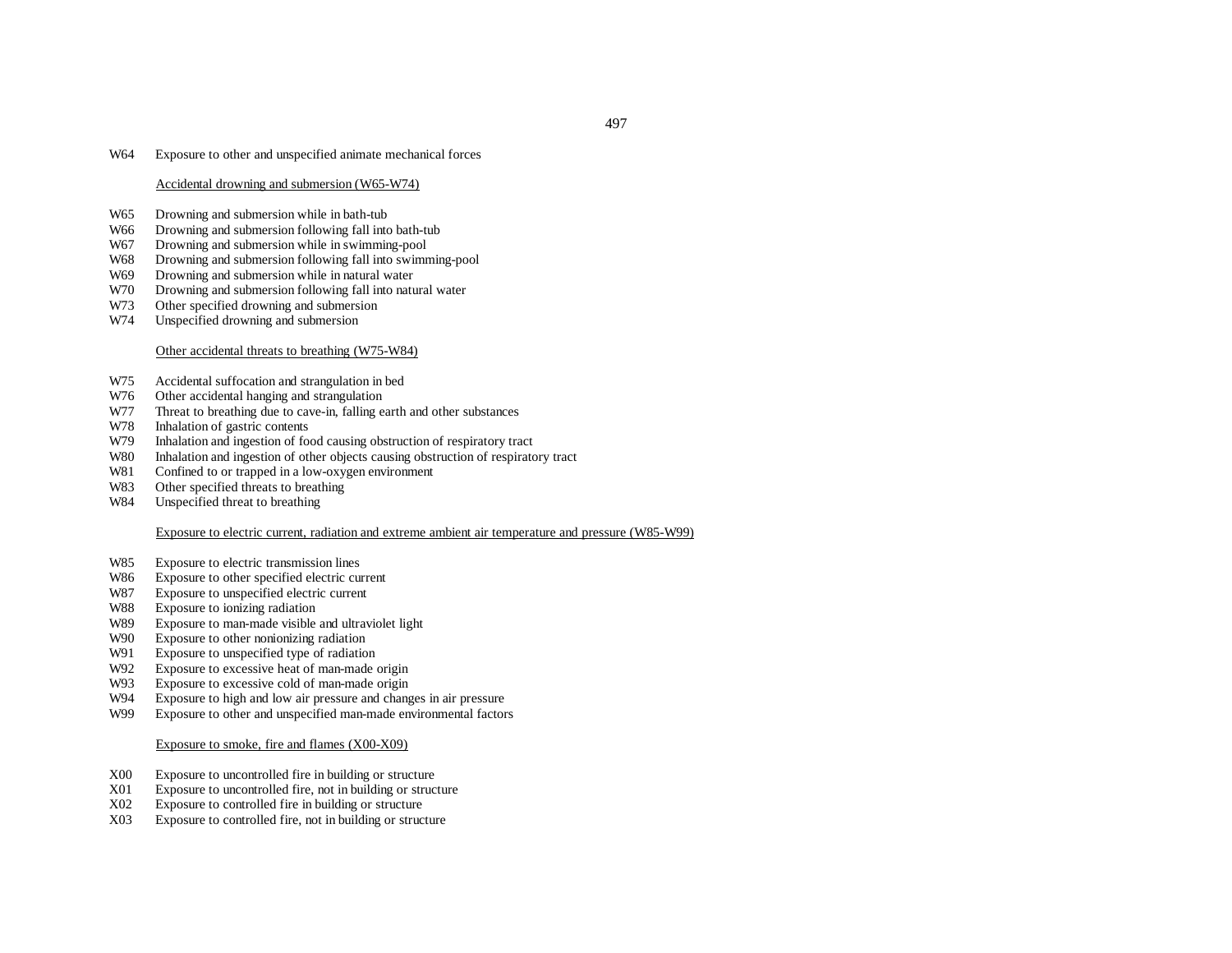- X04Exposure to ignition of highly flammable material
- X05Exposure to ignition or melting of nightwear
- X06Exposure to ignition or melting of other clothing and apparel
- X08Exposure to other specified smoke, fire and flames
- X09Exposure to unspecified smoke, fire and flames

#### Contact with heat and hot substances (X10-X19)

- X10Contact with hot drinks, food, fats and cooking oils
- X11Contact with hot tap-water
- X12Contact with other hot fluids
- X13Contact with steam and hot vapours
- X14Contact with hot air and gases
- X15Contact with hot household appliances
- X16Contact with hot heating appliances, radiators and pipes
- X17Contact with hot engines, machinery and tools
- X18Contact with other hot metals
- X19Contact with other and unspecified heat and hot substances

#### Contact with venomous animals and plants (X20-X29)

- X20Contact with venomous snakes and lizards
- X21Contact with venomous spiders
- X22Contact with scorpions
- X23Contact with hornets, wasps and bees
- X24Contact with centipedes and venomous millipedes (tropical)
- X25Contact with other specified venomous arthropods
- X26Contact with venomous marine animals and plants
- X27Contact with other specified venomous animals
- X28Contact with other specified venomous plants
- X29Contact with unspecified venomous animal or plant

## Exposure to forces of nature (X30-X39)

- X30Exposure to excessive natural heat
- X31Exposure to excessive natural cold
- X32Exposure to sunlight
- X33Victim of lightning
- X34Victim of earthquake
- X35Victim of volcanic eruption
- X36Victim of avalanche, landslide and other earth movements
- X37Victim of cataclysmic storm
- X38Victim of flood
- X39Exposure to other and unspecified forces of nature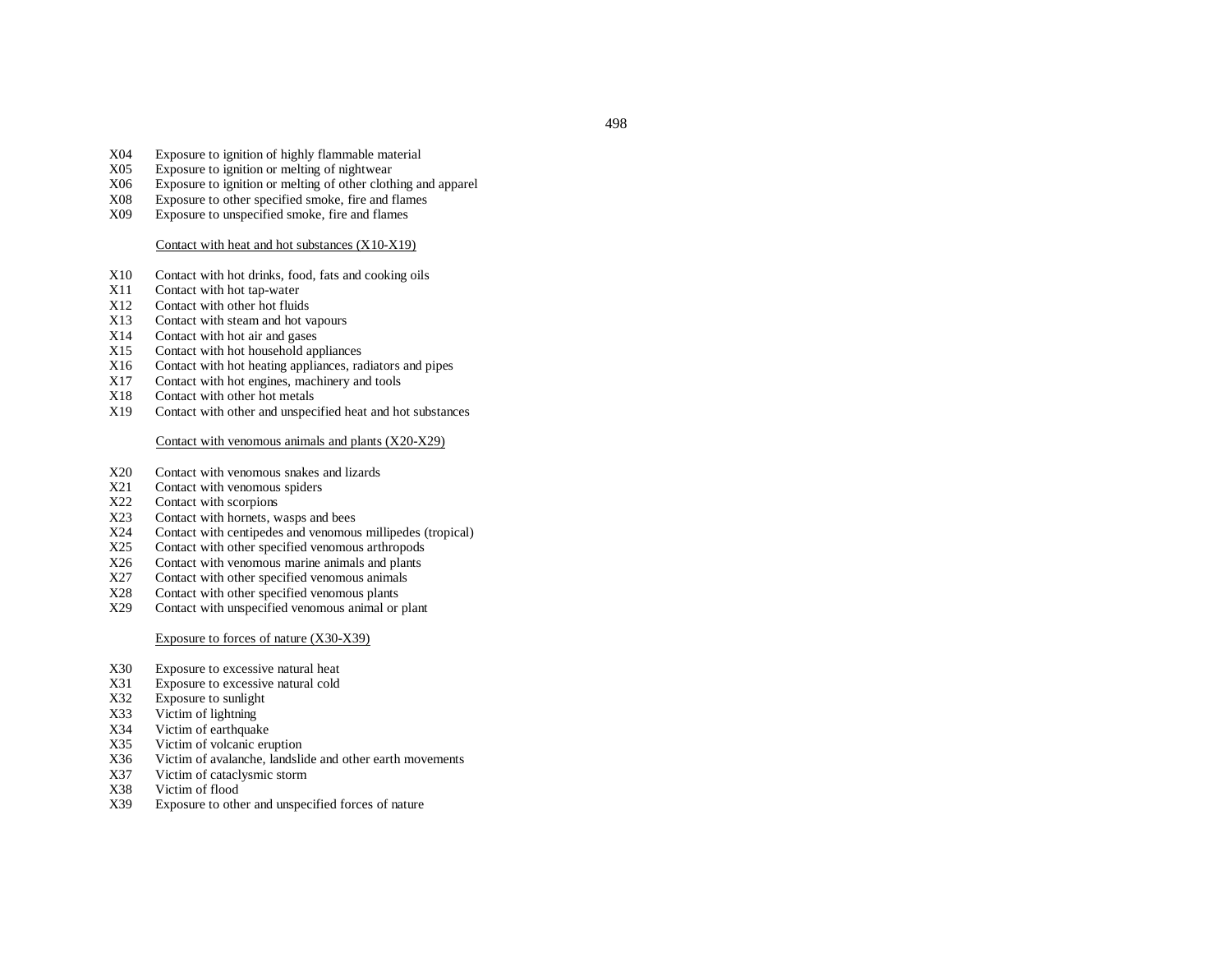# 499

Accidental poisoning by and exposure to noxious substances (X40-X49)

- X40Accidental poisoning by and exposure to nonopioid analgesics, antipyretics and antirheumatics
- X41Accidental poisoning by and exposure to antiepileptic, sedative-hypnotic, antiparkinsonism and psychotropic drugs, not elsewhere classified
- X42Accidental poisoning by and exposure to narcotics and psychodysleptics [hallucinogens], not elsewhere classified
- X43Accidental poisoning by and exposure to other drugs acting on the autonomic nervous system
- X44Accidental poisoning by and exposure to other and unspecified drugs, medicaments and biological substances
- X45Accidental poisoning by and exposure to alcohol
- X46Accidental poisoning by and exposure to organic solvents and halogenated hydrocarbons and their vapours
- X47Accidental poisoning by and exposure to other gases and vapours
- X48Accidental poisoning by and exposure to pesticides
- X49Accidental poisoning by and exposure to other and unspecified chemicals and noxious substances

#### Overexertion, travel and privation (X50-X57)

- X50Overexertion and strenuous or repetitive movements
- X51Travel and motion
- X52Prolonged stay in weightless environment
- X53Lack of food
- X54Lack of water
- X57Unspecified privation

# Accidental exposure to other and unspecified factors (X58-X59)

- X58Exposure to other specified factors
- X59Exposure to unspecified factor

## Intentional self-harm (X60-X84)

- X60Intentional self-poisoning by and exposure to nonopioid analgesics, antipyretics and antirheumatics
- X61Intentional self-poisoning by and exposure to antiepileptic, sedative-hypnotic, antiparkinsonism and psychotropic drugs, not elsewhere classified
- X62Intentional self-poisoning by and exposure to narcotics and psychodysleptics [hallucinogens], not elsewhere classified
- X63Intentional self-poisoning by and exposure to other drugs acting on the autonomic nervous system
- X64Intentional self-poisoning by and exposure to other and unspecified drugs, medicaments and biological substances
- X65Intentional self-poisoning by and exposure to alcohol
- X66Intentional self-poisoning by and exposure to organic solvents and halogenated hydrocarbons and their vapours
- X67Intentional self-poisoning by and exposure to other gases and vapours
- X68Intentional self-poisoning by and exposure to pesticides
- X69Intentional self-poisoning by and exposure to other and unspecified chemicals and noxious substances
- X70Intentional self-harm by hanging, strangulation and suffocation
- X71Intentional self-harm by drowning and submersion
- X72Intentional self-harm by handgun discharge
- X73Intentional self-harm by rifle, shotgun and larger firearm discharge
- X74Intentional self-harm by other and unspecified firearm discharge
- X75Intentional self-harm by explosive material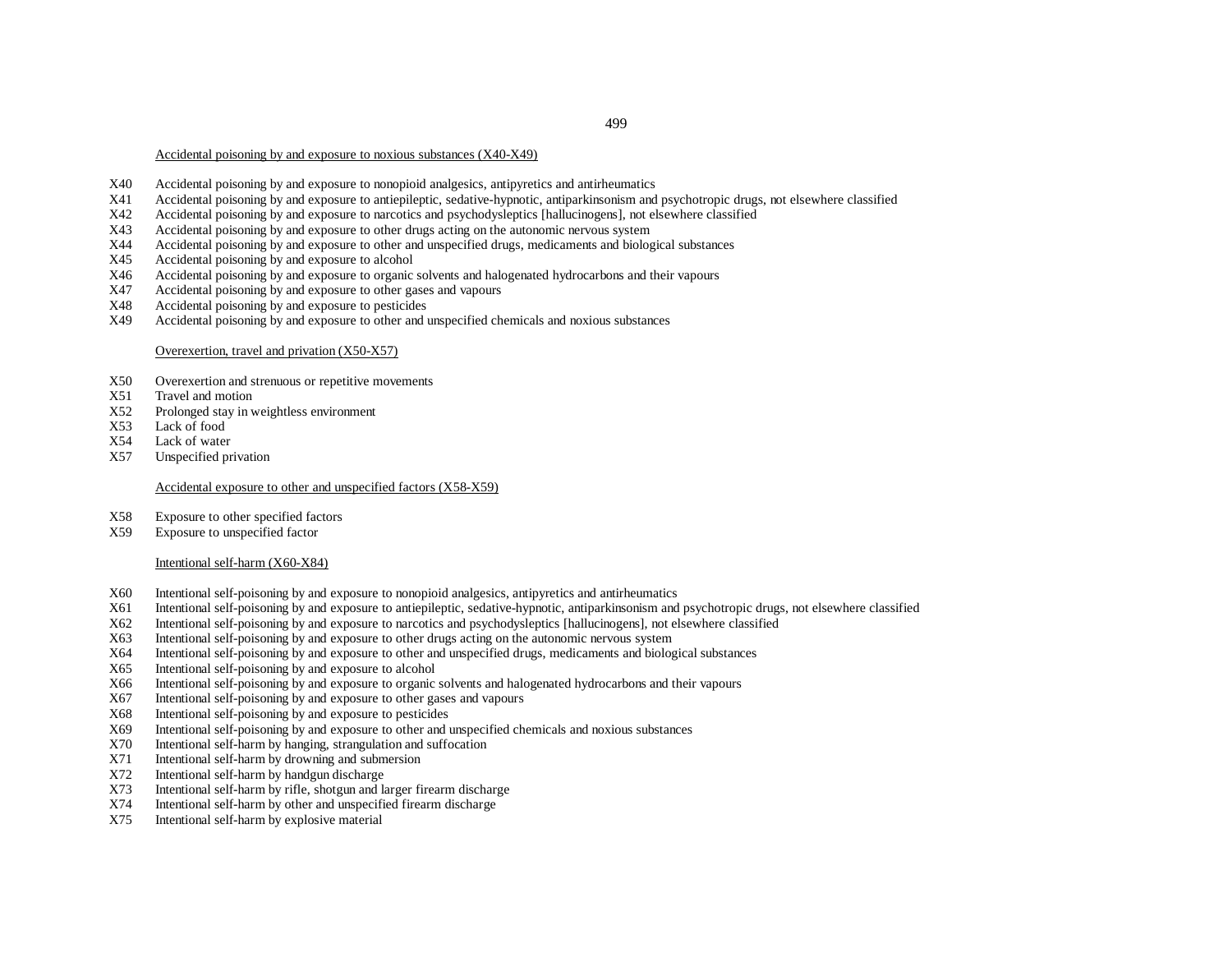- X76Intentional self-harm by smoke, fire and flames
- X77Intentional self-harm by steam, hot vapours and hot objects
- X788 Intentional self-harm by sharp object
- X799 Intentional self-harm by blunt object
- X800 Intentional self-harm by jumping from a high place
- X81Intentional self-harm by jumping or lying before moving object
- X822 Intentional self-harm by crashing of motor vehicle
- X83Intentional self-harm by other specified means
- X84Intentional self-harm by unspecified means

Assault (X85-Y09)

- X85Assault by drugs, medicaments and biological substances
- X86Assault by corrosive substance
- X87Assault by pesticides
- X88Assault by gases and vapours
- X89Assault by other specified chemicals and noxious substances
- X90Assault by unspecified chemical or noxious substance
- X91Assault by hanging, strangulation and suffocation
- X92Assault by drowning and submersion
- X93Assault by handgun discharge
- X94Assault by rifle, shotgun and larger firearm discharge
- X95Assault by other and unspecified firearm discharge
- X96Assault by explosive material
- X97Assault by smoke, fire and flames
- X98Assault by steam, hot vapours and hot objects
- X99Assault by sharp object
- Y00Assault by blunt object
- Y01Assault by pushing from high place
- Y02Assault by pushing or placing victim before moving object
- Y03Assault by crashing of motor vehicle
- Y04Assault by bodily force
- Y05Sexual assault by bodily force
- Y06Neglect and abandonment
- Y07Other maltreatment syndromes
- Y08Assault by other specified means
- Y09Assault by unspecified means

#### Event of undetermined intent (Y10-Y34)

- Y10Poisoning by and exposure to nonopioid analgesics, antipyretics and antirheumatics, undetermined intent
- Y11Poisoning by and exposure to antiepileptic, sedative-hypnotic, antiparkinsonism and psychotropic drugs, not elsewhere classified, undetermined intent
- Y12Poisoning by and exposure to narcotics and psychodysleptics [hallucinogens], not else where classified, undetermined intent
- Y13Poisoning by and exposure to other drugs acting on the autonomic nervous system, undetermined intent
- Y14Poisoning by and exposure to other and unspecified drugs, medicaments and biological substances, undetermined intent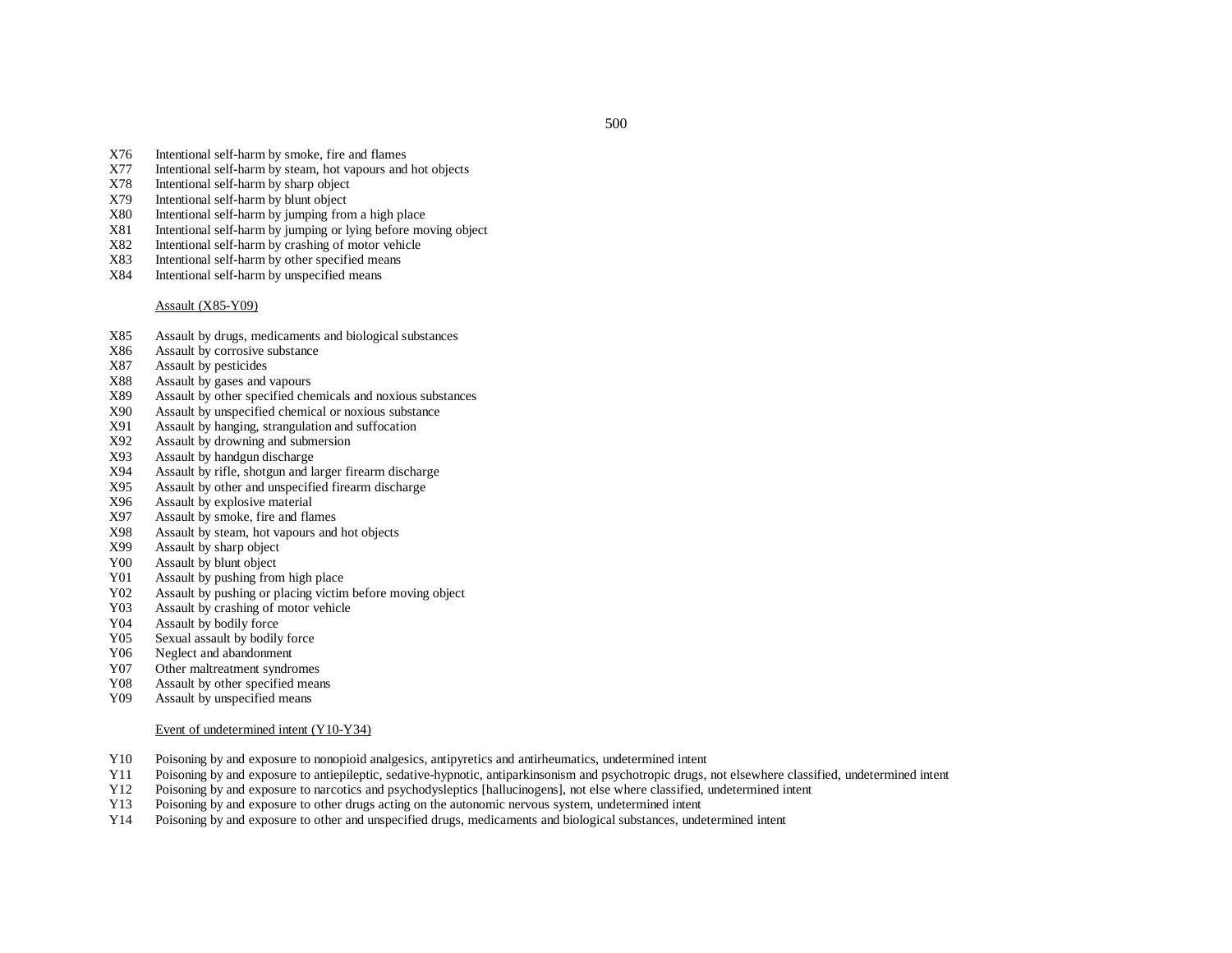- Y15Poisoning by and exposure to alcohol, undetermined intent
- Y16Poisoning by and exposure to organic solvents and halogenated hydrocarbons and their vapours, undetermined intent
- Y17Poisoning by and exposure to other gases and vapours, undetermined intent
- Y18Poisoning by and exposure to pesticides, undetermined intent
- Y19Poisoning by and exposure to other and unspecified chemicals and noxious substances, undetermined intent
- Y20Hanging, strangulation and suffocation, undetermined intent
- Y21Drowning and submersion, undetermined intent
- Y22Handgun discharge, undetermined intent
- Y23Rifle, shotgun and larger firearm discharge, undetermined intent
- Y24Other and unspecified firearm discharge, undetermined intent
- Y25Contact with explosive material, undetermined intent
- Y26Exposure to smoke, fire and flames, undetermined intent
- Y27Contact with steam, hot vapours and hot objects, undetermined intent
- Y28Contact with sharp object, undetermined intent
- Y29Contact with blunt object, undetermined intent
- Y30Falling, jumping or pushed from <sup>a</sup> high place, undetermined intent
- Y31Falling, lying or running before or into moving object, undetermined intent
- Y32Crashing of motor vehicle, undetermined intent
- Y33Other specified events, undetermined intent
- Y34Unspecified event, undetermined intent

Legal intervention and operations of war (Y35-Y36)

- Y35Legal intervention
- Y36Operations of war

Mine accidents (Y37)

Y37Mine accidents

Accidents in spor<sup>t</sup> (Y38)

Y38Accidents in spor<sup>t</sup>

COMPLICATIONS OF MEDICAL AND SURGICAL CARE (Y40-Y84)

Drugs, medicaments and biological substances causing adverse effects in therapeutic use (Y40-Y59)

- Y40Systemic antibiotics
- Y41Other systemic anti-infectives and antiparasitics
- Y42Hormones and their synthetic substitutes and antagonists, not elsewhere classified
- Y43Primarily systemic agents
- Y44Agents primarily affecting blood constituents
- Y45Analgesics, antipyretics and anti-inflammatory drugs
- Y46Antiepileptics and antiparkinsonism drugs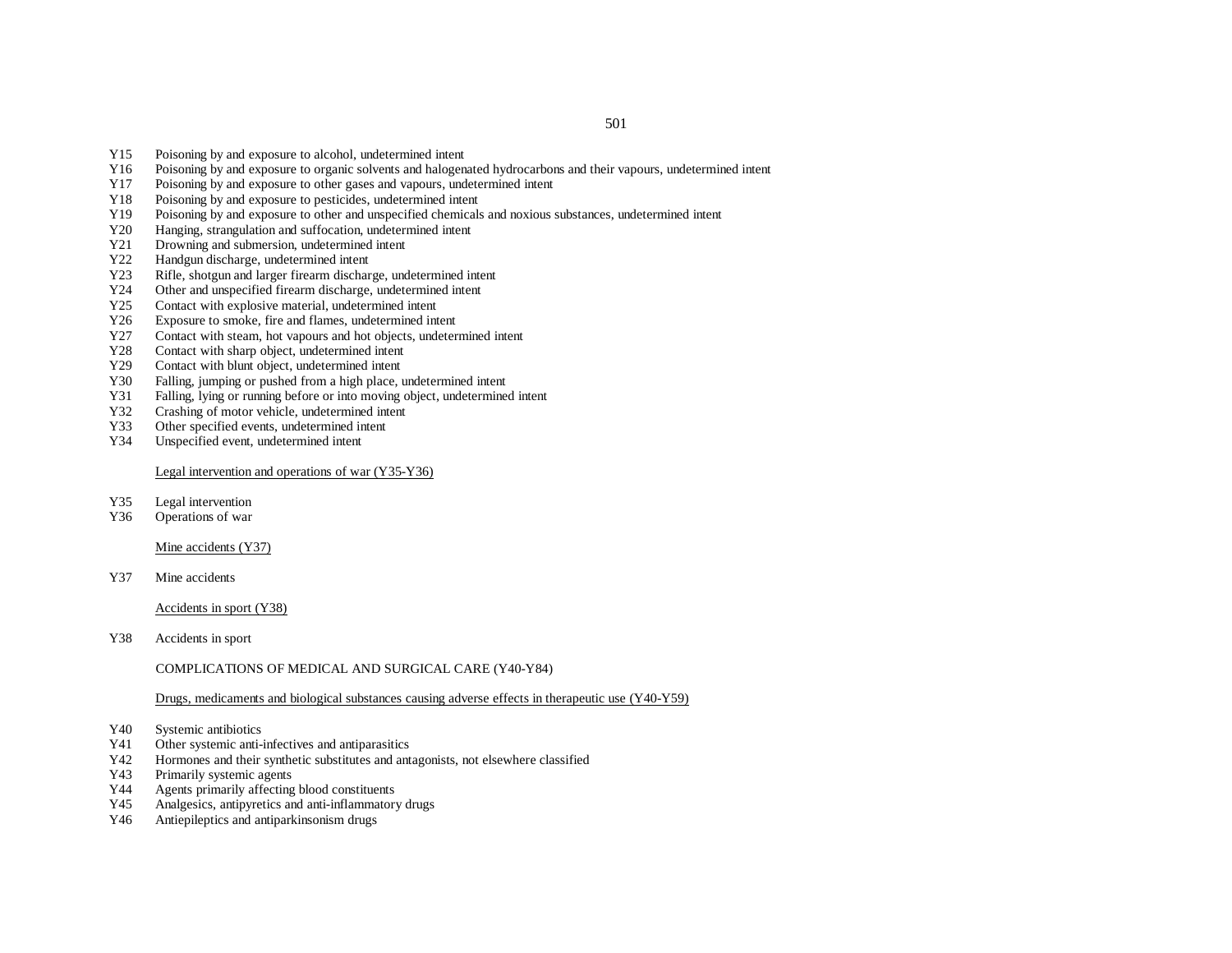- Y47Sedatives, hypnotics and antianxiety drugs
- Y48Anaesthetics and therapeutic gases
- Y49Psychotropic drugs, not elsewhere classified
- Y50Central nervous system stimulants, not elsewhere classified
- Y51Drugs primarily affecting the autonomic nervous system
- Y52Agents primarily affecting the cardiovascular system
- Y53Agents primarily affecting the gastrointestinal system
- Y54Agents primarily affecting water-balance and mineral and uric acid metabolism
- Y55Agents primarily acting on smooth and skeletal muscles and the respiratory system
- Y56Topical agents primarily affecting skin and mucous membrane and ophthalmological, otorhinolaryngological and dental drugs
- Y57Other and unspecified drugs and medicaments
- Y58Bacterial vaccines
- Y59Other and unspecified vaccines and biological substances

## Misadventures to patients during surgical and medical care (Y60-Y69)

- Y60Unintentional cut, puncture, perforation or haemorrhage during surgical and medical care
- Y61Foreign object accidentally left in body during surgical and medical care
- Y62Failure of sterile precautions during surgical and medical care
- Y63Failure in dosage during surgical and medical care
- Y64Contaminated medical or biological substances
- Y65Other misadventures during surgical and medical care
- Y66Nonadministration of surgical and medical care
- Y67Herbal poisoning
- Y68Witch doctor enema
- Y69Unspecified misadventure during surgical and medical care

## Medical devices associated with adverse incidents in diagnostic and therapeutic use (Y70-Y82)

- Y70Anaesthesiology devices associated with adverse incidents
- Y71Cardiovascular devices associated with adverse incidents
- Y72Otorhinolaryngological devices associated with adverse incidents
- Y73Gastroenterology and urology devices associated with adverse incidents
- Y74General hospital and personal-use devices associated with adverse incidents
- Y75Neurological devices associated with adverse incidents
- Y76Obstetric and gynaecological devices associated with adverse incidents
- Y77Ophthalmic devices associated with adverse incidents
- Y78Radiological devices associated with adverse incidents
- Y79Orthopaedic devices associated with adverse incidents
- Y80Physical medicine devices associated with adverse incidents
- Y81General- and plastic-surgery devices associated with adverse incidents
- Y82Other and unspecified medical devices associated with adverse incidents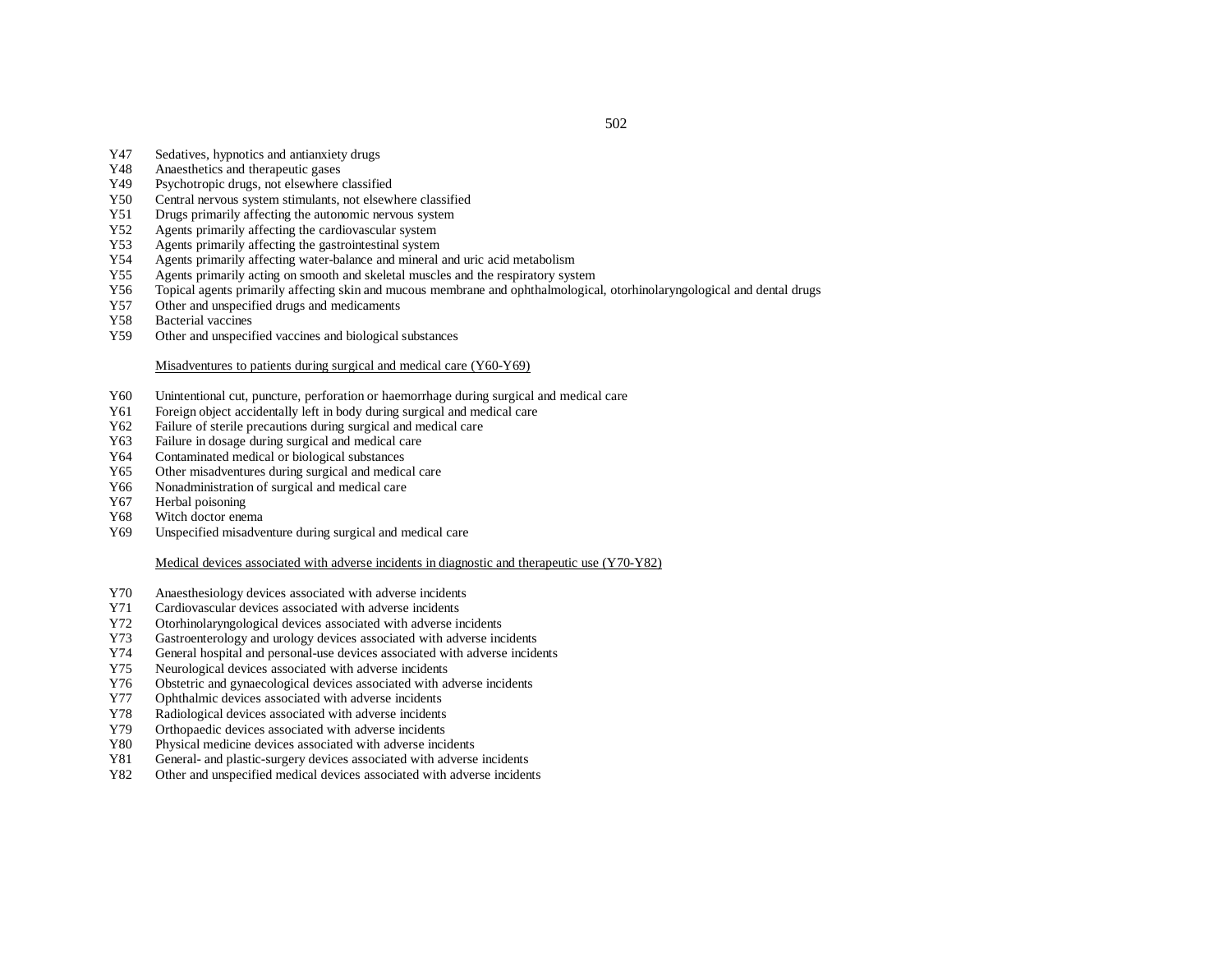Surgical and other medical procedures as the cause of abnormal reaction of the patient, or of later complication, without mention of misadventure at the time of the procedure (Y83-Y84)

- Y83Surgical operation and other surgical procedures as the cause of abnormal reaction of the patient, or of later complication, without mention of misadventure at the time of the procedure
- Y84Other medical procedures as the cause of abnormal reaction of the patient, or of later complication, without mention of misadventure at the time of the procedure

Sequelae of external causes of morbidity and mortality (Y85-Y89)

- Y85Sequelae of transport accidents
- Y86Sequelae of other accidents
- Y87Sequelae of intentional self-harm, assault and events of undetermined intent
- Y88Sequelae with surgical and medical care as external cause
- Y89Sequelae of other external causes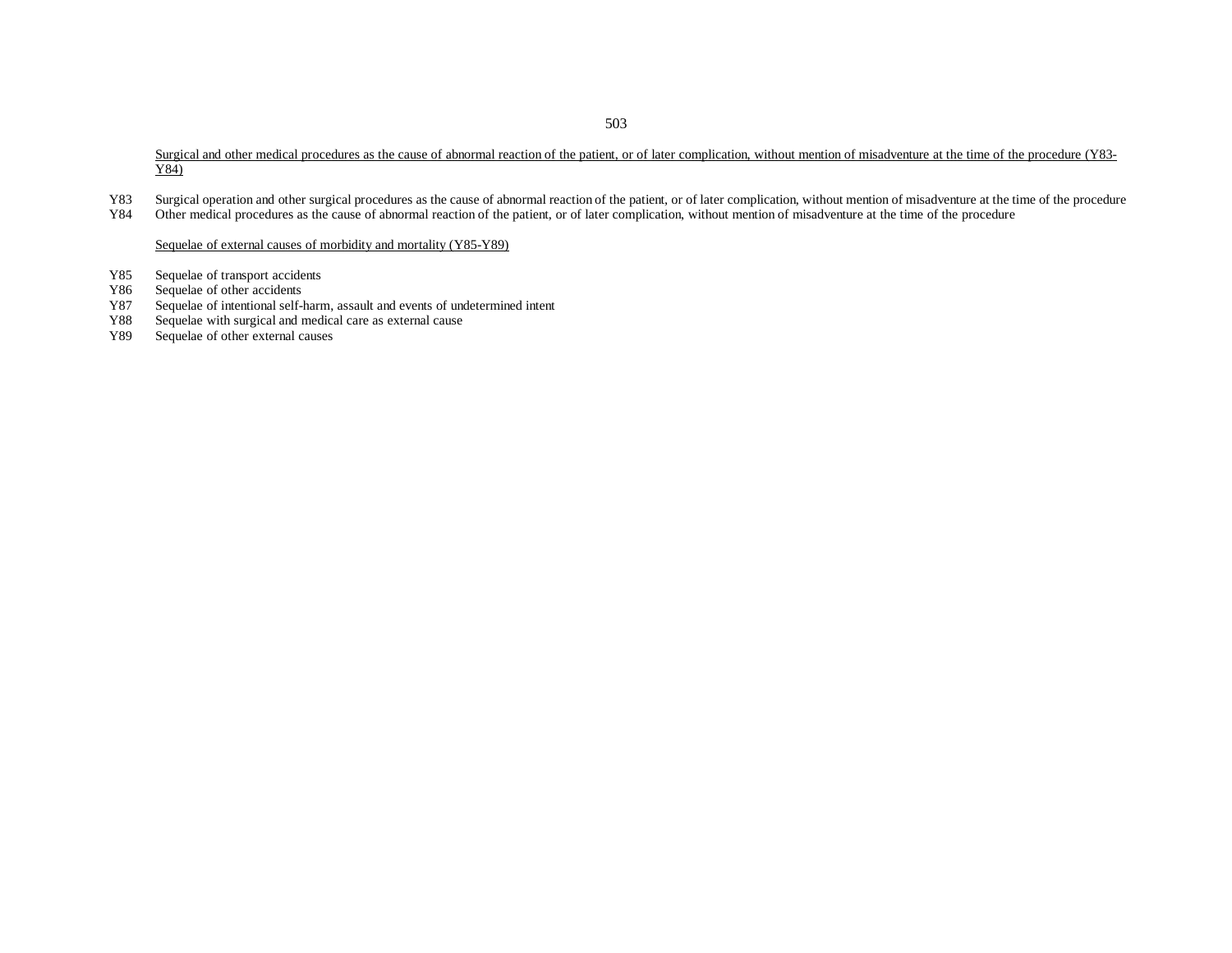#### BASIC TABULATION LIST

| Intestinal infectious diseases                                      | A00-A09                          |
|---------------------------------------------------------------------|----------------------------------|
| <b>Tuberculosis</b>                                                 | A15-A19                          |
| Certain zoonotic bacterial diseases                                 | $A20-A28$                        |
| Other bacterial diseases                                            | A30-A49                          |
| Infections with a predominantly sexual mode of transmission         | A50-A64                          |
| Other spirochaetal diseases                                         | A65-A69                          |
| Other diseases caused by chlamydiae                                 | A70-A74                          |
| Rickettsioses                                                       | A75-A79                          |
| Viral infections of the central nervous system                      | A80-A89                          |
| Arthropod-borne viral fevers and viral haemorrhagic fevers          | A90-A99                          |
| Viral infections characterised by skin and mucous membrane lesions  | <b>B00-B09</b>                   |
| Viral hepatitis                                                     | B <sub>15</sub> -B <sub>19</sub> |
| Human immunodeficiency virus [HIV] disease                          | <b>B20-B24</b>                   |
| Other viral diseases                                                | B25-B34                          |
| Mycoses                                                             | B35-B49                          |
| Protozoal diseases                                                  | B50-B64                          |
| Helminthiases                                                       | B65-B83                          |
| Pediculosis, acariasis and other infestations                       | B85-B89                          |
| Sequelae of infectious and parasitic diseases                       | B90-B94                          |
| Other infectious diseases                                           | <b>B</b> 99                      |
| Malignant neoplasms of lip, oral cavity and pharynx                 | $COO-C14$                        |
| Malignant neoplasms of digestive organs                             | $C15-C26$                        |
| Malignant neoplasms of respiratory and intrathoracic organs         | C <sub>3</sub> 0-C <sub>39</sub> |
| Malignant neoplasms of bone and articular cartilage                 | $C40-C41$                        |
| Melanoma and other malignant neoplasms of skin                      | C <sub>43</sub> -C <sub>44</sub> |
| Malignant neoplasms of mesothelial and soft tissue                  | C <sub>45</sub> -C <sub>49</sub> |
| Malignant neoplasms of breast                                       | C50                              |
| Malignant neoplasms of female genital organs                        | C51-C58                          |
| Malignant neoplasms of the male genital organs                      | C <sub>60</sub> -C <sub>63</sub> |
| Malignant neoplasms of urinary tract                                | C64-C68                          |
| Malignant neoplasms of the eye, brain and other parts               |                                  |
| of central nervous system                                           | C69-C72                          |
| Malignant neoplasms of the thyroid and other endocrine glands       | C <sub>73</sub> -C <sub>75</sub> |
| Malignant neoplasms of ill-defined, secondary and unspecified sites | C76-C80                          |
| Malignant neoplasms of lymphoid, haematopoietic and related tissue  | C81-C96                          |
| Malignant neoplasms of independent (primary) multiple sites         | C97                              |
| In situ neoplasms                                                   | D <sub>0</sub> 0-D <sub>09</sub> |
| Benign neoplasms                                                    | D <sub>10</sub> -D <sub>36</sub> |
| Neoplasms of uncertain and unknown behaviour                        | D37-D48                          |
| Nutritional anaemias                                                | D50-D53                          |
| Haemolytic anaemias                                                 | D55-D59                          |
| Aplastic and other anaemias                                         | D60-D64                          |
| Coagulation defects, purpura and other haemorrhagic conditions      | D65-D69                          |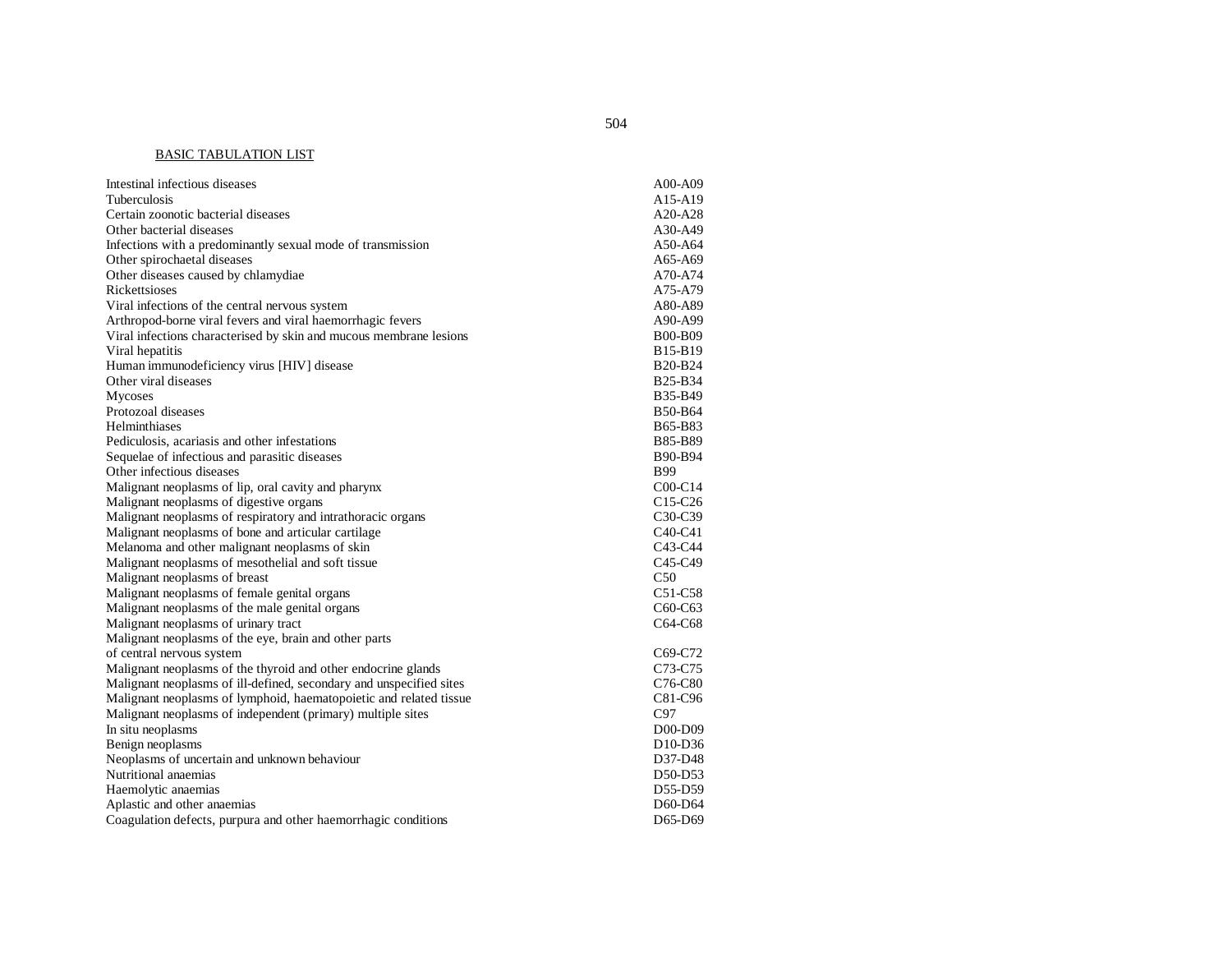| Other diseases of blood and blood-forming organs                        | D70-D77                          |
|-------------------------------------------------------------------------|----------------------------------|
| Certain disorders involving the immune mechanism                        | D80-D89                          |
| Disorders of the thyroid gland                                          | E00-E07                          |
| Diabetes mellitus                                                       | E10-E14                          |
| Other disorders of glucose regulation and pancreatic internal secretion | E15-E16                          |
| Disorders of other endocrine glands                                     | E20-E35                          |
| Malnutrition                                                            | E40-E46                          |
| Other nutritional deficiencies                                          | E50-E64                          |
| Obesity and other hyperalimentation                                     | E65-E68                          |
| Metabolic disorders                                                     | E70-E90                          |
| Mental and behavioural disorders due to psychoactive substance use      | F <sub>10</sub> -F <sub>19</sub> |
| Behavioural syndromes associated with physiological disturbances        |                                  |
| and physical factors                                                    | F50-F59                          |
| Inflammatory diseases of the central nervous system                     | $G00-G09$                        |
| Systemic atrophies primarily affecting the central nervous system       | G10-G13                          |
| Extrapyramidal and movement disorders                                   | $G20-G26$                        |
| Other degenerative diseases of the nervous system                       | G30-G32                          |
| Demyelinating diseases of the central nervous system                    | G35-G37                          |
| Episodic and paroxysmal disorders                                       | $G40-G47$                        |
| Nerve, nerve root and plexus disorders                                  | G50-G59                          |
| Polyneuropathies and other disorders of the peripheral nervous system   | G60-G64                          |
| Diseases of myoneural junction and muscle                               | G70-G73                          |
| Cerebral palsy and other paralytic syndromes                            | G80-G83                          |
| Other disorders of the nervous system                                   | G90-G99                          |
| Diseases of the middle ear and mastoid                                  | H65-H75                          |
| Acute Rheumatic fever                                                   | <b>I00-I02</b>                   |
| Chronic Rheumatic heart diseases                                        | 105-109                          |
| Hypertensive diseases                                                   | $I10-115$                        |
| Ischaemic heart diseases                                                | $I20-I25$                        |
| Pulmonary heart disease and diseases of pulmonary circulation           | $I26-I28$                        |
| Other forms of heart disease                                            | I30-I52                          |
| Cerebrovascular diseases                                                | I60-I69                          |
| Diseases of arteries, arterioles and capillaries                        | I70-I79                          |
| Diseases of veins, lymphatic vessels and lymphatic nodes,               |                                  |
| not elsewhere classified                                                | I80-I89                          |
| Other unspecified disorders of the circulatory system                   | I95-I99                          |
| Acute upper respiratory infections                                      | $J00-J06$                        |
| Influenza and Pneumonia                                                 | J10-J18                          |
| Other acute lower respiratory infections                                | $J20-J22$                        |
| Other diseases of upper respiratory tract                               | J30-J39                          |
| Chronic lower respiratory diseases                                      | J40-J47                          |
| Lung diseases due to external agents                                    | J60-J70                          |
| Other respiratory diseases principally affecting the interstitium       | J80-J84                          |
| Suppurative and necrotic conditions of lower respiratory tract          | J85-J86                          |
| Other diseases of pleura                                                | J90-J94                          |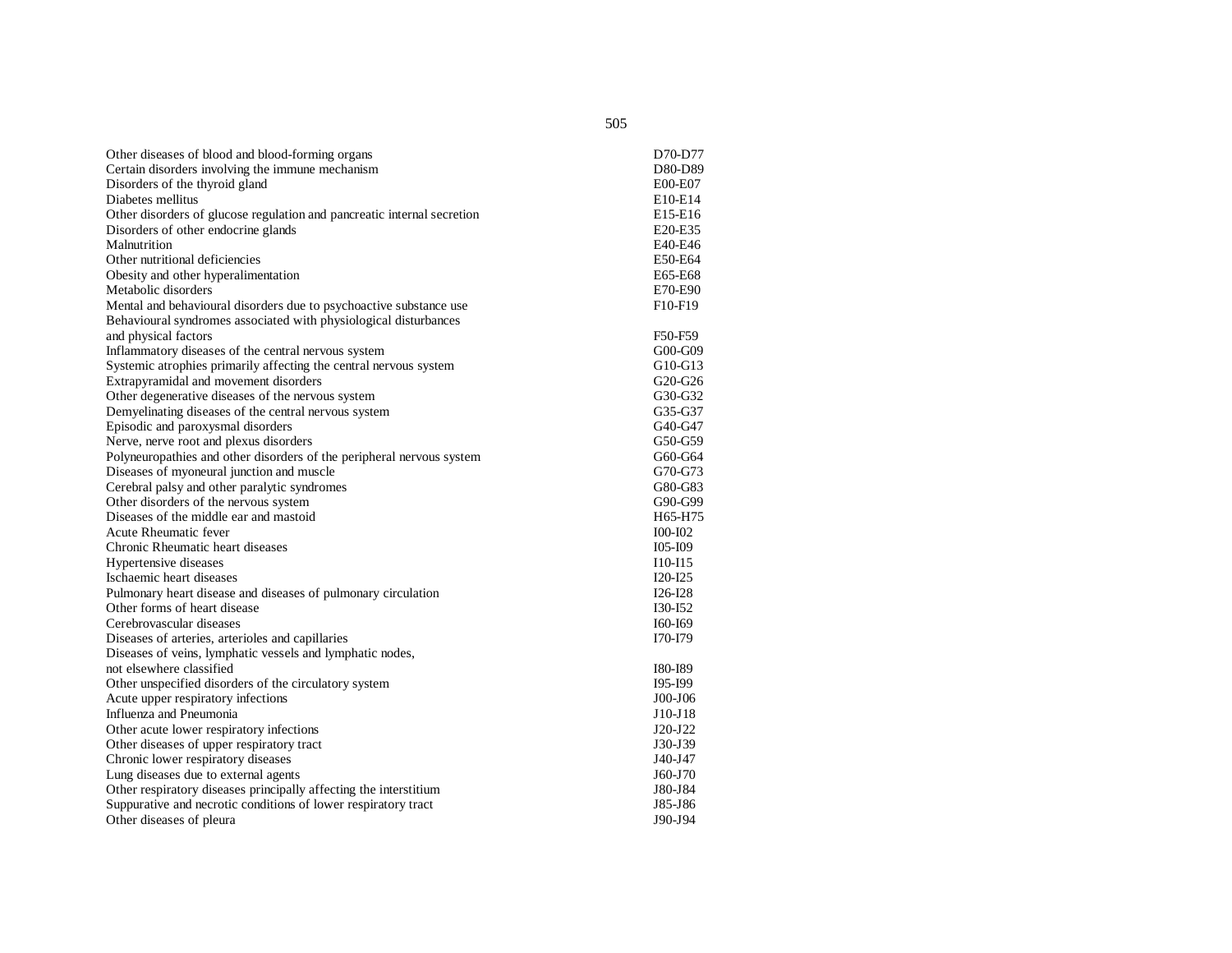| Other diseases of the respiratory system                            | J95-J99                          |
|---------------------------------------------------------------------|----------------------------------|
| Diseases of oral cavity, salivary glands and jaws                   | K00-K14                          |
| Diseases of the oesophagus, stomach and duodenum                    | K20-K31                          |
| Diseases of appendix                                                | K35-K38                          |
| Hernia                                                              | K40-K46                          |
| Noninfective enteritis and colitis                                  | K50-K52                          |
| Other diseases of intestines                                        | K55-K63                          |
| Diseases of peritoneum                                              | K65-K67                          |
| Diseases of the liver                                               | K70-K77                          |
| Disorders of the gallbladder, biliary tract and pancreas            | K80-K87                          |
| Other diseases of the digestive system                              | K90-K93                          |
| Infections of the skin and subcutaneous tissue                      | $LOO$ - $LO8$                    |
| <b>Bullous disorders</b>                                            | $L10-L14$                        |
| Dermatitis and eczema                                               | $L20-L30$                        |
| Papulosquamous disorders                                            | L40-L45                          |
| Urticaria and Erythema                                              | $L50-L54$                        |
| Radiation-related disorders of the skin and subcutaneous tissue     | L55-L59                          |
| Disorders of the skin appendages                                    | $L60-L75$                        |
| Other disorders of the skin and subcutaneous tissue                 | L80-L99                          |
| <b>Infectious Arthropathies</b>                                     | M00-M03                          |
| Inflammatory polyarthropathies                                      | M05-M14                          |
| Arthrosis                                                           | M15-M19                          |
| Other joint disorders                                               | M20-M25                          |
| Systemic connective tissue disorders                                | M30-M36                          |
| Spondylopathies                                                     | M45-M49                          |
| Deforming dorsophathies                                             | M40-M43                          |
| Other dorsopathies                                                  | M50-M54                          |
| Disorders of bone density and structure                             | M80-M85                          |
| Other osteopathies                                                  | M86-M90                          |
| Chondropathies                                                      | M91-M94                          |
| Glomural diseases                                                   | N00-N08                          |
| Renal tubulo-interstitial diseases                                  | N <sub>10</sub> -N <sub>16</sub> |
| Renal failure                                                       | N <sub>17</sub> -N <sub>19</sub> |
| Urolithiasis                                                        | N20-N23                          |
| Other disorders of kidney and ureter                                | N25-N29                          |
| Other diseases of the urinary system                                | N30-N39                          |
| Diseases of male genital organs                                     | N40-N51                          |
| Disorders of breast                                                 | N60-N64                          |
| Inflammatory diseases of female pelvic organs                       | N70-N77                          |
| Noninflammatory disorders of female genital tract                   | N80-N98                          |
| Pregnancy with abortive outcome                                     | O00-O08                          |
| Oedema, proteinuria and hypertensive disorders in pregnancy,        |                                  |
| childbirth and the puerperium                                       | O <sub>10</sub> -O <sub>16</sub> |
| Other maternal disorders predominantly related to pregnancy         | O <sub>20</sub> -O <sub>29</sub> |
| Maternal care related to the fetus and amniotic cavity and possible |                                  |
|                                                                     |                                  |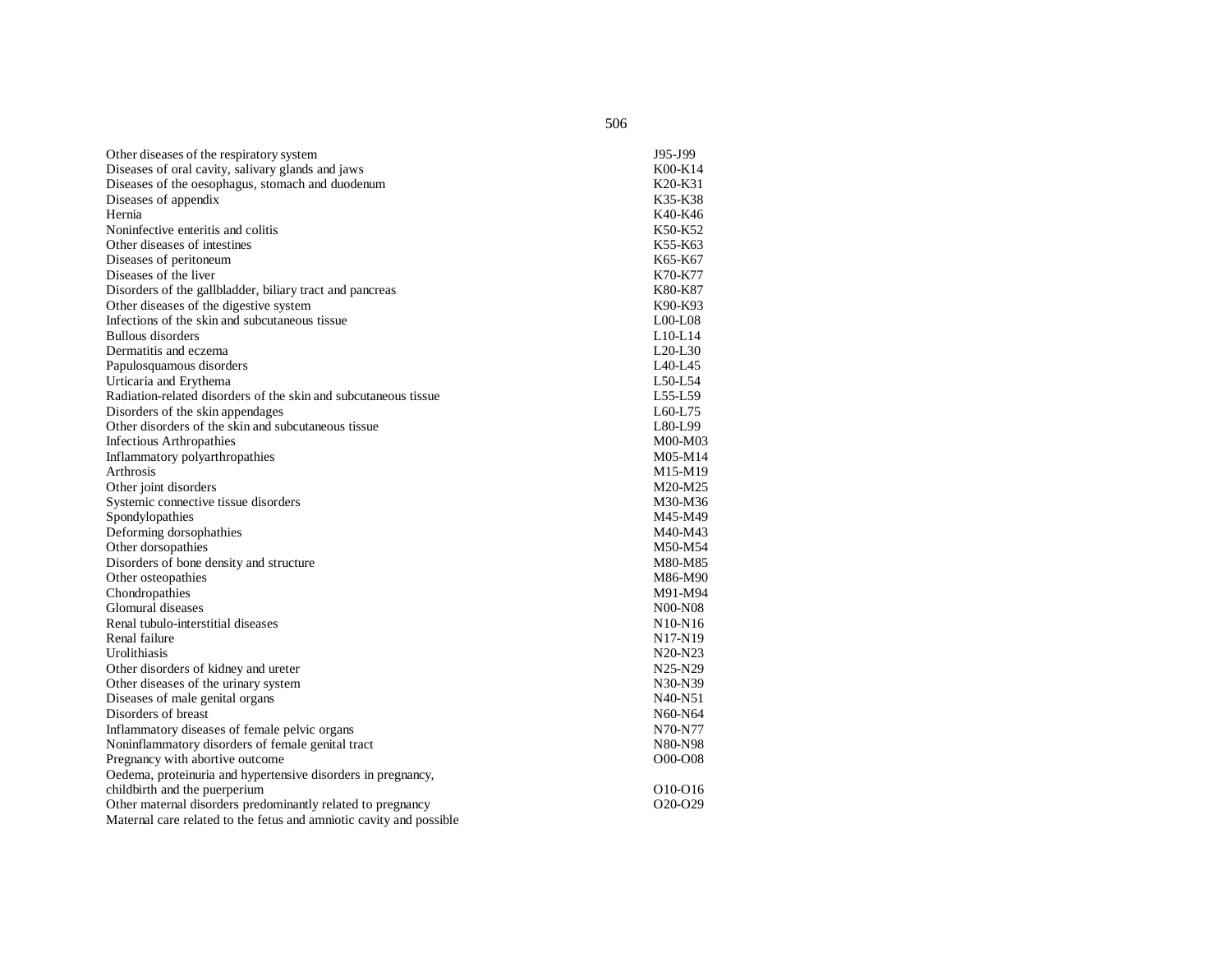| delivery problems                                                  | O30-O48                          |
|--------------------------------------------------------------------|----------------------------------|
| Complications of labour and delivery                               | 060-075                          |
| Complications predominantly related to the puerperium              | 085-092                          |
| Other obstetric conditions, not elsewhere classified               | 095-099                          |
| Fetus and newborn affected by maternal factors and by              |                                  |
| complications of pregnancy, labour and delivery                    | P00-P04                          |
| Disorders related to length of gestation and fetal growth          | P05-P08                          |
| Birth trauma                                                       | P <sub>10</sub> -P <sub>15</sub> |
| Respiratory and cardiovascular disorders specific to the           |                                  |
| perinatal period                                                   | P <sub>20</sub> -P <sub>29</sub> |
| Infections specific to the perinatal period                        | P35-P39                          |
| Haemorrhagic and haematological disorders of fetus and newborn     | P50-P61                          |
| Transitory endocrine and metabolic disorders specific to fetus and |                                  |
| newborn                                                            | P70-P74                          |
| Digestive system disorders of fetus and newborn                    | P75-P78                          |
| Conditions involving the integument and temperature regulation     |                                  |
| of fetus and newborn                                               | P80-P83                          |
| Other disorders originating in the perinatal period                | P90-P96                          |
| Congenital malformations of the nervous system                     | Q00-Q07                          |
| Congenital malformations of eye, ear, face and neck                | Q10-Q18                          |
| Congenital malformations of the circulatory system                 | $Q20-Q28$                        |
| Congenital malformations of the respiratory system                 | O30-O34                          |
| Cleft lip and cleft palate                                         | Q35-Q37                          |
| Other congenital malformations of the digestive system             | Q38-Q45                          |
| Congenital malformations of genital organs                         | Q50-Q56                          |
| Congenital malformations of the urinary system                     | O60-O64                          |
| Congenital malformations and deformations of the                   |                                  |
| musculoskeletal system                                             | Q65-Q79                          |
| Other congenital malformations                                     | Q80-Q89                          |
| Chromosomal abnormalities, not elsewhere classified                | Q90-Q99                          |
| General symptoms and signs                                         | R50-R69                          |
| Ill-defined and unknown causes of mortality                        | R95-R99                          |
| Pedestrian injured in transport accident                           | VO1-VO9                          |
| Pedal cyclist injured in transport accident                        | V10-V19                          |
| Motorcycle rider injured in transport accident                     | V20-V29                          |
| Occupant of three-wheeled motor vehicle injured in                 |                                  |
| transport accident                                                 | V30-V39                          |
| Car occupant injured in transport accident                         | V40-V49                          |
| Occupant of pick-up truck or van injured in transport accident     | V50-V59                          |
| Occupant of heavy transport vehicle injured in transport accident  | V60-V69                          |
| Bus occupant injured in transport accident                         | V70-V79                          |
| Other land transport accidents                                     | V80-V89                          |
| Water transport accidents                                          | V90-V94                          |
| Air and space transport accidents                                  | V95-V97                          |
| Other and unspecified transport accidents                          | V98-V99                          |
|                                                                    |                                  |

507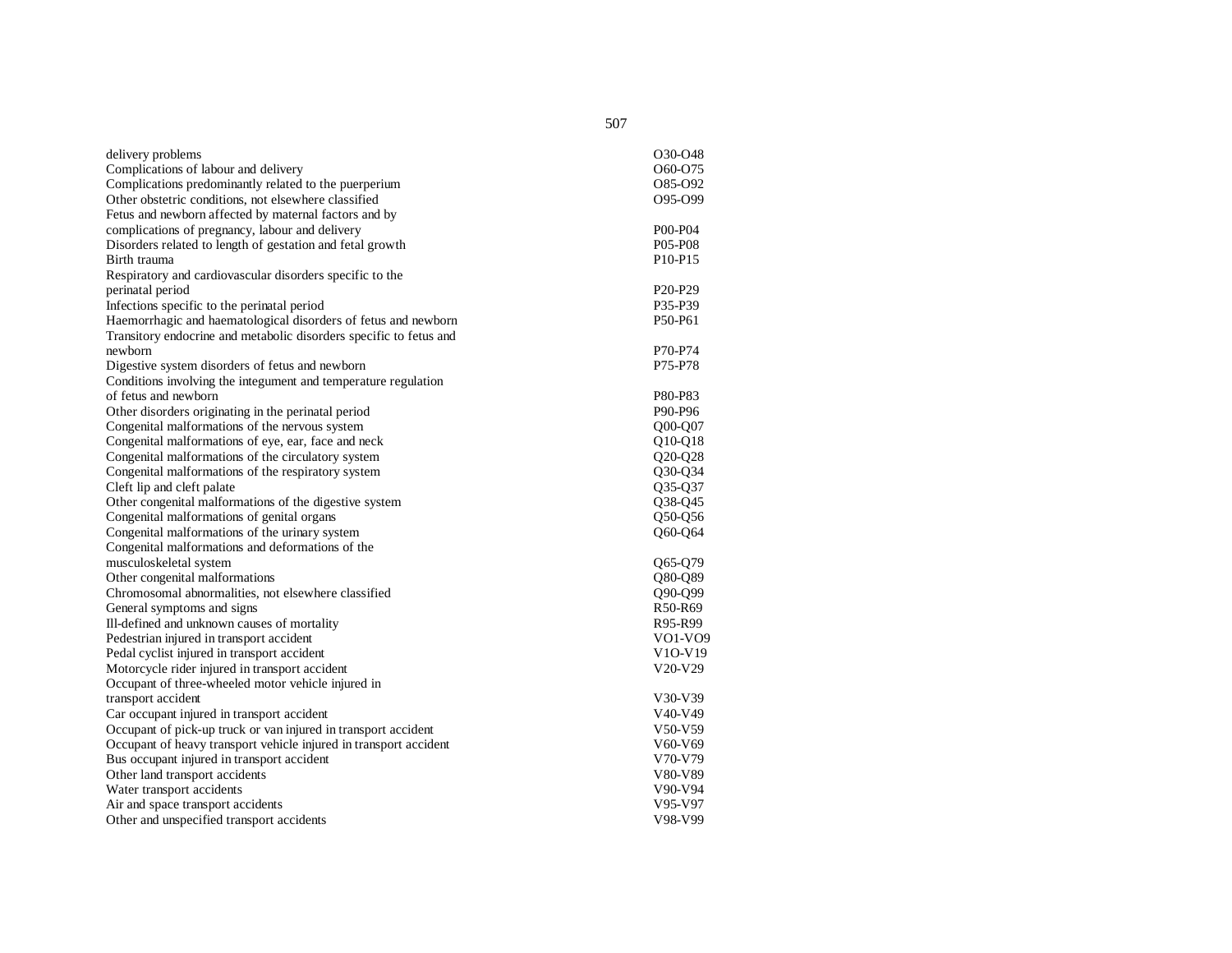| Falls                                                        | W00-W19 |
|--------------------------------------------------------------|---------|
| Exposure to inanimate mechanical forces                      | W20-W49 |
| Exposure to animate mechanical forces                        | W50-W64 |
| Accidental drowning and submersion                           | W65-W74 |
| Other accidental threats to breathing                        | W75-W84 |
| Exposure to electric current, radiation and extreme ambient  |         |
| air temperature and pressure                                 | W85-W99 |
| Exposure to smoke, fire and flames                           | X00-X09 |
| Contact with heat and hot substances                         | X10-X19 |
| Contact with venomous animals and plants                     | X20-X29 |
| Exposure to forces of nature                                 | X30-X39 |
| Accidental poisoning by and exposure to noxious substances   | X40-X49 |
| Overexertion, travel and privation                           | X50-X57 |
| Accidental exposure to other and unspecified factors         | X58-X59 |
| Intentional self-harm                                        | X60-X84 |
| Assault                                                      | X85-Y09 |
| Event of undetermined intent                                 | Y10-Y34 |
| Legal intervention and operations of war                     | Y35-Y36 |
| Mine accidents                                               | Y37     |
| Accidents in sport                                           | Y38     |
| Drugs, medicaments and biological substances causing         |         |
| adverse effects in therapeutic use                           | Y40-Y59 |
| Misadventures to patients during surgical and medical care   | Y60-Y69 |
| Medical devices associated with adverse incidents in         |         |
| diagnostic and therapeutic use                               | Y70-Y82 |
| Surgical and other medical procedures as the cause of        |         |
| abnormal reaction of the patient, or of later complication,  |         |
| without mention of misadventure at the time of the procedure | Y83-Y84 |
| Sequelae of external causes of morbidity and mortality       | Y85-Y89 |

508